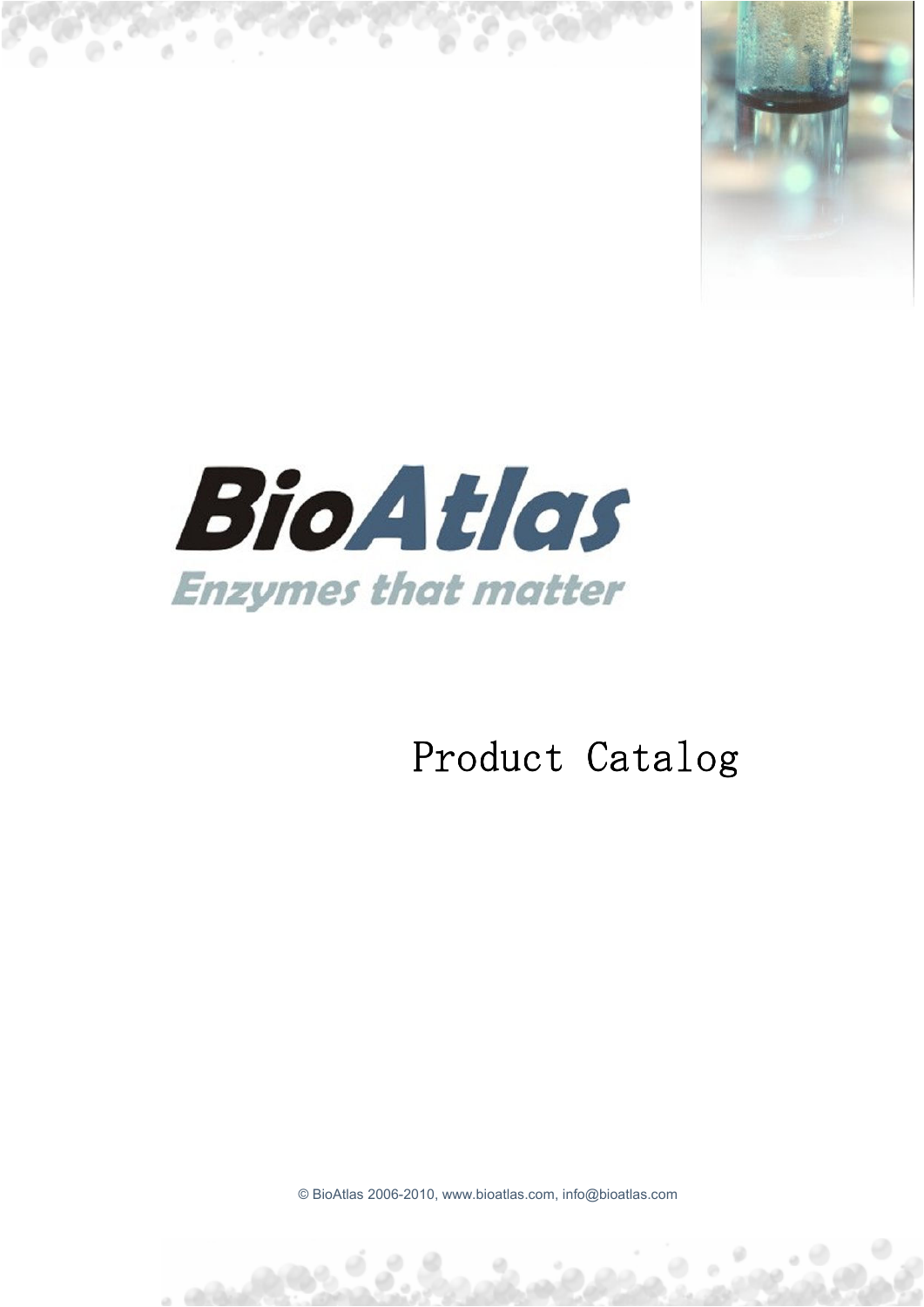

Dear Friends,

Bioatlas is an advancing European biotechnology company providing high quality molecular biology products to researchers, distributors and OEM resellers.

We started Bioatlas with the intention of establishing a portfolio of molecular biology reagents, so that people would be able to find many products they need from a single source, giving our customers the opportunity to spend less time thinking about the reagents they use and more time on their research.

Our products have been developed and tested to ensure their performance in where they matter the most – your experiments. We are proud that our collaboration with our customers and partners has become long term, and these relationships are everything BioAtlas is about.

We are constantly improving our offering, both in the lab, as well as our customer service. We would be much obliged for any suggestion on how we can become a better partner for you.

We are honored to be a small, but reliable part of your everyday work and new discoveries.

Sincerely yours,

Indrek Kask Taavi Einaste

Founder, Member of the Board Founder, Member of the Board

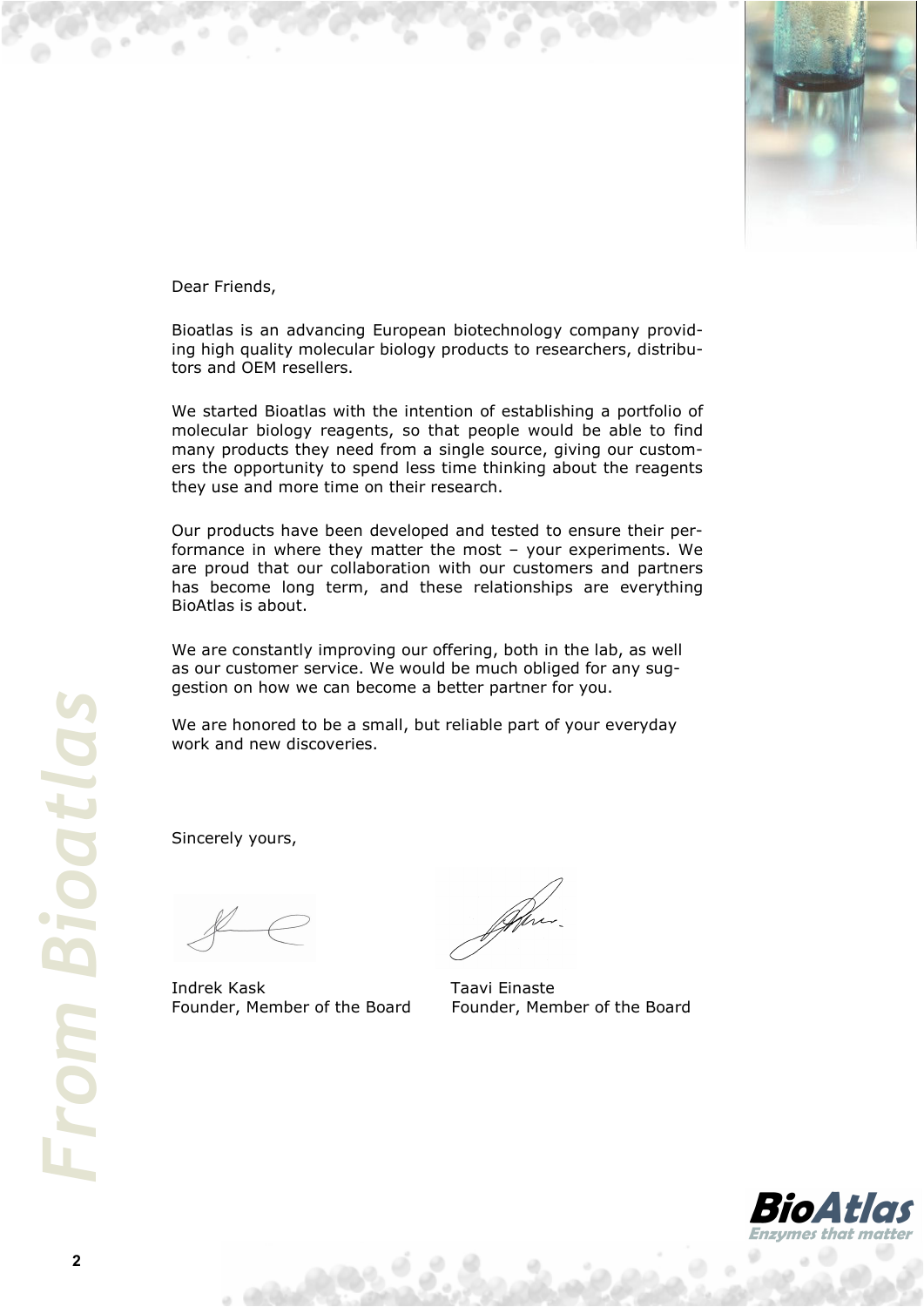

**Contents** 

 $\odot$ 

ó

 $\frac{1}{2}$ 

6

| PCR & qPCR                                                                | 5  |
|---------------------------------------------------------------------------|----|
| <b>DNA Polymerases</b>                                                    | 6  |
| Atlas and Titan DNA Polymerases                                           | 6  |
| Atlas Taq DNA Polymerase                                                  | 7  |
| Atlas HotTaq DNA Polymerase                                               | 8  |
| Atlas RedTaq DNA Polymerase                                               | 9  |
| Atlas LongTaq DNA Polymerase                                              | 10 |
| Atlas Pfu DNA Polymerase                                                  | 11 |
| Titan Taq DNA Polymerase                                                  | 12 |
| Titan HotTaq DNA Polymerase                                               | 13 |
| Titan Thermo DNA Polymerase                                               | 14 |
| Titan H Minus M-MLV Reverse Transcriptase                                 | 15 |
| <b>PCR Mixes</b>                                                          | 16 |
| Atlas Taq 2x PCR Mix                                                      | 16 |
| Atlas HotTaq 2x PCR Mix                                                   | 17 |
| Atlas RedTaq 2x PCR Mix                                                   | 18 |
| Titan Taq 5x PCR Mixes                                                    | 19 |
| Titan HotTaq Power Mix                                                    | 20 |
| qPCR Mixes                                                                | 21 |
| Titan HotTaq Probe qPCR Mixes                                             | 21 |
| Titan HotTaq EvaGreen <sup>®</sup> qPCR Mixes                             | 22 |
| Titan HotTaq EvaGreen® qPCR Capillary Mix                                 | 23 |
| <b>PCR Buffers and Reagents</b>                                           | 24 |
| Atlas PCR Water                                                           | 24 |
| Atlas 25 mM MgCl <sub>2</sub>                                             | 24 |
| Atlas 10x Taq Buffer                                                      | 24 |
| Atlas 10x Taq Buffer with (NH <sub>4</sub> ) <sub>2</sub> SO <sub>4</sub> | 25 |
| <b>Nucleotides</b>                                                        | 25 |
| <b>Atlas Nucleotide Mixes</b>                                             | 25 |
| Atlas dNTP Set (100 mM each)                                              | 25 |



ä

a

. 63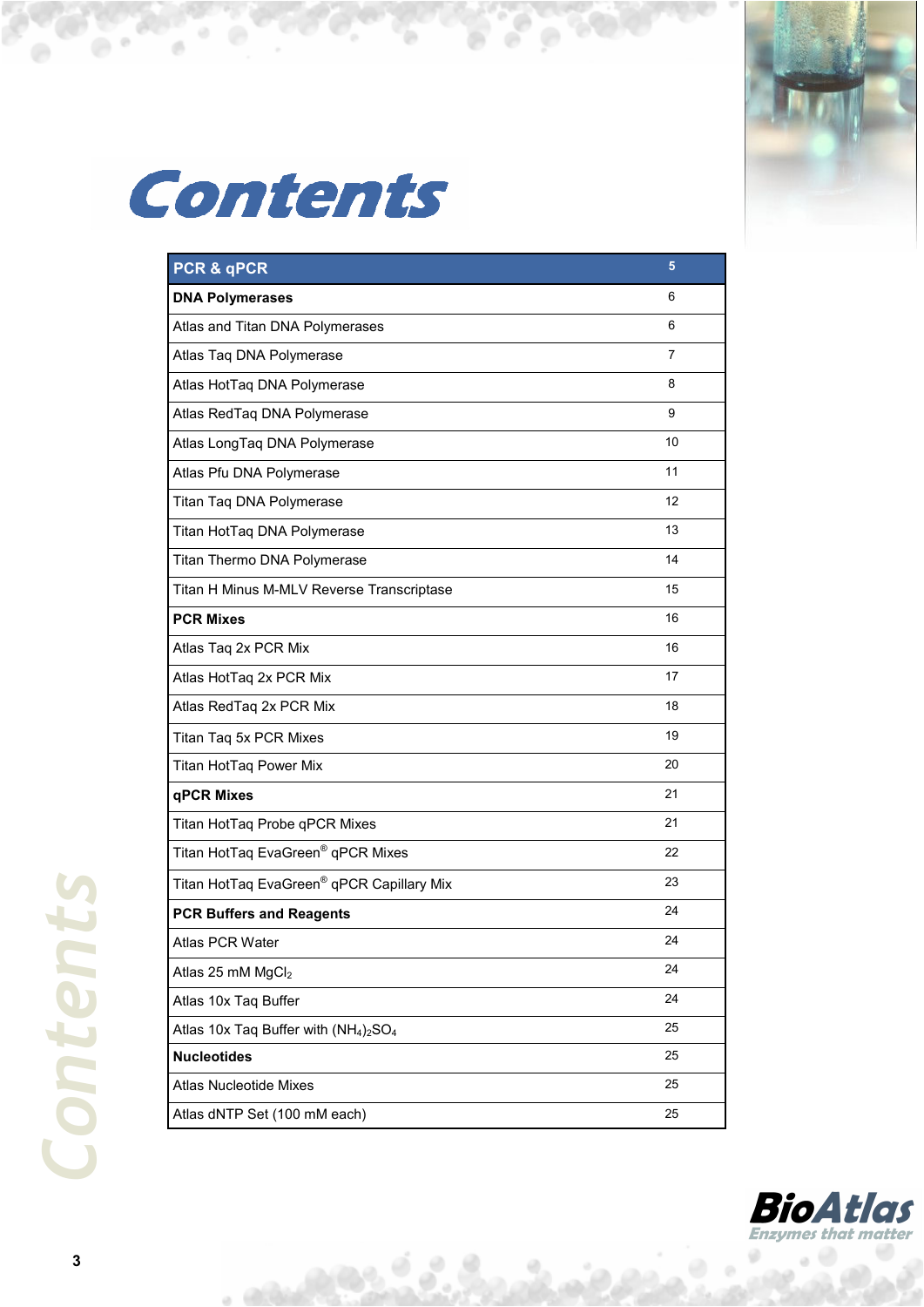| <b>ELECTROPHORESIS</b>                             | 26 |
|----------------------------------------------------|----|
| <b>DNA Ladders</b>                                 | 27 |
| Atlas Star 100 bp DNA Ladders                      | 27 |
| Atlas Star Mid-Range DNA Ladders                   | 27 |
| Atlas Star 1 Kb DNA Ladder EXPRESS                 | 27 |
| <b>Reagents for DNA Electrophoresis</b>            | 28 |
| Atlas Agarose Ultra Pure                           | 28 |
| Atlas Ethidium Bromide Solution                    | 28 |
| AtlasSight DNA Stain                               | 29 |
| Atlas Load 6x Loading Dye Bromophenol Blue         | 30 |
| Atlas Load 6x Loading Dye Orange G                 | 30 |
| <b>BUFFERS</b>                                     | 31 |
| <b>Ready Mixed Powders</b>                         | 32 |
| Atlas 10x PBS - Ready Mixed Powder                 | 32 |
| Atlas 20x SSC - Ready Mixed Powder                 | 32 |
| Atlas TBE Buffers - Ready Mixed Powders            | 32 |
| Atlas 10x Tris-Glycine Buffer - Ready Mixed Powder | 33 |
| Atlas 10x Tris-Glycine-SDS - Ready Mixed Powder    | 33 |
| <b>Ready Mixed Buffer Solutions</b>                | 33 |
| Atlas 10x TAE Buffer Solution                      | 33 |
| Atlas 10x PBS Buffer Solution                      | 34 |
| Atlas 20x SSC Buffer Solution                      | 34 |
| <b>Atlas TBE Buffer Solutions</b>                  | 34 |
| Atlas 10x Tris-Glycine Buffer Solution             | 35 |
| Atlas 10x Tris-Glycine-SDS Buffer Solution         | 35 |
| <b>Order Form</b>                                  | 36 |

Ъ

٠,



 $\odot$ 

**4**

-93 



0



 $\circ$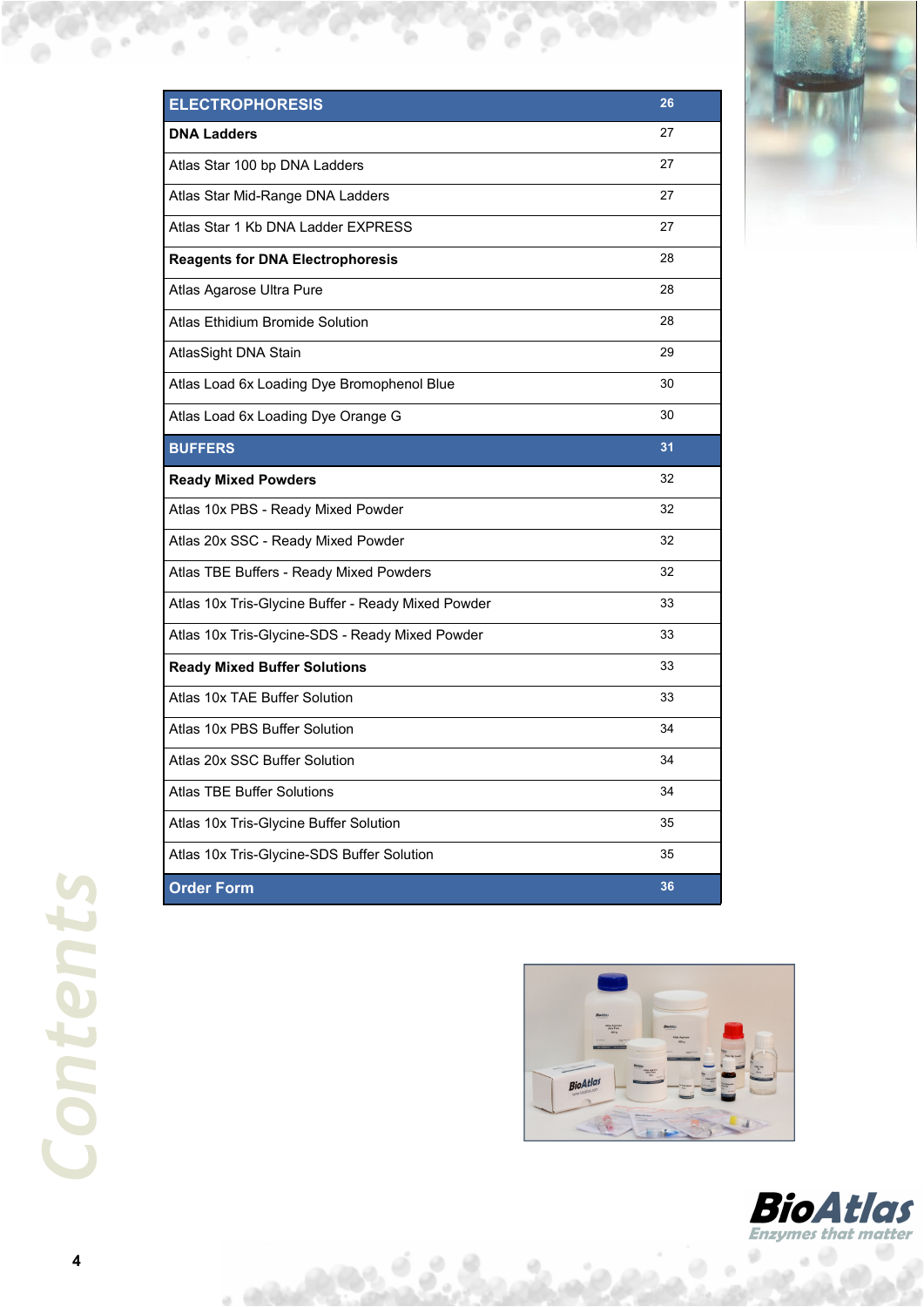

# PCR

 $\Theta$ ó

 $0.000$ 

| PCR & qPCR                                |    |
|-------------------------------------------|----|
| <b>DNA Polymerases</b>                    | 6  |
| Atlas and Titan DNA Polymerases           | 6  |
| Atlas Taq DNA Polymerase                  | 7  |
| Atlas HotTaq DNA Polymerase               | 8  |
| Atlas RedTaq DNA Polymerase               | 9  |
| Atlas LongTaq DNA Polymerase              | 10 |
| Atlas Pfu DNA Polymerase                  | 11 |
| Titan Taq DNA Polymerase                  | 12 |
| Titan HotTaq DNA Polymerase               | 13 |
| Titan Thermo DNA Polymerase               | 14 |
| Titan H Minus M-MLV Reverse Transcriptase | 15 |
| <b>PCR Mixes</b>                          | 16 |
| Atlas Taq 2x PCR Mix                      | 16 |
| Atlas HotTaq 2x PCR Mix                   | 17 |
| Atlas RedTaq 2x PCR Mix                   | 18 |
| Titan Taq 5x PCR Mixes                    | 19 |
| Titan HotTaq Power Mix                    | 20 |
| qPCR Mixes                                | 21 |
| Titan HotTaq Probe qPCR Mixes             | 21 |
| Titan HotTaq EvaGreen® qPCR Mixes         | 22 |
| Titan HotTaq EvaGreen® qPCR Capillary Mix | 23 |
| <b>PCR Buffers and Reagents</b>           | 24 |
| <b>Atlas PCR Water</b>                    | 24 |
| Atlas 25 mM MgCl <sub>2</sub>             | 24 |
| Atlas 10x Taq Buffer                      | 24 |
| Atlas 10x Taq Buffer with $(NH_4)_2SO_4$  | 25 |
| <b>Nucleotides</b>                        | 25 |
| <b>Atlas Nucleotide Mixes</b>             | 25 |
| Atlas dNTP Set (100 mM each)              | 25 |

5



ä

ø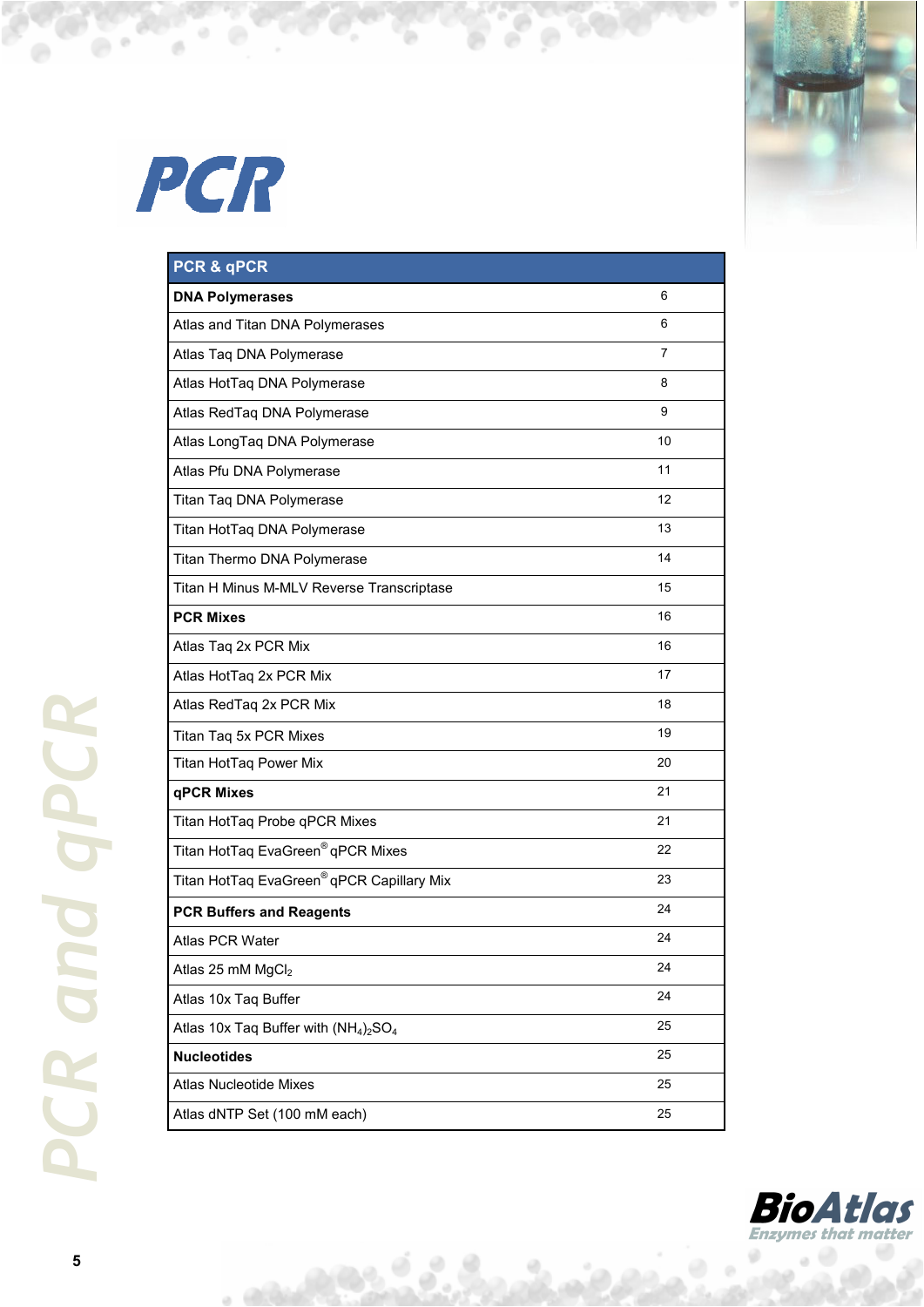

### Atlas and Titan DNA Polymerases

| <b>Polymerase</b>                                       | Cat #                         | <b>Template</b>          | 3' > 5'<br>exonuclease | 5' > 3'<br>exonuclease | <b>Applications</b>                                                                                                                |
|---------------------------------------------------------|-------------------------------|--------------------------|------------------------|------------------------|------------------------------------------------------------------------------------------------------------------------------------|
| Atlas Tag DNA<br>Polymerase                             | BA00103<br>BA00104<br>BA00105 | <b>DNA</b>               |                        | $\ddot{}$              | - Routine PCR<br>- Automated sequencing<br>reactions                                                                               |
| Atlas HotTaq DNA<br>Polymerase                          | BA00203<br>BA00204<br>BA00205 | <b>DNA</b>               |                        | $\ddot{}$              | - Hot Start PCR<br>- Effective incorporation of<br>modified nucleotides                                                            |
| Atlas RedTaq DNA<br>Polymerase                          | BA00303<br>BA00304<br>BA00305 | <b>DNA</b>               |                        | $\ddot{}$              | - Routine PCR<br>- Easy visualization of en-<br>zyme addition.<br>- Direct loading of samples<br>following amplification           |
| Atlas LongTaq<br><b>DNA Polymerase</b>                  | BA00403<br>BA00404<br>BA00405 | <b>DNA</b>               | $\ddot{}$              | $\ddot{}$              | - Accurate PCR<br>- Long range PCR $(> 6$ kb)                                                                                      |
| Atlas Pfu DNA<br>Polymerase                             | BA00503<br>BA00504<br>BA00505 | <b>DNA</b>               | $\ddot{}$              | $\ddot{}$              | - Accurate PCR<br>- TA cloning<br>- Highly thermostable<br>(remains active after 90<br>minutes of incubation at<br>$95^{\circ}$ C) |
| Titan Tag DNA<br>Polymerase                             | BT10101<br>BT10102<br>BT10103 | <b>DNA</b>               |                        | $\ddot{}$              | - Suited for a wide range of<br>PCR assays<br>- Primer extension<br>- TA cloning                                                   |
| Titan HotTag DNA<br>Polymerase                          | BT10201<br>BT10202            | <b>DNA</b>               |                        | +                      | - Hot Start PCR<br>- Primer extension<br>- TA cloning                                                                              |
| Titan Thermo DNA<br>Polymerase                          | BT10302                       | <b>DNA</b>               |                        | $\ddot{}$              | - Primer extension<br>- MALDI-TOF mass spec-<br>trometry<br>- Mass-array                                                           |
| Titan H Minus M-<br><b>MLV Reverse</b><br>Transcriptase | BT10901                       | <b>DNA</b><br><b>RNA</b> |                        | $\ddot{}$              | - cDNA synthesis<br>- RNA analysis by primer<br>extension<br>- DNA labeling                                                        |

Primary difference between polymerases in Atlas and Titan product-lines is the strain of *E. coli* used for producing the enzymes. Enzymes are produced from recombinantly modified strains, including point mutations in specific positions. The specific point mutations incorporated into the *E. coli* strain of Titan series polymerases prolong the shelf-life (2 years) and stability at room temperature of the polymerase significantly.



a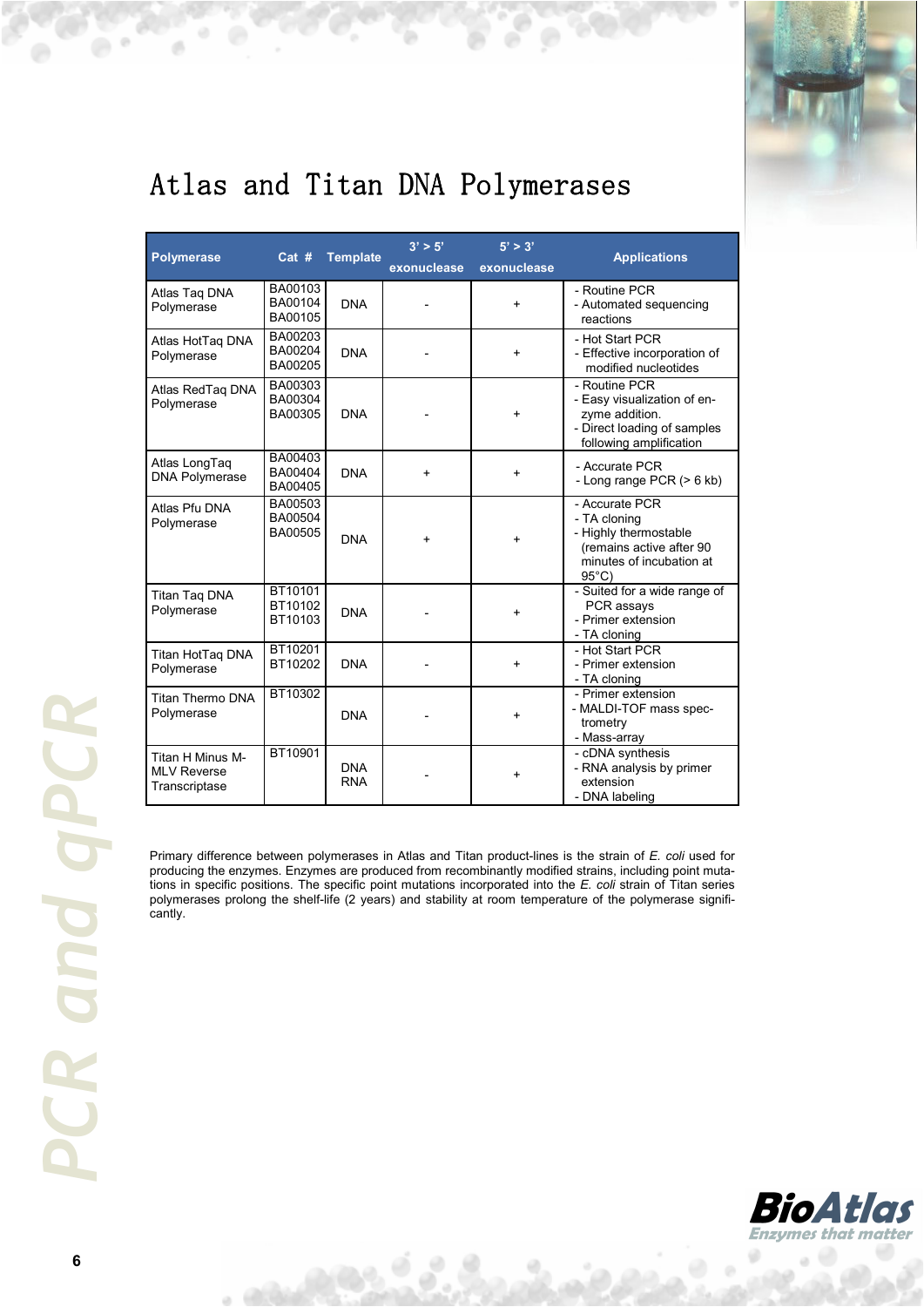### Atlas Taq DNA Polymerase

#### **Applications:**

- Polymerase chain reaction (PCR).

- Primer extension.
- DNA sequencing.

**Description:** Atlas Taq DNA Polymerase is highly thermostable DNA polymerase (Fig.1). The enzyme catalyzes 5' to 3' synthesis of DNA, but lacks 3' to 5' exonuclease activity.



 **Figure 1.** Amplification of 420 bp target DNA using Atlas Taq DNA Polymerase.  **M** – Atlas Star 100 bp DNA Ladder  **1- 3** – Atlas Taq DNA Polymerase

**Source:** Recombinant *E. coli* strain with cloned gene encoding *Thermus aquaticus* DNA polymerase.

**Unit definition:** One unit of the enzyme catalyzes the incorporation of 10 nanomoles of deoxyribonucleotides into a polynucleotide fraction in 30 min at 70°C.

**Quality control:** Free of detectable, non-specific nucleases.

**Storage & Dilution buffer:** 20 mM Tris-HCl (pH 8.0), 1 mM DTT, 0.1 mM EDTA, 100 mM KCl, 0.5% Nonidet P40, 0.5% Tween 20 and 50% glycerol.

**Concentration:** 5 units/µl

| <b>ORDERING INFORMATION</b> |            |          |  |
|-----------------------------|------------|----------|--|
| <b>Product</b>              | Quantity   | $Cat.$ # |  |
| Atlas Tag DNA Polymerase    | 500 units  | BA00103  |  |
| Atlas Tag DNA Polymerase    | 1000 units | BA00104  |  |
| Atlas Tag DNA Polymerase    | 2500 units | BA00105  |  |

### **Supplied with:**

**Atlas 10x Taq Buffer:** 100 mM Tris-HCl (pH 8.8 at 25°C), 500 mM KCl, 0.8% Nonident P40. **Atlas 10x Taq Buffer with**  $(NH_4)_2SO_4$ **:** 750 mM Tris-HCl (pH 8.8 at 25°C), 200 mM  $(NH_4)_2SO_4$ , 0.1% Tween 20.

**Atlas 25 mM MgCl<sup>2</sup>**

**Shipping & Storage conditions:** Store at -20°C. Guaranteed stable for 1 year when properly stored.

**Comments:** This product is supplied for research use only.

#### **Related products:**

| <b>Product</b>                          | <b>Quantity</b>    | $Cat.$ # |
|-----------------------------------------|--------------------|----------|
| Atlas Taq 2x PCR Mix                    | $100$ rxn          | BA01501  |
| Atlas 10x Tag Buffer                    | $1.8$ mL           | BA00151  |
| Atlas 10x Taq Buffer with $(NH4)_2SO_4$ | $1.8$ mL           | BA00152  |
| Atlas 25 mM $MgCl2$                     | $1.8$ mL           | BA00153  |
| Atlas 25 mM MgCl <sub>2</sub>           | $5 \times 1.8$ mL  | BA00154  |
| Atlas PCR Water                         | $10 \times 1.8$ mL | BA01201  |
| Atlas PCR Water                         | 25 x 1.8 mL        | BA01202  |
| Atlas PCR Water                         | $5 \times 10$ mL   | BA01203  |
| Atlas 10mM Nucleotide Mix               | 1 mL               | BH40201  |
| Atlas 2 mM Nucleotide Mix               | 1 mL               | BH40202  |

**To place an order**, please fill in our order form, and email to info@bioatlas.com or fax +372 616 6755. You can find the order form on the last page of this catalogue, or on our website www.bioatlas.com



*PCR and qPCR*  **CR** and aPCI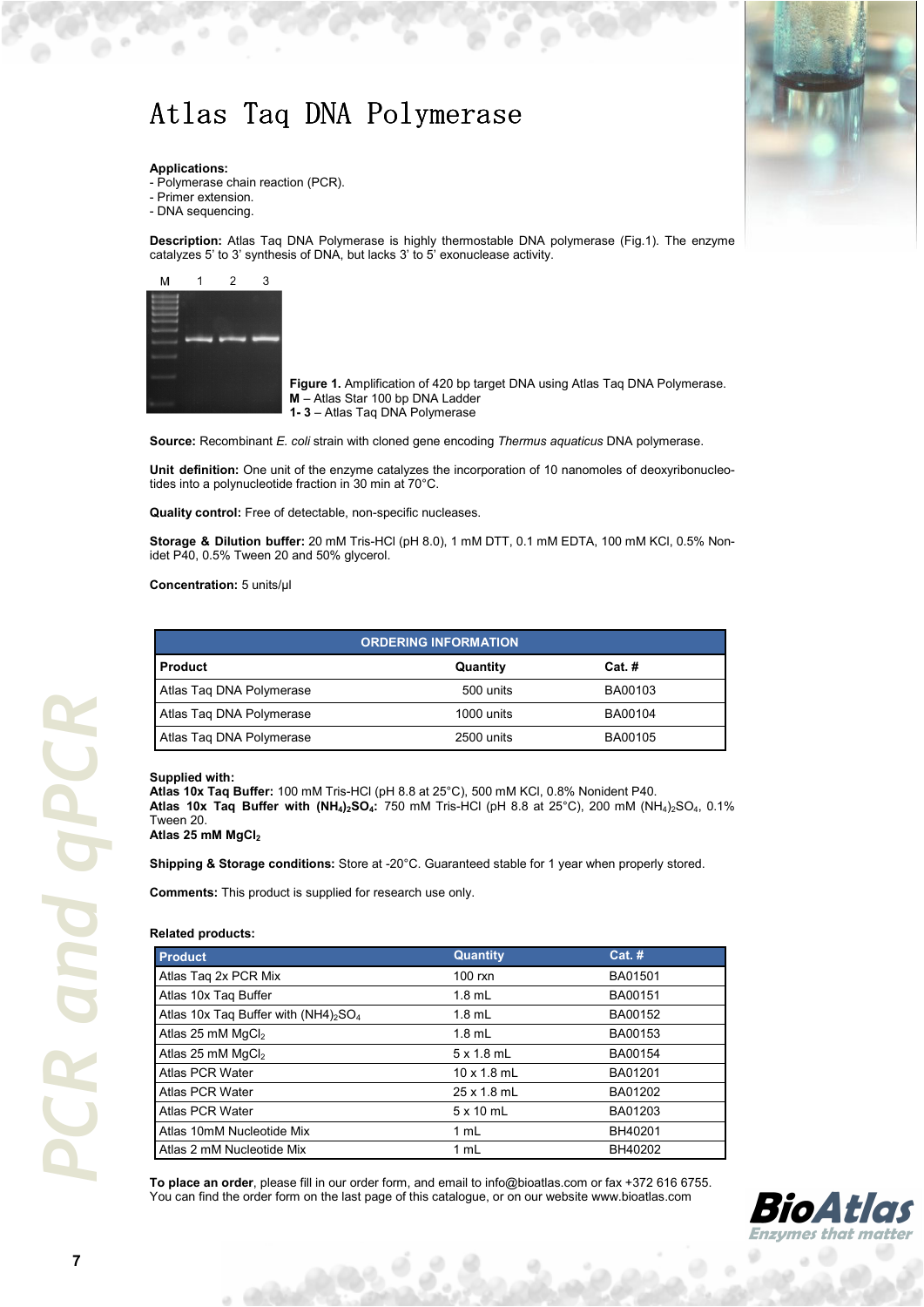### Atlas HotTaq DNA Polymerase

### **Applications:**

- Polymerase chain reaction setup at room temperature.

- Effective incorporation of modified nucleotides.

**Description:** Atlas HotTaq DNA Polymerase catalyzes 5' to 3' synthesis of DNA, but lacks 3' to 5' exonuclease activity. Prior the first PCR step the Atlas HotTaq DNA Polymerase should be activated by 15 minute incubation at 95 - 97°C.

**Source:** Recombinant *E. coli* strain with cloned gene encoding *Thermus aquaticus* DNA polymerase.

**Unit definition:** One unit of the enzyme catalyzes the incorporation of 10 nanomoles of deoxyribonucleotides into a polynucleotide fraction in 30 min at 70°C.

**Quality control:** Free of detectable, non-specific nucleases. Activity and stability tested at 20, 30 and 40 cycles of PCR reaction at 95°C. Tested for the absence of human DNA contamination by PCR with Aluspecific primers.

**Storage & Dilution buffer:** 20 mM Tris-HCl (pH 8.0), 1 mM DTT, 0.1 mM EDTA, 100 mM KCl, 0.5% Nonidet P40, 0.5% Tween 20 and 50% glycerol.

**Concentration:** 10 units/µl

| <b>ORDERING INFORMATION</b> |            |          |  |
|-----------------------------|------------|----------|--|
| <b>Product</b>              | Quantity   | $Cat.$ # |  |
| Atlas HotTag DNA Polymerase | 500 units  | BA00203  |  |
| Atlas HotTag DNA Polymerase | 1000 units | BA00204  |  |
| Atlas HotTag DNA Polymerase | 2500 units | BA00205  |  |

#### **Supplied with:**

**Atlas 10x Taq Buffer:** 100 mM Tris-HCl (pH 8.8 at 25°C), 500 mM KCl, 0.8% Nonident P40. **Atlas 10x Taq Buffer with (NH4)2SO4:** 750 mM Tris-HCl (pH 8.8 at 25°C), 200 mM (NH4)2SO4, 0.1% Tween 20.

**Atlas 25 mM MgCl<sup>2</sup>**

**Shipping & Storage conditions:** Store at -20°C. Guaranteed stable for 1 year when properly stored.

**Comments:** This product is supplied for research use only.

#### **Related products:**

| <b>Product</b>                          | <b>Quantity</b>    | $Cat.$ # |
|-----------------------------------------|--------------------|----------|
| Atlas HotTaq 2x PCR Mix                 | $100$ rxn          | BA01503  |
| Atlas 10x Tag Buffer                    | $1.8$ mL           | BA00151  |
| Atlas 10x Taq Buffer with $(NH4)_2SO_4$ | $1.8$ mL           | BA00152  |
| Atlas 25 mM $MgCl2$                     | $1.8$ mL           | BA00153  |
| Atlas 25 mM MgCl <sub>2</sub>           | 5x18ml             | BA00154  |
| Atlas PCR Water                         | $10 \times 1.8$ mL | BA01201  |
| Atlas PCR Water                         | $25 \times 1.8$ mL | BA01202  |
| Atlas PCR Water                         | $5 \times 10$ mL   | BA01203  |
| Atlas 10 mM Nucleotide Mix              | 1 mL               | BH40201  |
| Atlas 2 mM Nucleotide Mix               | 1 mL               | BH40202  |

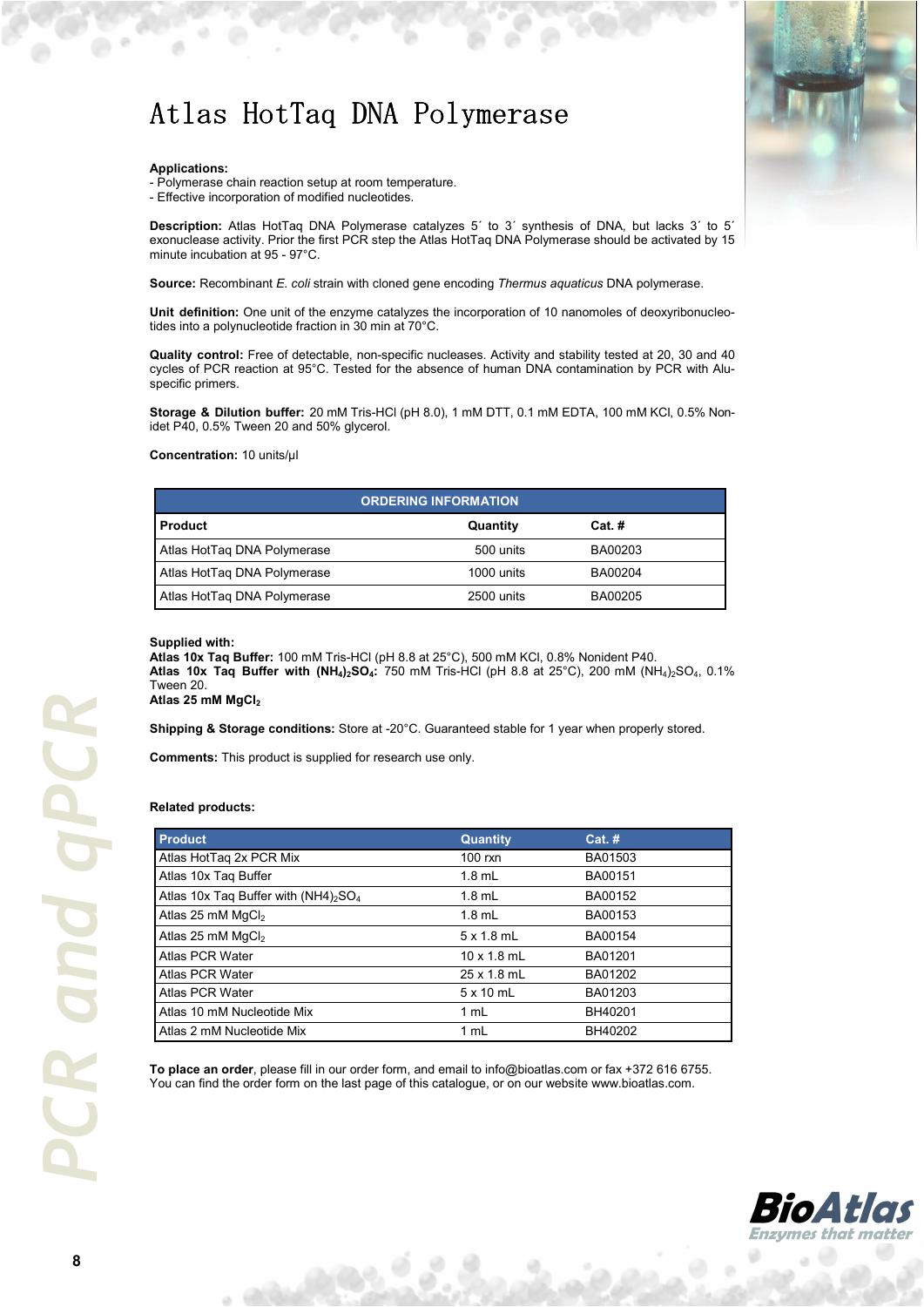### Atlas RedTaq DNA Polymerase

### **Applications:**

- Suited for a wide range of PCR assays.
- Easy visualization of enzyme addition.
- Visualization of complete reaction mixing.
- Direct loading of samples following amplification.

**Description:** Atlas RedTaq DNA Polymerase catalyzes 5´ to 3´ synthesis of DNA, but lacks 3´ to 5´exonuclease activity (Fig.1). The enzyme has proven to have high amplification yield, be stable at high temperature. Added inert dye will not have any interference to the reaction. Visual confirmation that the enzyme has been added and that proper component mixing of the reaction has occurred. Samples can be loaded directly onto an agarose gel for electrophoresis with no loading dye addition.



**Figure 1.** Amplification of 330 bp target DNA using Atlas RedTaq DNA Polymerase. **1- 2** – Atlas RedTaq DNA Polymerase **M** – Atlas Star 100 bp DNA Ladder

**Source:** Recombinant *E. coli* strain with cloned gene encoding *Thermus aquaticus* DNA polymerase.

**Unit definition:** One unit of the enzyme catalyzes the incorporation of 10 nanomoles of deoxyribonucleotides into a polynucleotide fraction in 30 min at 70°C.

**Quality control:** Free of detectable, non-specific nucleases.

**Storage & Dilution buffer:** 20 mM Tris-HCl (pH 8.0), 1 mM DTT, 0.1 mM EDTA, 100 mM KCl, 0.5% Nonident P40, 0.5% Tween 20 and 50% glycerol.

#### **Concentration:** 1 unit/µl

| <b>ORDERING INFORMATION</b> |            |          |  |
|-----------------------------|------------|----------|--|
| <b>Product</b>              | Quantity   | $Cat.$ # |  |
| Atlas RedTag DNA Polymerase | 500 units  | BA00303  |  |
| Atlas RedTag DNA Polymerase | 1000 units | BA00304  |  |
| Atlas RedTaq DNA Polymerase | 2500 units | BA00305  |  |

#### **Supplied with:**

**Atlas 10x Taq Buffer:** 100 mM Tris-HCl (pH 8.8 at 25°C), 500 mM KCl, 0.8% Nonident P40. **Atlas 10x Taq Buffer with (NH4)2SO4:** 750 mM Tris-HCl (pH 8.8 at 25°C), 200 mM (NH4)2SO4, 0.1% Tween 20. **Atlas 25 mM MgCl<sup>2</sup>**

**Shipping & Storage conditions:** Store at -20°C. Guaranteed stable for 1 year when properly stored.

**Comments:** This product is supplied for research use only.

#### **Related products:**

| <b>Product</b>                          | <b>Quantity</b>    | $Cat.$ # |
|-----------------------------------------|--------------------|----------|
| Atlas RedTag 2x PCR Mix                 | $100$ rxn          | BA01503  |
| Atlas 10x Tag Buffer                    | $1.8$ mL           | BA00151  |
| Atlas 10x Taq Buffer with $(NH4)_2SO_4$ | $1.8$ mL           | BA00152  |
| Atlas 25 mM MgCl <sub>2</sub>           | $1.8$ mL           | BA00153  |
| Atlas 25 mM $MgCl2$                     | 5x18ml             | BA00154  |
| Atlas PCR Water                         | $10 \times 1.8$ mL | BA01201  |
| Atlas PCR Water                         | 25 x 1.8 mL        | BA01202  |
| Atlas PCR Water                         | $5 \times 10$ mL   | BA01203  |
| Atlas 10 mM Nucleotide Mix              | 1 mL               | BH40201  |
| Atlas 2 mM Nucleotide Mix               | 1 mL               | BH40202  |

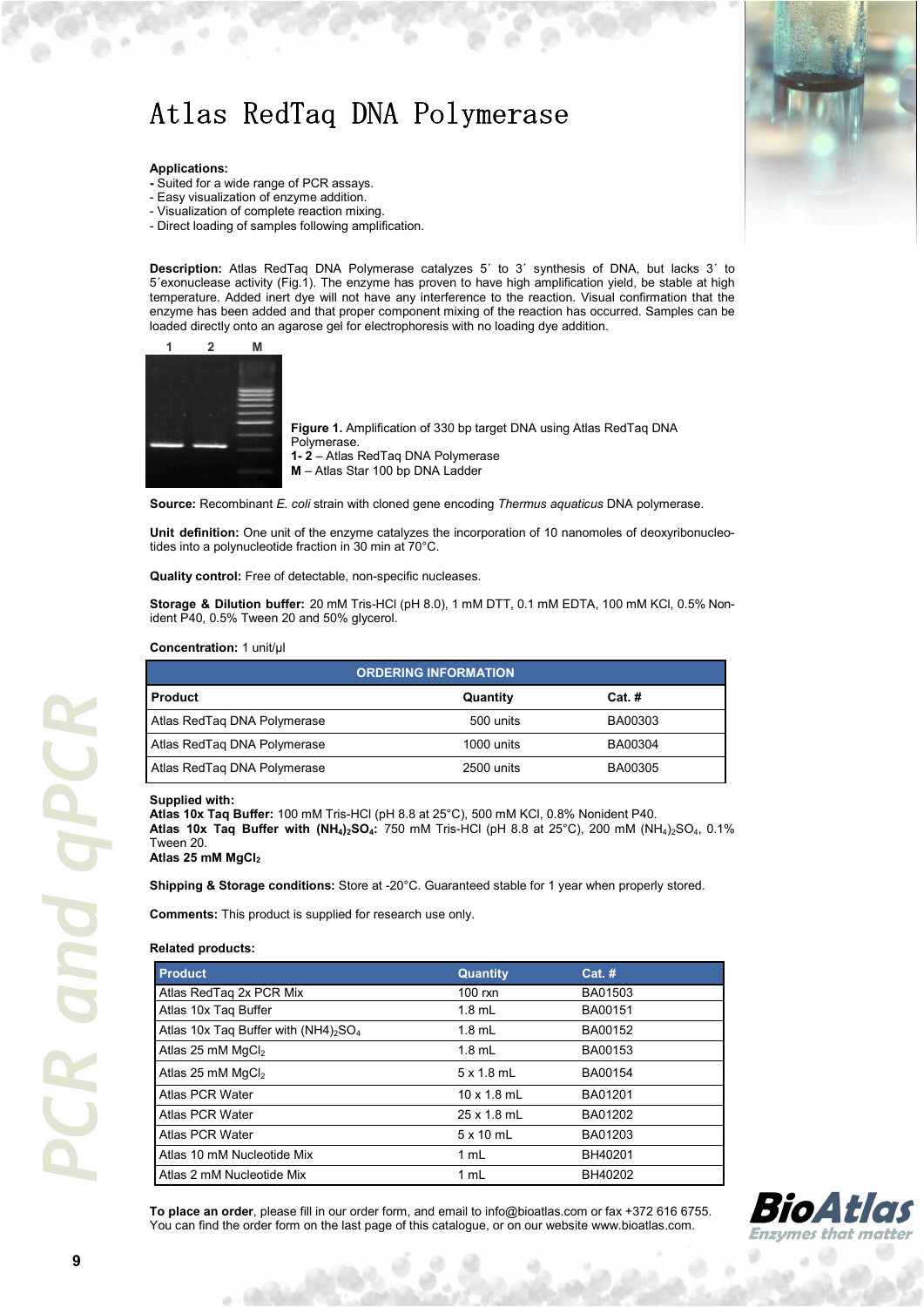## Atlas LongTaq DNA Polymerase



#### **Applications:**

- Standard and long PCR.
- PCR with difficult templates.

**Description:** Atlas LongTaq DNA Polymerase is the mixture of two DNA polymerases designed for long PCR having the 3' to 5' proofreading exonuclease activity (Fig.1). The enzyme allows to amplify genomic DNA fragments up to 20 kb and viral DNA fragments up to 40 kb.

| $\overline{2}$ | M |
|----------------|---|
|                |   |
|                |   |
|                |   |
|                |   |
|                |   |
|                |   |

**Figure 1.** Amplification of 5,3 Kb target DNA using Atlas LongTaq DNA Polymerase. **1- 2** – Atlas LongTaq DNA Polymerase **M** – Atlas Star 1 Kb DNA Ladder Plus

**Source:** Recombinant *E. coli* strain with cloned gene encoding *Thermus aquaticus* DNA polymerase.

Unit definition: One unit of the enzyme catalyzes the incorporation of 10 nanomoles of deoxyribonucleotides into a polynucleotide fraction in 30 min at 70°C.

**Quality control:** Free of detectable, non-specific nucleases.

**Storage & Dilution buffer:** 20 mM Tris-HCl (pH 8.0), 1 mM DTT, 0.1 mM EDTA, 100 mM KCl, 0.5% Nonidet P40, 0.5% Tween 20 and 50% glycerol.

#### **Concentration:** 5 unit/µl

| <b>ORDERING INFORMATION</b>  |            |          |  |
|------------------------------|------------|----------|--|
| <b>Product</b>               | Quantity   | $Cat.$ # |  |
| Atlas LongTag DNA Polymerase | 500 units  | BA00403  |  |
| Atlas LongTag DNA Polymerase | 1000 units | BA00404  |  |
| Atlas LongTag DNA Polymerase | 2500 units | BA00405  |  |

### **Supplied with:**

**Atlas 10x Taq Buffer:** 100 mM Tris-HCl (pH 8.8 at 25°C), 500 mM KCl, 0.8% Nonident P40. **Atlas 10x Taq Buffer with (NH4)2SO4:** 750 mM Tris-HCl (pH 8.8 at 25°C), 200 mM (NH4)2SO4, 0.1% Tween 20.

**Atlas 25 mM MgCl<sup>2</sup>**

**Shipping & Storage conditions:** Store at -20°C. Guaranteed stable for 1 year when properly stored.

**Comments:** This product is supplied for research use only.

#### **Related products:**

| <b>Product</b>                          | <b>Quantity</b>    | $Cat.$ # |  |
|-----------------------------------------|--------------------|----------|--|
| Atlas 10x Tag Buffer                    | $1.8$ mL           | BA00151  |  |
| Atlas 10x Tag Buffer with $(NH4)_2SO_4$ | $1.8$ mL           | BA00152  |  |
| Atlas 25 mM $MgCl2$                     | $1.8$ mL           | BA00153  |  |
| Atlas 25 mM $MgCl2$                     | $5 \times 1.8$ mL  | BA00154  |  |
| Atlas PCR Water                         | $10 \times 1.8$ mL | BA01201  |  |
| Atlas PCR Water                         | $25 \times 1.8$ mL | BA01202  |  |
| Atlas PCR Water                         | $5 \times 10$ mL   | BA01203  |  |
| Atlas 10 mM Nucleotide Mix              | 1 mL               | BH40201  |  |
| Atlas 2 mM Nucleotide Mix               | 1 mL               | BH40202  |  |

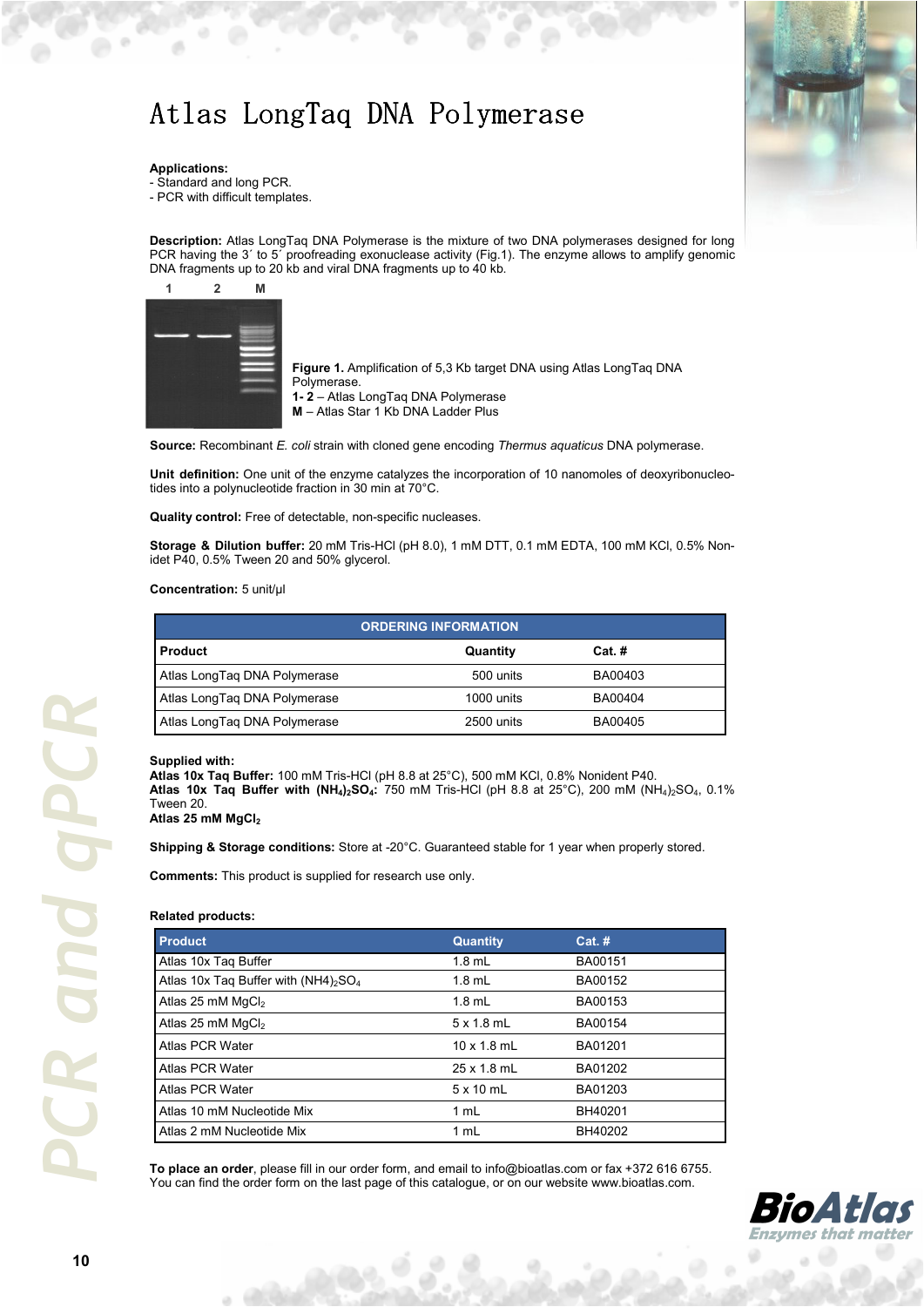### Atlas Pfu DNA Polymerase

### **Applications:**

- Close to ten times more accurate than normal DNA polymerase.

- Produces blunt-ended amplification products to be used for cloning.

- Remains active even after incubating 90 minutes at 95°C.

**Description:** In addition to 5´ to 3´ DNA polymerase activity, Atlas Pfu DNA Polymerase also possesses 3´ to 5´ exonuclease (proofreading) activity. Atlas Pfu DNA Polymerase exhibits the lowest error rate of any thermostable DNA polymerase studied, is even up to ten fold more accurate than normal Taq DNA polymerase. Consequently, Atlas Pfu DNA Polymerase is useful for polymerization reactions requiring high-fidelity synthesis.

**Source:** Recombinant *E. coli* strain with cloned gene encoding *Pyrococcus furiosus* DNA polymerase.

**Unit definition:** One unit of the enzyme catalyzes the incorporation of 10 nanomoles of deoxyribonucleotides into a polynucleotide fraction in 30 min at 70°C.

**Quality control:** Free of detectable, non-specific nucleases.

**Storage & Dilution buffer:** 20 mM Tris-HCl (pH 8.0), 1 mM DTT, 0.1 mM EDTA, 100 mM KCl, 0.5% Nonidet P40, 0.5% Tween 20 and 50% glycerol.

#### **Concentration:** 5 units/µl

| <b>ORDERING INFORMATION</b> |            |                |  |
|-----------------------------|------------|----------------|--|
| <b>Product</b>              | Quantity   | $Cat.$ #       |  |
| Atlas Pfu DNA Polymerase    | 500 units  | BA00503        |  |
| Atlas Pfu DNA Polymerase    | 1000 units | BA00504        |  |
| Atlas Pfu DNA Polymerase    | 2500 units | <b>BA00505</b> |  |

#### **Supplied with:**

**Atlas 10x Pfu Buffer**: 100 mM Tris-HCl (pH 8.8 at 25°C), 100 mM KCl, 100 mM (NH<sub>4</sub>)<sub>2</sub>SO<sub>4</sub>, 1% Triton X-100, 1 mg/ml BSA

**Atlas 10x Pfu Buffer with MgSO4:** 200 mM Tris-HCl (pH 8.8 at 25°C), 100 mM KCl, 100 mM (NH4)2SO4, 1% Triton X-100, 1 mg/ml BSA, 25 mM MgSO<sup>4</sup> **Atlas 25 mM MgSO<sup>4</sup>**

**Shipping & Storage conditions:** Store at -20°C. Guaranteed stable for 1 year when properly stored.

**Comments:** This product is supplied for research use only.

#### **Related products:**

| <b>Product</b>             | <b>Quantity</b>    | $Cat.$ # |
|----------------------------|--------------------|----------|
| Atlas PCR Water            | $10 \times 1.8$ mL | BA01201  |
| Atlas PCR Water            | $25 \times 1.8$ mL | BA01202  |
| Atlas PCR Water            | $5 \times 10$ mL   | BA01203  |
| Atlas 10 mM Nucleotide Mix | 1 mL               | BH40201  |
| Atlas 2 mM Nucleotide Mix  | 1 mL               | BH40202  |

**To place an order**, please fill in our order form, and email to info@bioatlas.com or fax +372 616 6755. You can find the order form on the last page of this catalogue, or on our website www.bioatlas.com.



*PCR and qPCR* and gPCI CR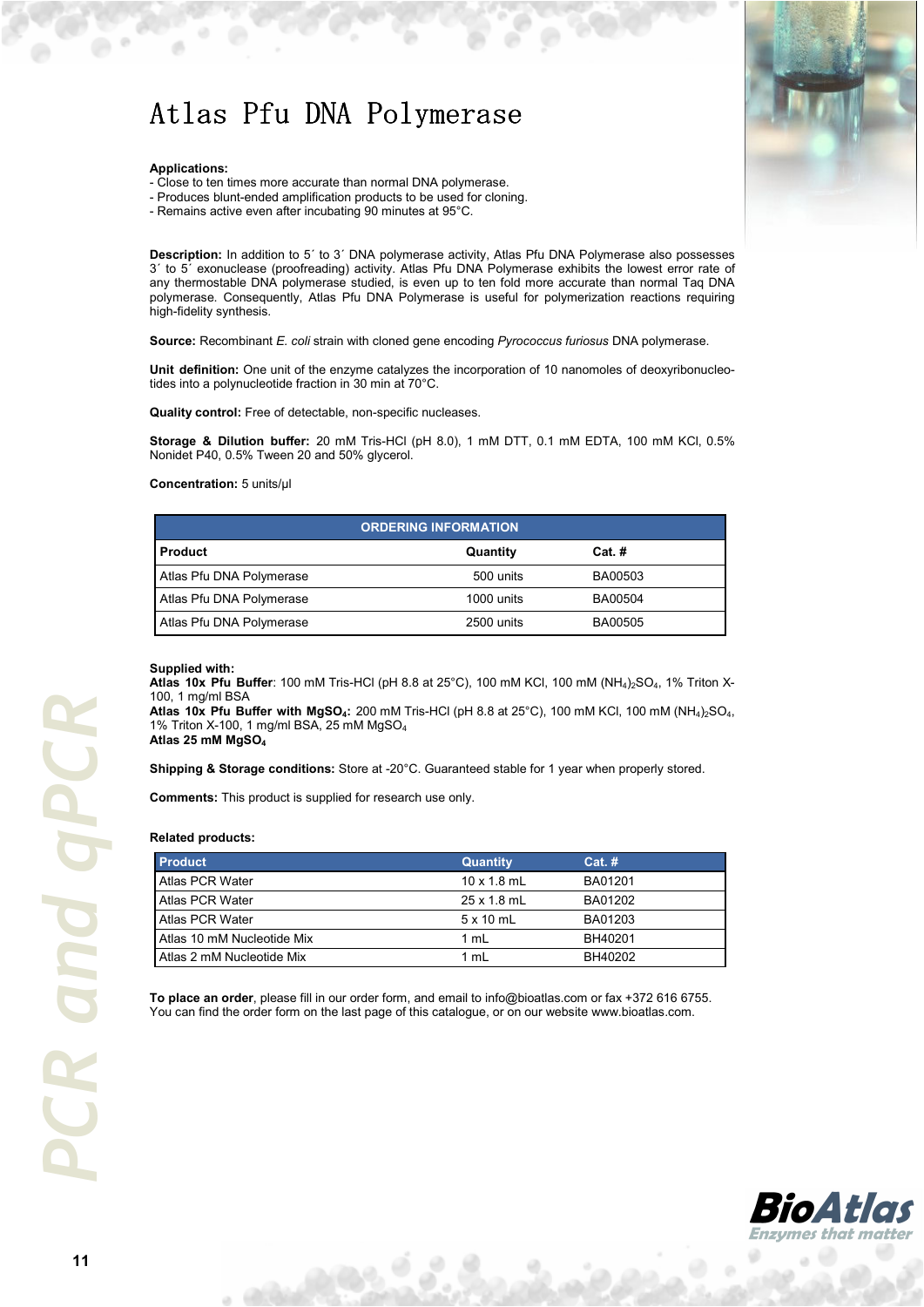### Titan Taq DNA Polymerase

### **Applications:**

- Suited for a wide range of PCR assays.

- Primer extension.
- TA cloning.



**Description:** Titan Taq DNA Polymerase is highly processive, thermostable DNA polymerase (Fig.1). The enzyme has 5' to 3' polymerisation-dependent exonuclease replacement activity but lacks 3' to 5' exonuclease activity. The enzyme has "extendase activity" allowing TA cloning.



 **Figure 1.** Amplification of 420 bp target DNA using Titan Taq DNA Polymerase.  **M** – Atlas Star 100 bp DNA Ladder  **1- 3** – Titan Taq DNA Polymerase

**Source:** Purified from an *E. coli* strain carrying an overproducing plasmid containing a modified gene of *Thermus aquaticus* DNA Polymerase.

**Unit definition:** One unit is defined as the amount of enzyme required to catalyze the incorporation of 10 nmol of dNTP into an acid-insoluble form in 30 min at 74°C.

**Quality control:** The enzyme is free of nicking and priming activities, exonucleases and unspecific endonucleases. SDS/PAGE - 95 kD band, >98% pure. Activity and stability tested via thermocycling. The error rate per nucleotide per cycle is ~2.5 x 10<sup>-5</sup>; the accuracy is ~ 4 x 10<sup>4</sup>. Estimated half life at 95°C is 1.5 hours.

**Storage & Dilution buffer:** 50% glycerol (v/v), 20 mM Tris-HCl pH 8.7 at 25°C, 100 mM KCl, 0.1 mM EDTA and stabilizers.

### **Concentration:** 5 units/µl

| <b>ORDERING INFORMATION</b> |            |          |  |
|-----------------------------|------------|----------|--|
| <b>Product</b>              | Quantity   | $Cat.$ # |  |
| Titan Tag DNA Polymerase    | 500 units  | BT10101  |  |
| Titan Tag DNA Polymerase    | 1000 units | BT10102  |  |
| Titan Tag DNA Polymerase    | 2000 units | BT10103  |  |

#### **Supplied with:**

**10x Reaction Buffer (Mg<sup>2+</sup> free):** 800 mM Tris-HCl (pH 9.4 at 25°C), 200 mM (NH<sub>4</sub>)<sub>2</sub>SO<sub>4</sub>, 0.2% w/v Tween-20. **25 mM MgCl<sup>2</sup>**

**Shipping & Storage conditions:** Shipping and temporary storage for up to 1 month at room temperature has no detrimental effects on the quality of this reagent. However, routine storage at -20°C is strongly recommended.



**Comments:** This product is supplied for research use only.

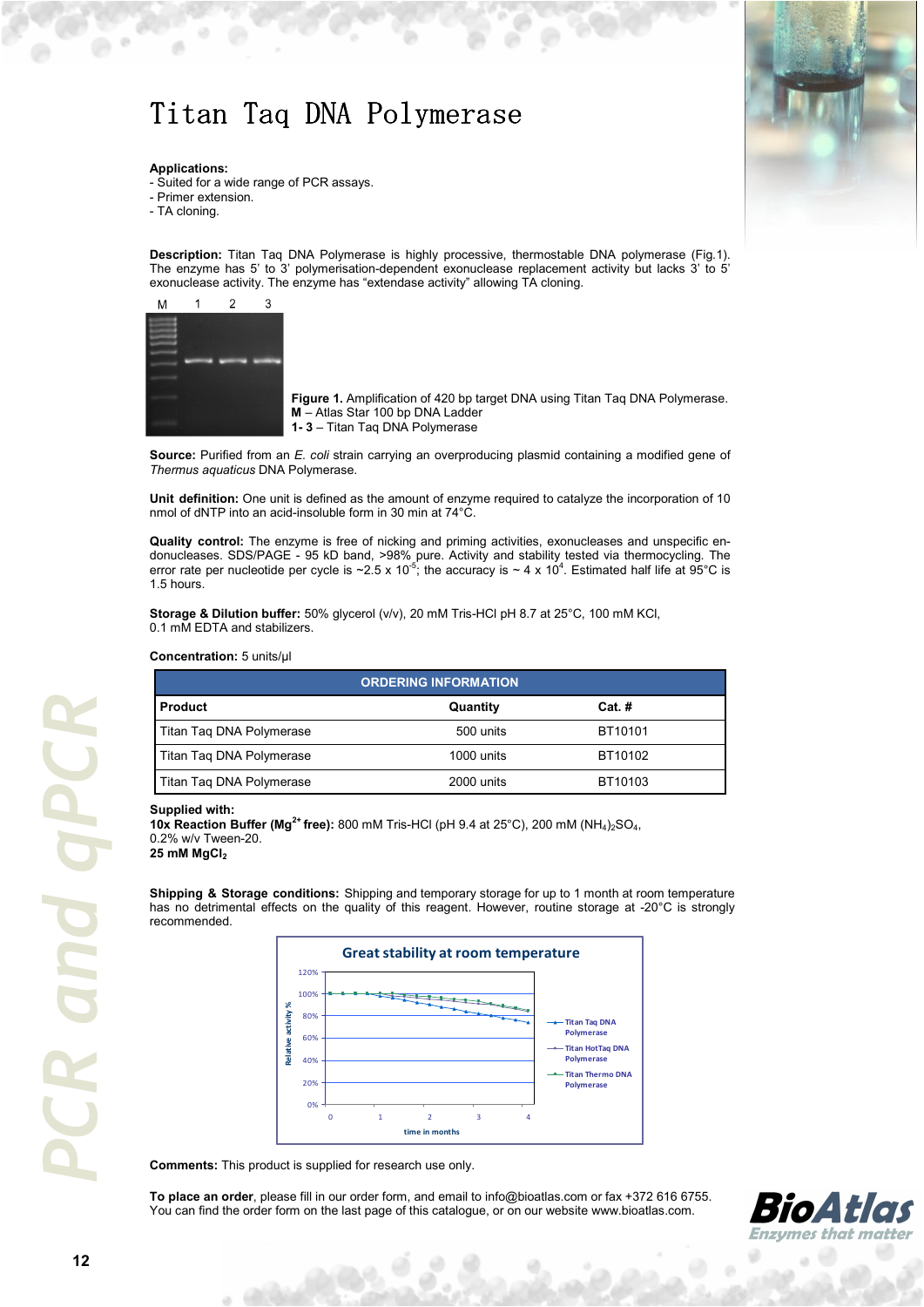### Titan HotTaq DNA Polymerase



### **Applications:**

- Hot Start PCR.
- Primer extension.
- TA cloning.

**Description:** Titan HotTaq DNA Polymerase (Fig. 1) is a modified Titan Taq DNA Polymerase. At ambient temperatures it is inactive, having no polymerase activity. Titan HotTaq DNA Polymerase is activated by a 15 minute incubation at 95-97°C, preventing the extension of non-specifically annealed primers and primer-dimers formed at low temperatures during PCR setup. The enzyme has 5' to 3' polymerisationdependent exonuclease replacement activity but lacks 3' to 5' exonuclease activity. The enzyme has "extendase activity" allowing TA cloning.



**Figure 1.** Amplification of ~500bp and ~600bp target DNA fragments using Titan HotTaq DNA Polymerase.  **1- 3** – Titan HotTaq DNA Polymerase  **M** – Atlas Star 1 Kb DNA Ladder

**Source:** Purified from an *E. coli* strain carrying an overproducing plasmid containing a modified gene of *Thermus aquaticus* DNA Polymerase.

**Unit definition:** One unit is defined as the amount of enzyme required to catalyze the incorporation of 10 nmol of dNTP into an acid-insoluble form in 30 min at 74°C.

**Quality control:** The enzyme is free of nicking and priming activities, exonucleases and unspecific endonucleases. SDS/PAGE - 95 kD band, >98% pure. Activity and stability tested via thermocycling. The<br>error rate per nucleotide per cycle is ~2.5 x 10<sup>-5</sup>; the accuracy is ~ 4 x 10<sup>4</sup>. Estimated half life at 95°C is 1.5 hours.

**Storage & Dilution buffer:** 50% glycerol (v/v), 20 mM Tris-HCl pH 8.7 at 25°C, 100 mM KCl, 0.1 mM EDTA and stabilizers.

**Concentration:** 5 units/µl

| <b>ORDERING INFORMATION</b> |            |          |  |
|-----------------------------|------------|----------|--|
| <b>Product</b>              | Quantity   | $Cat.$ # |  |
| Titan HotTag DNA Polymerase | 500 units  | BT10201  |  |
| Titan HotTag DNA Polymerase | 1000 units | BT10202  |  |

#### **Supplied with:**

**10x Reaction Buffer 1** (Mg<sup>2+</sup>, detergent free), Tris-HCl and (NH<sub>4</sub>)<sub>2</sub>SO<sub>4</sub> **10x Reaction Buffer 2** (Mg<sup>2+</sup> free) Tris-HCl,  $(NH_4)_2SO_4$  and detergent **25 mM MgCl<sup>2</sup> 10x Enhancer** 

*Additive that facilitates amplification of difficult templates (e.g. GC-rich DNA templates). This solution should be used at a defined working concentration (1x, 2x or 3x solution).*

*Enhancer is NOT a reaction buffer and should be used ONLY IF non-specific amplifications occur.*

**Shipping & Storage conditions:** Shipping and temporary storage for up to 1 month at room temperature has no detrimental effects on the quality of this reagent. However, routine storage at -20°C is strongly recommended.

**Comments:** This product is supplied for research use only.

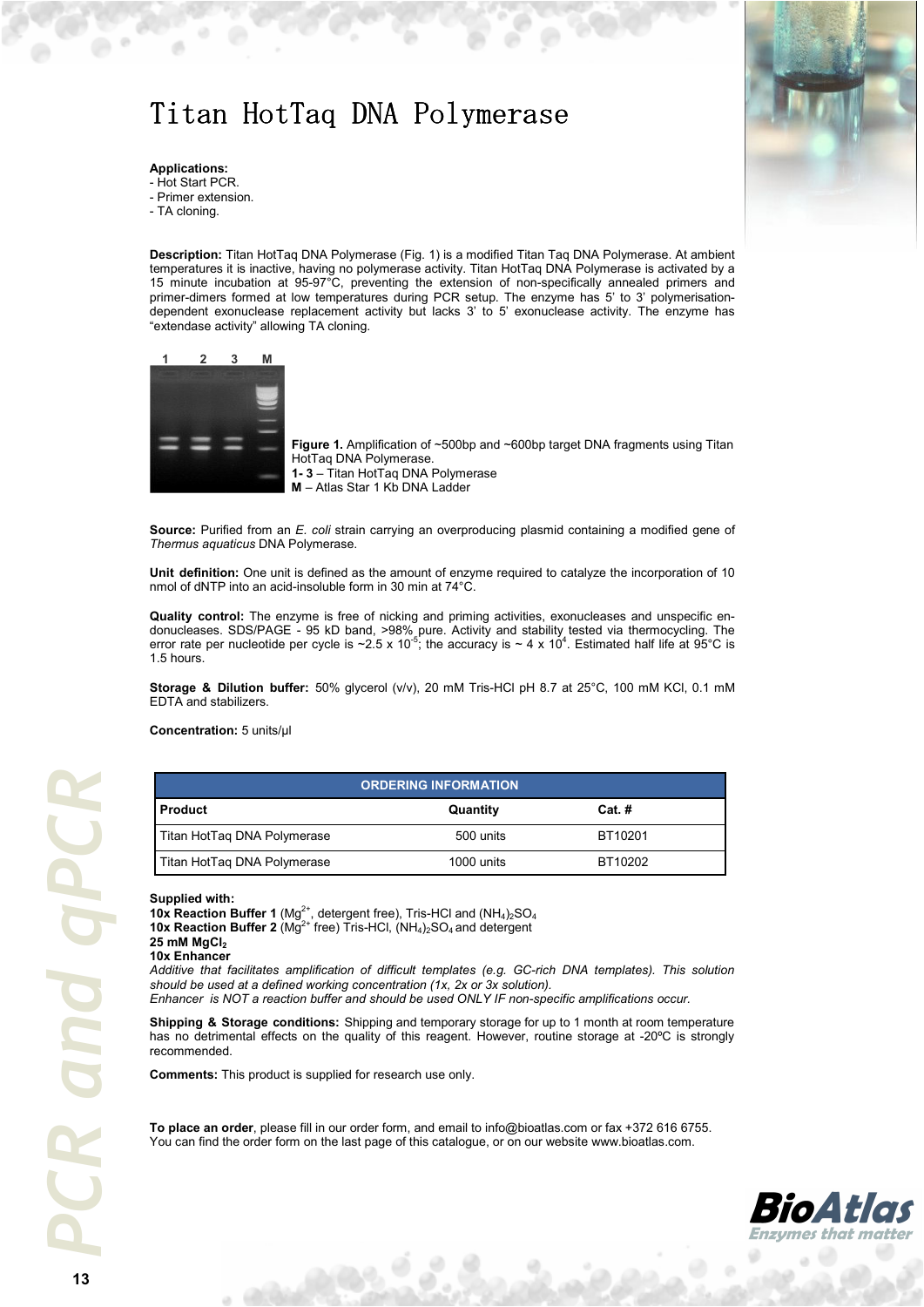### Titan Thermo DNA Polymerase



### **Applications:**

- Primer extension.
- MALDI-TOF mass spectrometry.
- Mass-array.

**Description:** Titan Thermo DNA Polymerase is a highly processive thermostable DNA polymerase suited for MALDI-TOF mass spectrometry and other primer extension platforms. The enzyme has 5' to 3' polymerisation-dependent exonuclease replacement activity ONLY and enhanced efficiency for incorporating unconventional nucleotides (labeled ddNTPs & acyclo nucleotides).

**Source:** Purified from an *E. coli* strain carrying an overproducing plasmid containing a modified gene of *Thermus aquaticus* DNA Polymerase.

**Unit definition:** One unit is defined as the amount of enzyme required to catalyze the incorporation of 10 nmol of dNTP into an acid-insoluble form in 30 min at 74°C.

**Quality control:** Titan Thermo DNA Polymerase is free of nicking and priming activities, exonucleases and unspecific endonucleases. Activity and stability tested via thermocycling. Estimated half life at 95°C:  $>$  60 minutes. Error rate per nucleotide per cycle:  $\sim$  8.0 x 10<sup>-5</sup>.

**Storage & Dilution buffer:** 50% glycerol (v/v), 20 mM Tris-HCl pH 8.7 at 25°C, 100 mM KCl, 0.1 mM EDTA and stabilizers.

#### **Concentration:** 5 units/µl

| <b>ORDERING INFORMATION</b> |            |          |  |
|-----------------------------|------------|----------|--|
| I Product                   | Quantity   | $Cat.$ # |  |
| Titan Thermo DNA Polymerase | 2000 units | BT10302  |  |

#### **Supplied with:**

**10x Reaction Buffer Thermo:** 500 mM Tris-HCl pH 9.5 **100 mM MgCl<sup>2</sup>**

In some applications 0.5x Buffer final concentration is recommended. 0,5x Buffer final concentration is 25 mM Tris-HCl and 5 mM MgCl<sub>2</sub>.

**Shipping & Storage conditions:** Shipping and temporary storage for up to 1 month at room temperature has no detrimental effects on the quality of this reagent. However, routine storage at -20°C is strongly recommended.

**Comments:** This product is supplied for research use only.

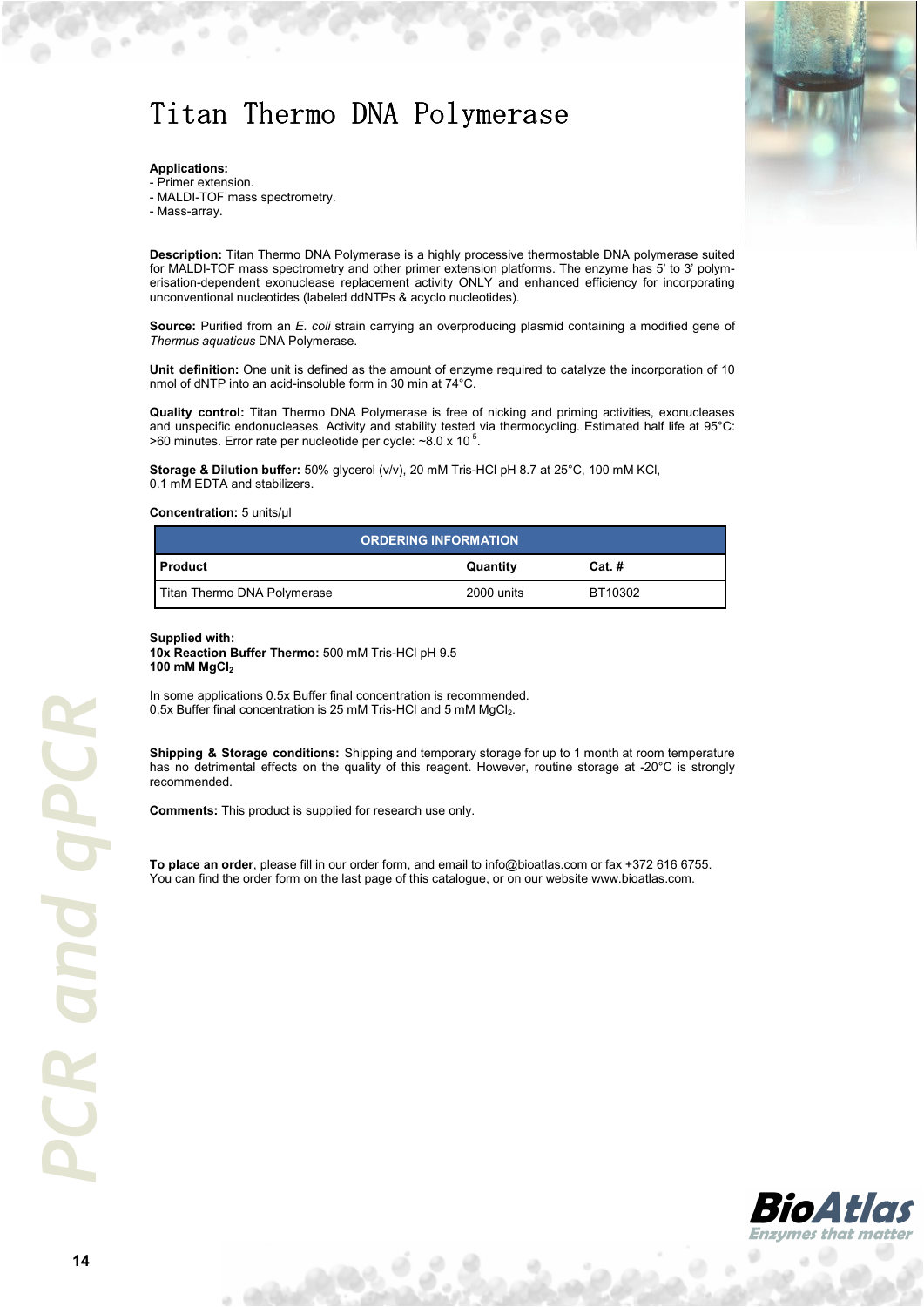### Titan H Minus M-MLV Reverse Transcriptase



### **Applications:**

- cDNA synthesis.

- RNA analysis by primer extension.
- DNA labeling.

**Description:** The Titan H Minus M-MLV Reverse Transcriptase is a genetically modified M-MLV RT which exhibits RNA or DNA dependent DNA polymerase, but lacks ribonuclease H activity. This enzyme can synthesize a complementary DNA strand initiating from a primer using RNA or DNA templates. Removal of the RNase H activity results in an increase of full-length cDNA products. The enzyme has RNA polymerization-dependent and DNA polymerization-dependent activity but lacks ribonuclease H activity.

**Unit definition:** One unit is defined as the amount of enzyme required to catalyze the incorporation of 1 nmol of dTTP into an acid-insoluble form in 10 minutes at 37ºC.

**Quality control:** Free of endo- and exodeoxyribonucleases, phosphatases and ribonuclease. Activity and stability tested in first strand cDNA synthesis.

**Storage & Dilution buffer:** 50% glycerol (v/v), 50 mM Tris-HCl pH 8.0 at 25ºC, 100 mM NaCl, 5 mM DTT, 1 mM EDTA, 0.1% NP-40.

**Concentration:** 200 units/µl

| <b>ORDERING INFORMATION</b>               |             |          |  |
|-------------------------------------------|-------------|----------|--|
| l Product                                 | Quantity    | $Cat.$ # |  |
| Titan H Minus M-MLV Reverse Transcriptase | 10000 units | BT10901  |  |

**Supplied with:** 

**5 x RT Reaction Buffer 1** (with MgCl2 and DTT) *0.25 M Tris-HCl, 0.5 M KCl, 30 mM MgCl2, 25 mM DTT* 5 x RT Reaction Buffer 2 (Mg<sup>2+</sup> and DTT free) 0.25 M Tris-HCl, 0.5 M KCl **25 mM MgCl<sup>2</sup> 20 mM MnCl<sup>2</sup> 100 mM DTT** 

**Shipping & Storage conditions:** Store at -20ºC. Shipping at room temperature has no detrimental effects on the quality of this reagent.

**Comments:** This product is supplied for research use only.

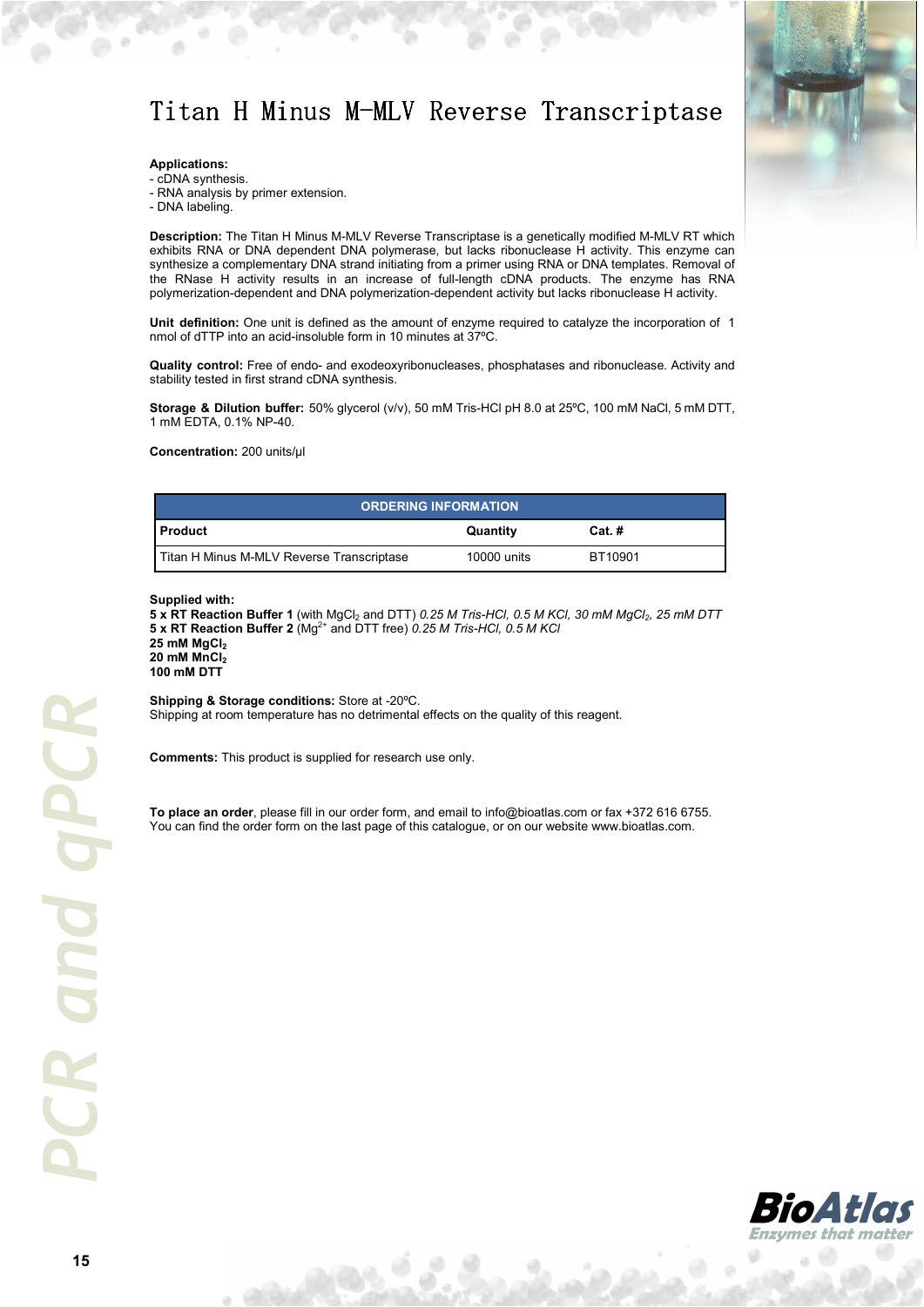### Atlas Taq 2x PCR Mix

#### **Applications:**

- Ready-to-use mix reduces experimental variability.

- Reduced pipetting steps, thereby less time-consuming set-up of PCR.

**Description:** Atlas Taq 2x PCR Mix is a prepared solution containing everything needed for successful PCR reaction except specific primers and DNA template. The mix includes high-quality recombinant Atlas Taq DNA Polymerase, nucleotides in a specifically optimized buffer formulation and MgCl<sub>2</sub> with final concentration of 2 mM. For reaction set-up add the PCR Mix (25 µl) to the primers, template and water (is provided in the set; total volume of 50 µl).

**Quality control:** Free of detectable, non-specific nucleases.

**Storage conditions:** Store at -20ºC. Guaranteed stable for 1 year when properly stored.

| <b>ORDERING INFORMATION</b> |               |          |
|-----------------------------|---------------|----------|
| l Product                   | Quantity      | $Cat.$ # |
| Atlas Tag 2x PCR Mix        | 100 reactions | BA01501  |

**Comments:** This product is supplied for research use only.

### **Related products:**

| <b>Product</b>                                                            | <b>Quantity</b>    | $Cat.$ # |
|---------------------------------------------------------------------------|--------------------|----------|
| Atlas Tag DNA Polymerase                                                  | 500 U              | BA00103  |
| Atlas Tag DNA Polymerase                                                  | 1000 U             | BA00104  |
| Atlas Tag DNA Polymerase                                                  | 2500 U             | BA00105  |
| Atlas 10x Tag Buffer                                                      | $1.8$ mL           | BA00151  |
| Atlas 10x Taq Buffer with (NH <sub>4</sub> ) <sub>2</sub> SO <sub>4</sub> | $1.8$ mL           | BA00152  |
| Atlas 25 mM MgCl <sub>2</sub>                                             | $1.8$ mL           | BA00153  |
| Atlas 25 mM MgCl <sub>2</sub>                                             | $5 \times 1.8$ mL  | BA00154  |
| Atlas PCR Water                                                           | $10 \times 1.8$ mL | BA01201  |
| Atlas PCR Water                                                           | 25 x 1.8 mL        | BA01202  |
| Atlas PCR Water                                                           | $5 \times 10$ mL   | BA01203  |
| Atlas 10 mM Nucleotide Mix                                                | 1 mL               | BH40201  |
| Atlas 2 mM Nucleotide Mix                                                 | 1 mL               | BH40202  |

**To place an order**, please fill in our order form, and email to info@bioatlas.com or fax +372 616 6755. You can find the order form on the last page of this catalogue, or on our website www.bioatlas.com.





ä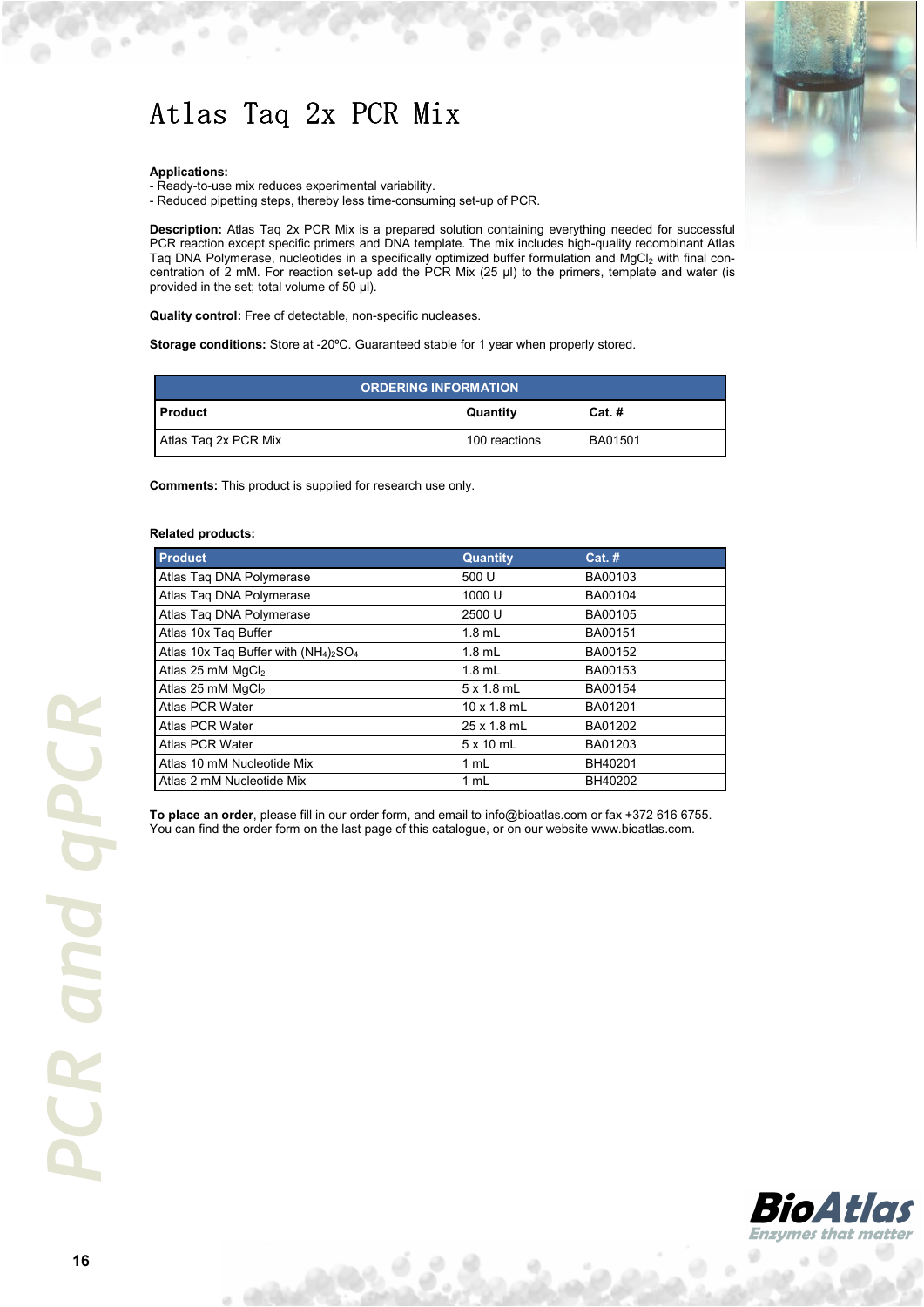### Atlas HotTaq 2x PCR Mix

#### **Applications:**

- Ready-to-use mix reduces experimental variability.

- Reduced pipetting steps, thereby less time-consuming set-up of PCR.
- Set-up at room temperature.

**Description:** Atlas HotTaq 2x PCR Mix is a prepared solution containing everything needed for successful PCR reaction except specific primers and DNA template. The mix includes high-quality recombinant Atlas HotTaq DNA polymerase, nucleotides in a specifically optimized buffer formulation and MqCl<sub>2</sub> with final concentration of 2 mM. For reaction set-up add the PCR Mix (25 µl) to the primers, template and water (is provided in the set; total volume of 50 µl).

**Quality control:** Free of detectable, non-specific nucleases.

**Storage conditions:** Store at -20ºC. Guaranteed stable for 1 year when properly stored.

| <b>ORDERING INFORMATION</b> |               |          |
|-----------------------------|---------------|----------|
| l Product                   | Quantity      | $Cat.$ # |
| Atlas HotTag 2x PCR Mix     | 100 reactions | BA01503  |

**Comments:** This product is supplied for research use only.

#### **Related products:**

| <b>Product</b>                           | <b>Quantity</b>    | $Cat.$ # |
|------------------------------------------|--------------------|----------|
| Atlas HotTaq DNA Polymerase              | 500 U              | BA00203  |
| Atlas HotTaq DNA Polymerase              | 1000 U             | BA00204  |
| Atlas HotTaq DNA Polymerase              | 2500 U             | BA00205  |
| Atlas 10x Tag Buffer                     | $1.8$ mL           | BA00151  |
| Atlas 10x Tag Buffer with $(NH_4)_2SO_4$ | $1.8$ mL           | BA00152  |
| Atlas 25 mM MgCl <sub>2</sub>            | $1.8$ mL           | BA00153  |
| Atlas 25 mM MgCl <sub>2</sub>            | $5 \times 1.8$ mL  | BA00154  |
| Atlas PCR Water                          | $10 \times 1.8$ mL | BA01201  |
| Atlas PCR Water                          | 25 x 1.8 mL        | BA01202  |
| Atlas PCR Water                          | $5 \times 10$ mL   | BA01203  |
| Atlas 10 mM Nucleotide Mix               | 1 mL               | BH40201  |
| Atlas 2 mM Nucleotide Mix                | 1 mL               | BH40202  |

**To place an order**, please fill in our order form, and email to info@bioatlas.com or fax +372 616 6755. You can find the order form on the last page of this catalogue, or on our website www.bioatlas.com.





a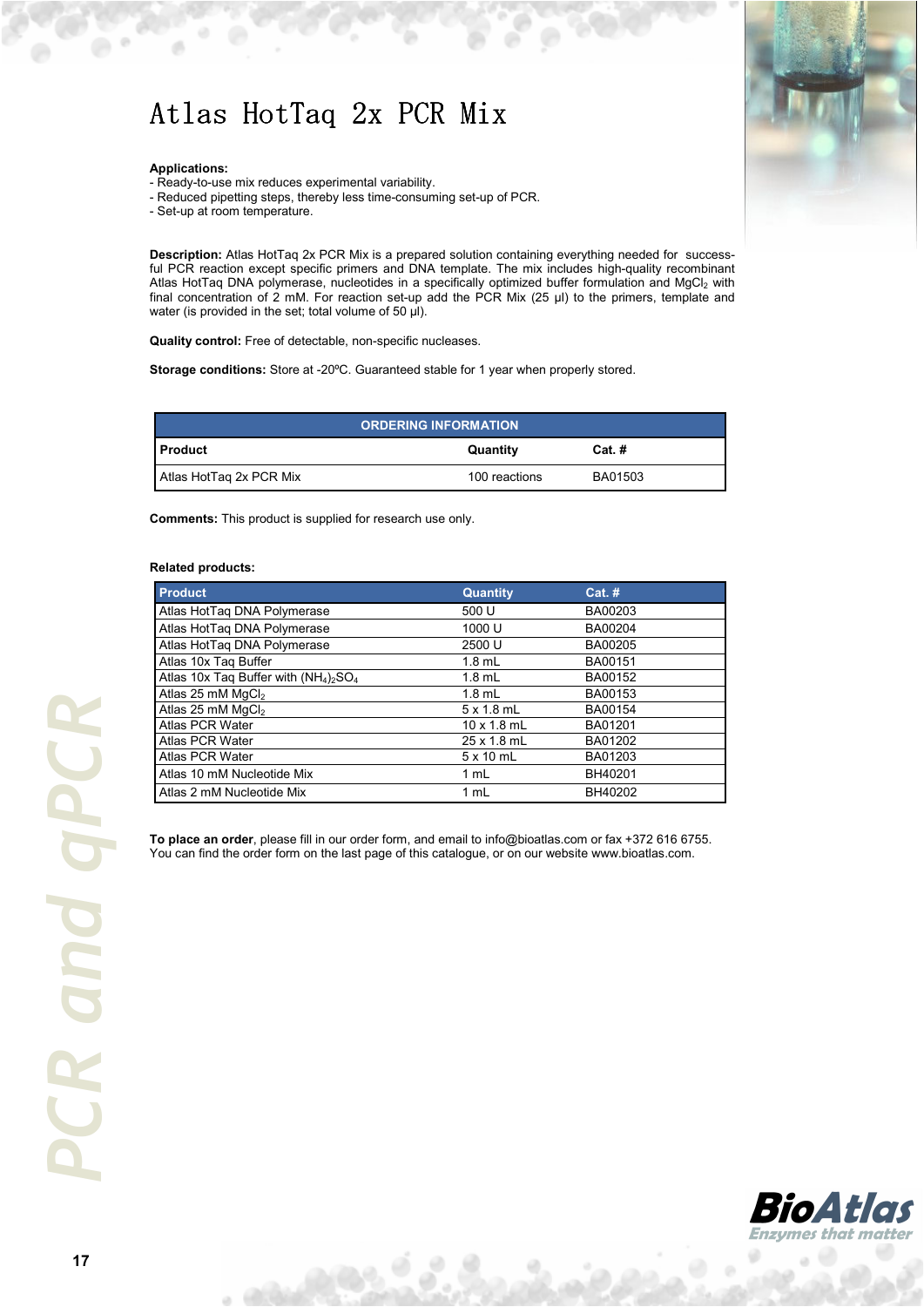### Atlas RedTaq 2x PCR Mix

#### **Applications:**

- Ready-to-use mix reduces experimental variability.
- Reduced pipetting steps, thereby less time-consuming set-up of PCR.
- Set-up at room temperature.
- Visualization of complete reaction mixing.
- Direct loading of samples following amplification.

**Description:** Atlas RedTaq 2x PCR Mix is a prepared solution containing everything needed for successful PCR reaction except specific primers and DNA template. The mix includes high-quality recombinant Atlas HotTaq DNA Polymerase, nucleotides in a specifically optimized buffer formulation and and MgCl<sub>2</sub> with final concentration of 2 mM. Added inert dye will provide visual confirmation that the enzyme has been added and that proper component mixing of the reaction has occurred. Samples can be loaded directly onto an agarose gel for electrophoresis with no loading dye addition.

For reaction set-up add the PCR Mix (25 µl) to the primers, template and water (is provided in the set; total volume of 50 µl).

**Quality control:** Free of detectable, non-specific nucleases.

**Storage conditions:** Store at -20ºC. Guaranteed stable for 1 year when properly stored.

| <b>ORDERING INFORMATION</b> |               |          |
|-----------------------------|---------------|----------|
| <b>Product</b>              | Quantity      | $Cat.$ # |
| Atlas RedTag 2x PCR Mix     | 100 reactions | BA01507  |

**Comments:** This product is supplied for research use only.

#### **Related products:**

| <b>Product</b>                           | <b>Quantity</b>    | $Cat.$ # |
|------------------------------------------|--------------------|----------|
| Atlas RedTag DNA Polymerase              | 500 U              | BA00303  |
| Atlas RedTag DNA Polymerase              | 1000 U             | BA00304  |
| Atlas RedTaq DNA Polymerase              | 2500 U             | BA00305  |
| Atlas HotTag DNA Polymerase              | 500 U              | BA00203  |
| Atlas HotTag DNA Polymerase              | 1000 U             | BA00204  |
| Atlas HotTaq DNA Polymerase              | 2500 U             | BA00205  |
| Atlas 10x Taq Buffer                     | $1.8$ mL           | BA00151  |
| Atlas 10x Taq Buffer with $(NH_4)_2SO_4$ | $1.8$ mL           | BA00152  |
| Atlas 25 mM MgCl <sub>2</sub>            | $1.8$ mL           | BA00153  |
| Atlas 25 mM MgCl <sub>2</sub>            | $5 \times 1.8$ mL  | BA00154  |
| Atlas PCR Water                          | $10 \times 1.8$ mL | BA01201  |
| Atlas PCR Water                          | 25 x 1.8 mL        | BA01202  |
| Atlas PCR Water                          | $5 \times 10$ mL   | BA01203  |
| Atlas 10 mM Nucleotide Mix               | 1 mL               | BH40201  |
| Atlas 2 mM Nucleotide Mix                | 1 mL               | BH40202  |

**To place an order**, please fill in our order form, and email to info@bioatlas.com or fax +372 616 6755. You can find the order form on the last page of this catalogue, or on our website www.bioatlas.com.



*PCR and qPCR* **CR** and gPCI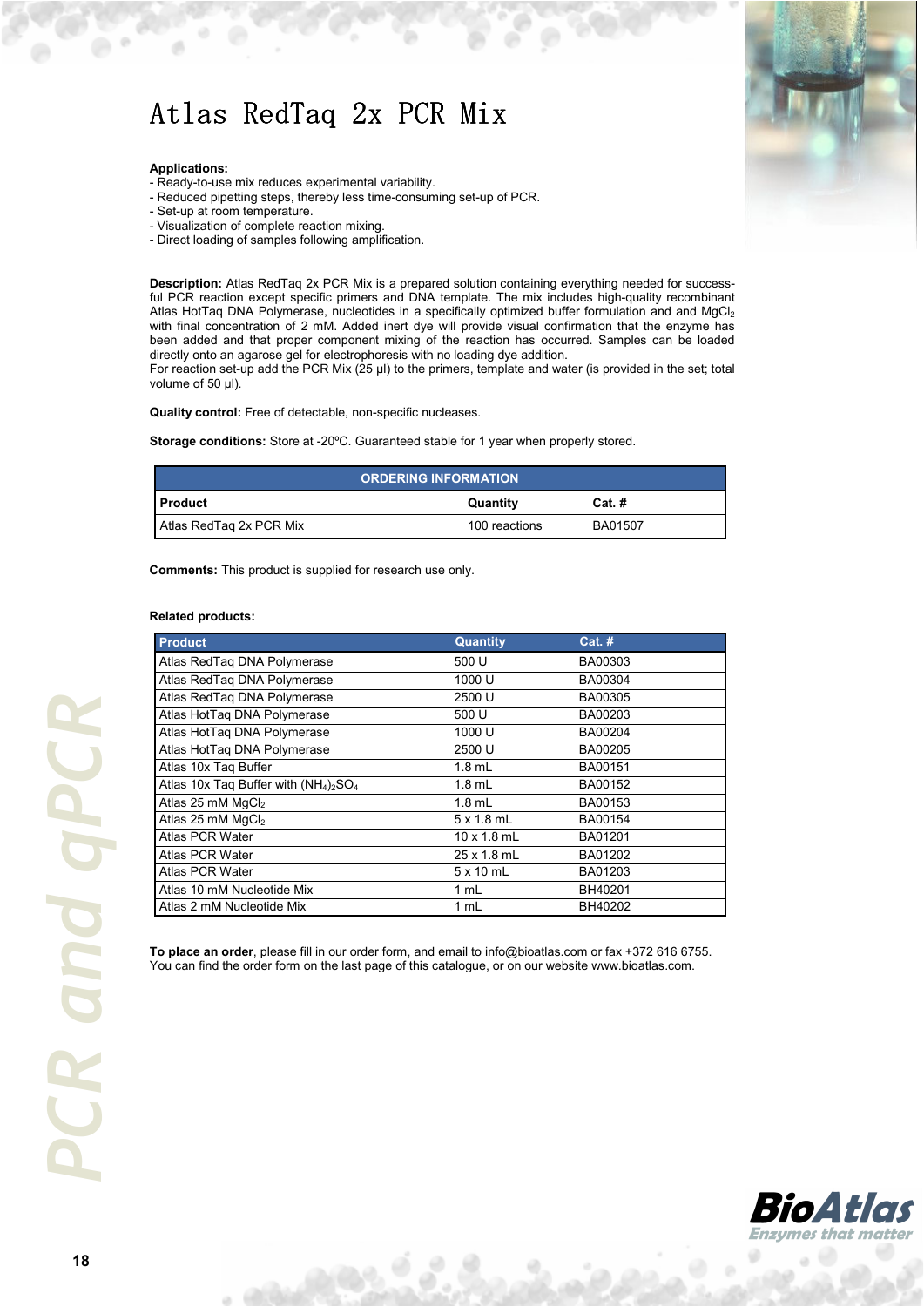### Titan Taq 5x PCR Mixes

#### **Applications:**

- Suited for a wide range of PCR assays.

- TA cloning.

**Description:** Titan Taq 5x PCR Mix is a premixed ready-to-use solution containing all reagents required for PCR (except template, primers and water). Titan Taq 5x PCR Mix is also available as Ready-to-load solution that consists an additional compound needed for direct loading onto agarose gel and two tracking dyes (blue and yellow) which allow to monitor progress during electrophoresis.

#### **Composition:**

Titan Taq DNA polymerase 5x Reaction Buffer 1  $12.5$  mM MgCl<sub>2</sub> 1 mM dNTPs of each

Additional components for Ready-to-load solution: Blue dye Yellow dye Compound that increases sample density for direct loading

#### **Storage conditions:** Routine storage: -20ºC

Shipping and temporary storage for up to 1 month at room temperature or storage for up to 6 months at 2- 8ºC has no detrimental effects on the quality of Titan Taq 5x PCR Mix.

#### **Titan Taq 5x PCR Mix is also available in 8 tube strips.**

| <b>ORDERING INFORMATION</b>                |                              |          |
|--------------------------------------------|------------------------------|----------|
| <b>Product</b>                             | Quantity                     | $Cat.$ # |
| Titan Tag 5x PCR Mix 12.5 mM               | 1 mL (250 reactions) BT10402 |          |
| Titan Tag 5x PCR Mix Ready-to-Load 12.5 mM | 1 mL (250 reactions) BT10502 |          |

**Comments:** This product is supplied for research use only.

#### **Related products:**

| <b>Product</b>              | <b>Quantity</b> | $Cat.$ # |
|-----------------------------|-----------------|----------|
| Titan Taq DNA Polymerase    | 500 U           | BT10101  |
| Titan Taq DNA Polymerase    | 1000 U          | BT10102  |
| Titan Tag DNA Polymerase    | 2000 U          | BT10103  |
| Titan HotTag DNA Polymerase | 500 U           | BT10201  |
| Titan HotTaq DNA Polymerase | 1000U           | BT10202  |
| Titan HotTag Power Mix      | 1 mL (250 rxn)  | BT10801  |

**To place an order**, please fill in our order form, and email to info@bioatlas.com or fax +372 616 6755. You can find the order form on the last page of this catalogue, or on our website www.bioatlas.com.



*PCR and qPCR* **CR** and gPCI

**19**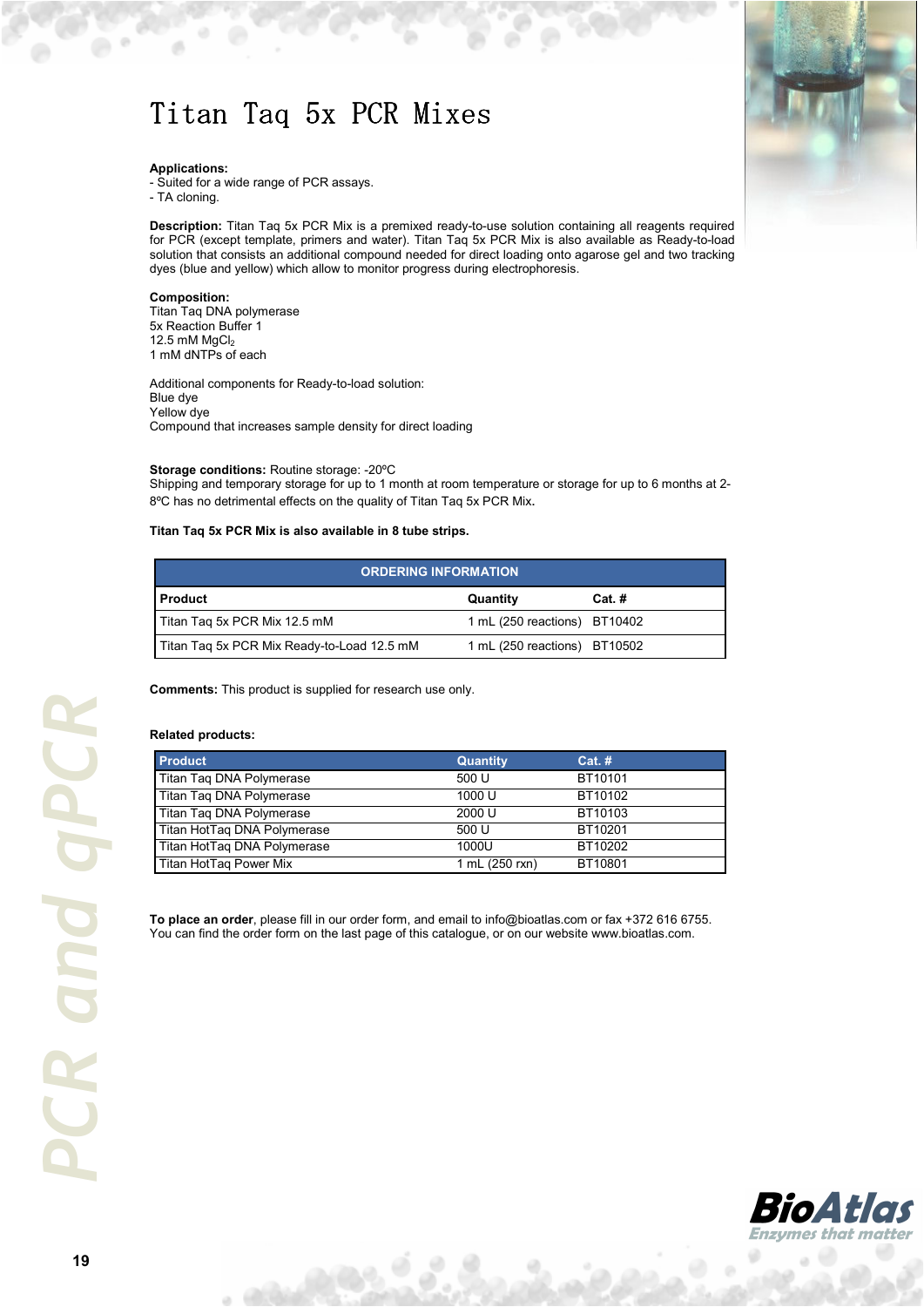### Titan HotTaq Power Mix



### **Applications:**

- Hot Start PCR

- Proofreading

**Description:** Titan HotTaq Power Mix is a premixed ready to load solution containing: all reagents required for PCR (except template, primers and water), compound needed for direct loading onto agarose gel and two tracking dyes to follow the electrophoresis.

Titan HotTaq Power Mix contains two enzymes – Titan HotTaq DNA polymerase and a proofreading polymerase. These enzymes together have both the 5' to 3' exonuclease activity as well as the 3' to 5' proofreading activity.

Titan HotTaq Power Mix is recommended to use in any PCR application that will be visualized by agarose gel electrophoresis and AtlasSight DNA Stain or Ethidium bromide staining.

#### **Composition:**

Titan HotTaq DNA Polymerase Proofreading enzyme 5x Reaction Buffer 12.5 mM MgCl2 (*1x PCR solution – 2.5 mM MgCl2)*  2 mM dNTPs of each (*1x PCR solution – 200 µM dATP, 200 µM dCTP, 200 µM dGTP and 200 µM dTTP)*  **BSA** Blue dye (*Migration equivalent to 3.5-4.5 kb DNA fragment)* 

Yellow dye (*Migration rate in excess of primers in 1% agarose gel: <35-45 bp)*  Compound that increases sample density for direct loading

#### **Storage conditions:** Routine storage: -20ºC

Shipping and temporary storage for up to 1 month at room temperature or storage for up to 6 months at 2-8ºC has no detrimental effects on the quality of Titan HotTaq 10x PCR Mix.

| <b>ORDERING INFORMATION</b>           |                              |          |
|---------------------------------------|------------------------------|----------|
| I Product                             | Quantity                     | $Cat.$ # |
| Titan HotTag Power Mix, Ready to load | 1 ml (250 reactions) BT10801 |          |

**Comments:** This product is supplied for research use only.

#### **Related products:**

| <b>Product</b>                | <b>Quantity</b> | $Cat.$ # |
|-------------------------------|-----------------|----------|
| Titan Taq DNA Polymerase      | 500 U           | BT10101  |
| Titan Taq DNA Polymerase      | 1000 U          | BT10102  |
| Titan Tag DNA Polymerase      | 2000 U          | BT10103  |
| Titan HotTag DNA Polymerase   | 500 U           | BT10201  |
| Titan HotTaq DNA Polymerase   | 1000U           | BT10202  |
| Titan Tag 5x PCR Mix, 12.5 mM | 1 mL (250 rxn)  | BT10402  |

**To place an order**, please fill in our order form, and email to info@bioatlas.com or fax +372 616 6755. You can find the order form on the last page of this catalogue, or on our website www.bioatlas.com.



a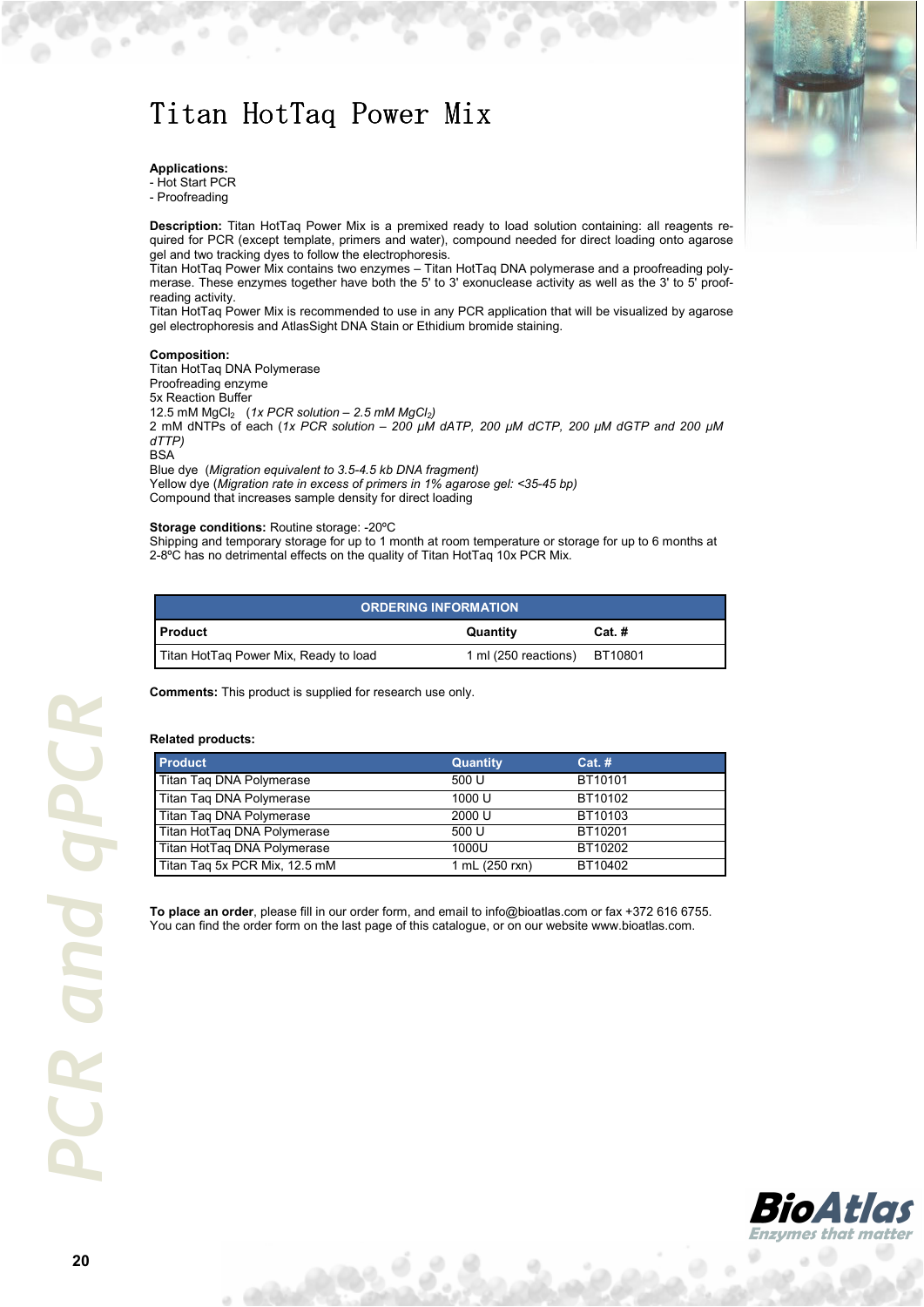### Titan HotTaq Probe qPCR Mixes

### **Applications:**

- Detection and quantification of DNA and cDNA targets
- Profiling gene expression
- Microbial detection
- Viral load determination

**Description:** Titan HotTaq Probe qPCR Mix is optimized for real-time quantitative PCR assays and contains all the components necessary to perform qPCR, with the exception of template, primers, and probe. The qPCR Mix contains optimized components and Titan HotTaq DNA polymerase supplied in a proprietary reaction buffer that enables detection of low copy number targets.

Titan HotTaq DNA polymerase is activated by a 15 min incubation step at 95°C. This prevents extension of non-specifically annealed primers and primer-dimers formed at low temperatures during qPCR setup. Titan HotTaq Probe qPCR Mix is available with ROX or no ROX dye.

**Composition: Titan HotTaq DNA polymerase 5x qPCR Buffer P 15 mM MgCl2:** *1 x PCR solution – 3 mM MgCl<sup>2</sup>* **dNTPs**, including dTTP to improve reaction sensitivity and efficiency compared to dUTP **ROX dye\*** or **no ROX dye** 

**\****ROX dye is an internal passive reference dye used to normalize the fluorescent reporter signal generated in qPCR.* 

| <b>ORDERING INFORMATION</b>          |                              |          |
|--------------------------------------|------------------------------|----------|
| <b>Product</b>                       | Quantity                     | $Cat.$ # |
| Titan HotTag Probe qPCR Mix (ROX)    | 1 mL (250 reactions) BT11001 |          |
| Titan HotTaq Probe qPCR Mix (no ROX) | 1 mL (250 reactions) BT11002 |          |

### **Cycler and Probe compatibility:**

Titan HotTaq Probe qPCR Mix (ROX) is compatible for use with any probe system and qPCR cyclers requiring high ROX dye level, including ABI PRISM® 5700, 7000, 7300, 7700, 7900 and 7900HT (including Fast-Block); Stratagene Mx3000P™, Mx3005P™ and Mx4000<sup>®</sup>.

Titan HotTaq Probe qPCR Mix (no ROX) is compatible for use with any probe system and qPCR cyclers that do not require reference dye, including Bio-Rad iQ™ 5, Opticon<sup>™</sup>, Opticon™ 2; Chromo 4™,<br>MiniOpticon, CFX96, CFX384; Cepheid SmartCycler™; Corbett Rotor-Gene™ 3000, Rotor-Gene™ 6000; Eppendorf Mastercycler<sup>®</sup> ep realplex; Roche LightCycler<sup>®</sup> 480 and Techne Quantica<sup>™</sup>.

#### **Storage conditions:** Routine storage: -20ºC

Shipping and temporary storage for up to 1 month at room temperature has no detrimental effects on the quality of Titan HotTaq Probe qPCR Mix.

**Comments:** This product is supplied for research use only.

**To place an order**, please fill in our order form, and email to info@bioatlas.com or fax +372 616 6755. You can find the order form on the last page of this catalogue, or on our website www.bioatlas.com.



**21** *PCR and qPCR*  **CR** and aPCI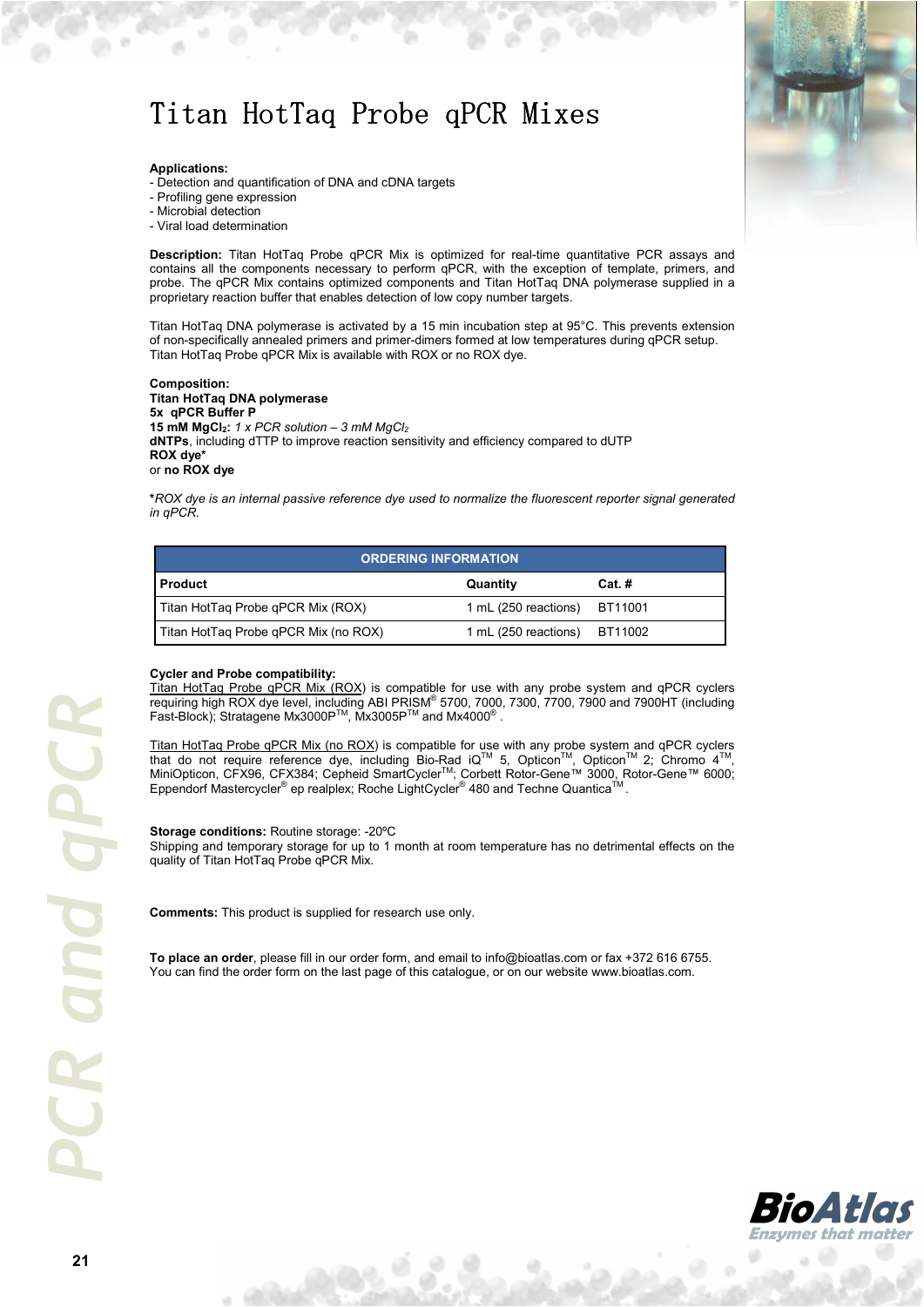### Titan HotTaq EvaGreen<sup>®</sup> qPCR Mixes

#### **Applications:**

- Detection and quantification of DNA and cDNA targets

- Profiling gene expression
- Microbial detection
- Viral load determination

**Description:** Titan HotTaq EvaGreen*®* qPCR Mix is optimized for real-time quantitative PCR assays. The mix includes Titan HotTaq DNA polymerase, ultrapure dNTPs, MgCl<sub>2</sub>, EvaGreen® dye (and ROX dye according to system requirements). Only template, primers and water need to be added.

Titan HotTaq DNA polymerase is activated by a 15 min incubation step at 95°C. This prevents extension of non-specifically annealed primers and primer-dimers formed at low temperatures during qPCR setup.

Titan HotTaq EvaGreen*®* qPCR Mix is available with ROX or no ROX dye.

**Composition: Titan HotTaq DNA polymerase 5x qPCR Buffer E 12.5 mM MgCl2:** *1 x PCR solution – 2.5 mM MgCl<sup>2</sup>* **dNTPs**, including dTTP to improve reaction sensitivity and efficiency compared to dUTP **EvaGreen® dye\* ROX dye\*\*:**  or **no ROX dye** 

*\** EvaGreen® is a DNA-binding dye for qPCR that, compared to SYBR ® Green I, has similar spectra but much less PCR inhibition. It is extremely stable and nonmutagenic/ noncytotoxic. EvaGreen<sup>®</sup> is compatible with all common qPCR cyclers by selecting the standard settings for SYBR® Green or FAM. "EvaGreen® is a registered trademark of BIOTIUM, INC."

*The purchase of this product conveys to the buyer the non-transferable right to use the purchased amount of the product and components of the product in research conducted by the buyer, where such research does not include testing, analysis or screening services for any third party in return for compensation on a per test basis. The buyer cannot sell or otherwise transfer (a) this product (b) its components or (c) materials made using this product or its components to a third party or otherwise use this product or its components or materials made using this product or its components for Commercial Purposes.*

"SYBR® is a registered trademark of Molecular Probes, Inc."

**\*\*** *ROX dye is an internal passive reference dye used to normalize the fluorescent reporter signal generated in qPCR.* 

| <b>ORDERING INFORMATION</b>                          |                              |          |
|------------------------------------------------------|------------------------------|----------|
| <b>Product</b>                                       | Quantity                     | $Cat.$ # |
| Titan HotTaq EvaGreen <sup>®</sup> qPCR Mix (ROX)    | 1 mL (250 reactions) BT11101 |          |
| Titan HotTaq EvaGreen <sup>®</sup> qPCR Mix (no ROX) | 1 mL (250 reactions) BT11102 |          |

#### **Cycler compatibility:**

Titan HotTaq EvaGreen<sup>®</sup> qPCR Mix (ROX) can be used with all major qPCR cyclers requiring ROX dye, including ABI PRISM® 5700, 7000, 7300, 7700, 7900 and 7900HT (including Fast-Block); Stratagene<br>Mx3000P™, Mx3005P™ and Mx4000®.

Titan HotTaq EvaGreen<sup>®</sup> qPCR Mix (no ROX) can be used with all major qPCR cyclers that do not require<br>reference dye, including Bio-Rad iQ™ 5, Opticon™, Opticon™ 2; Chromo 4™, MiniOpticon, CFX96, CFX384; Corbett Rotor-Gene™ 3000, Rotor-Gene™ 6000; Roche LightCycler<sup>®</sup> 480 and Techne<br>Quantica™

#### **Storage conditions:** Routine storage: -20ºC

Shipping and temporary storage for up to 1 month at room temperature has no detrimental effects on the quality of Titan HotTaq EvaGreen*®* qPCR Mix.

**Comments:** This product is supplied for research use only.



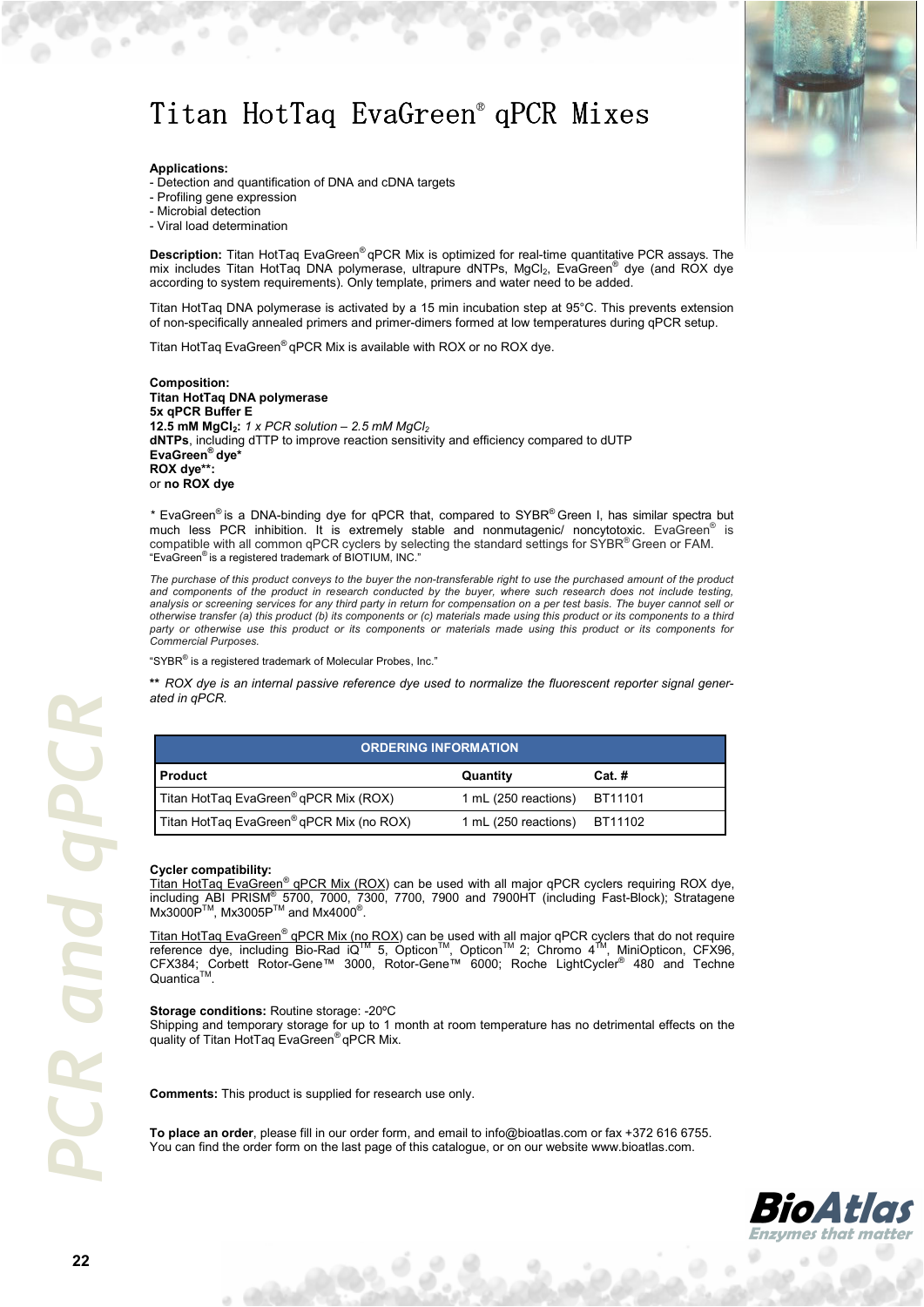### Titan HotTaq EvaGreen<sup>®</sup> qPCR Capillary Mix Mix

### **Applications:**

- Detection and quantification of DNA and cDNA targets
- Profiling gene expression
- Microbial detection
- Viral load determination

**Description:** Titan HotTaq EvaGreen*®* qPCR Capillary Mix is optimized for real-time quantitative PCR assays for qPCR cyclers with capillaries. The mix includes Titan HotTaq DNA polymerase, dNTPs, MgCl<sub>2</sub> and EvaGreen<sup>®</sup> dye. Only template, primers and water need to be added.

Titan HotTaq DNA polymerase is activated by a 15 min incubation step at 95°C, preventing the extension of non-specifically annealed primers and primer-dimers formed at low temperatures during qPCR setup.

**Composition: Titan HotTaq DNA polymerase 5x qPCR Buffer E 12.5 mM MgCl2:** *1 x PCR solution – 2.5 mM MgCl<sup>2</sup>* **dNTPs**, including dTTP to improve reaction sensitivity and efficiency compared to dUTP **EvaGreen® dye\* BSA** 

*\** EvaGreen® is a DNA-binding dye for qPCR that, compared to SYBR ® Green I, has similar spectra but much less PCR inhibition. It is extremely stable and nonmutagenic/ noncytotoxic. EvaGreen<sup>®</sup> is compatible with all common qPCR cyclers by selecting the standard settings for SYBR® Green or FAM. "EvaGreen® is a registered trademark of BIOTIUM, INC."

*The purchase of this product conveys to the buyer the non-transferable right to use the purchased amount of the product and components of the product in research conducted by the buyer, where such research does not include testing, analysis or screening services for any third party in return for compensation on a per test basis. The buyer cannot sell or otherwise transfer (a) this product (b) its components or (c) materials made using this product or its components to a third*  party or otherwise use this product or its components or materials made using this product or its components for *Commercial Purposes.*

"SYBR® is a registered trademark of Molecular Probes, Inc."

| <b>ORDERING INFORMATION</b>                           |                              |          |
|-------------------------------------------------------|------------------------------|----------|
| I Product                                             | Quantity                     | $Cat.$ # |
| Titan HotTaq EvaGreen <sup>®</sup> qPCR Capillary Mix | 1 mL (250 reactions) BT11103 |          |

### **Storage conditions:** Routine storage: -20ºC

Shipping and temporary storage for up to 1 month at room temperature has no detrimental effects on the quality of Titan HotTaq EvaGreen*®* qPCR Capillary Mix.

**Comments:** This product is supplied for research use only.

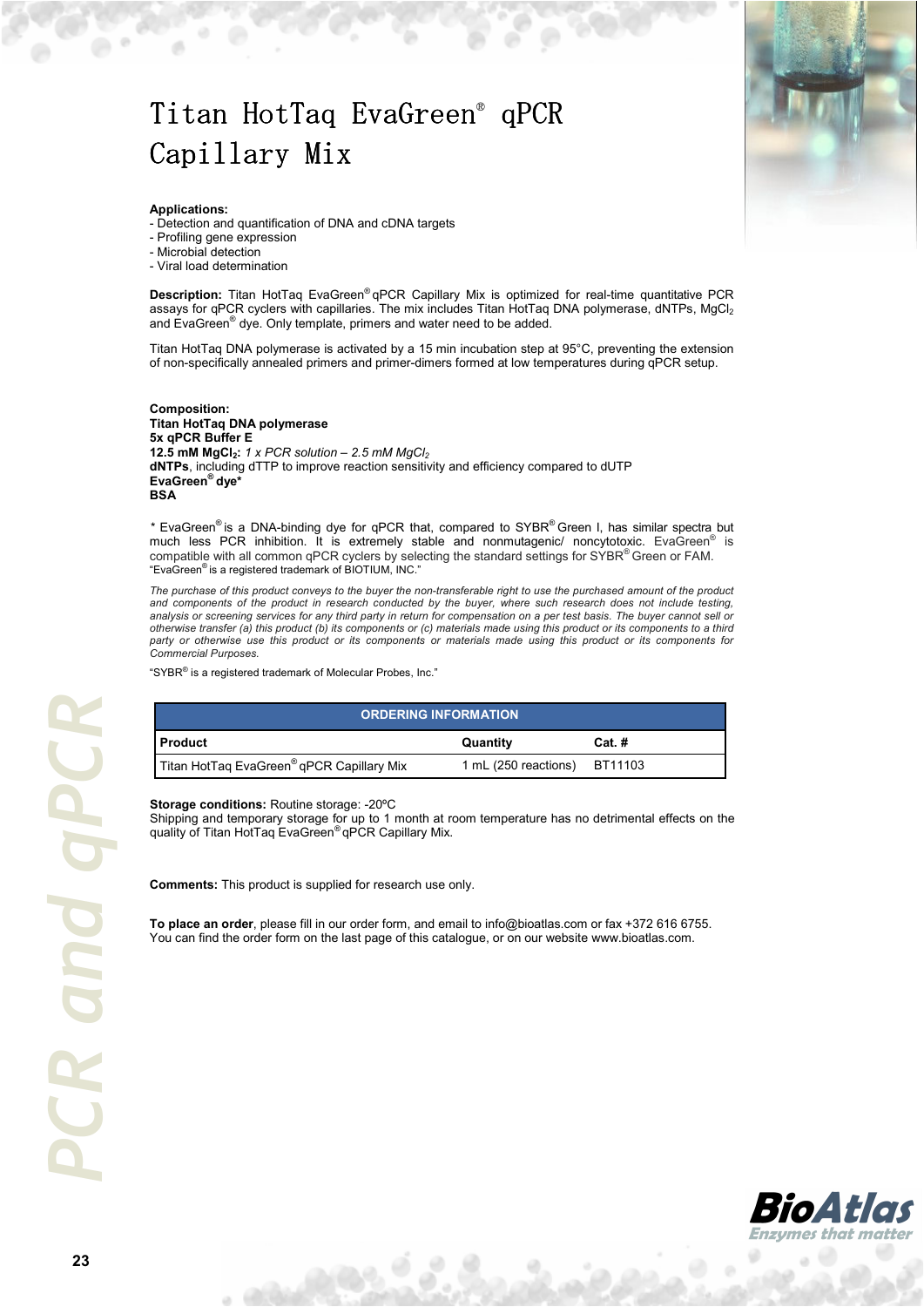### Atlas PCR Water



**Description:** Atlas PCR Water is RNase, DNase and DNA contamination free. It is sterile and UV irradiated. Manufactured and tested for use as a component in PCR reactions. Validated as well for use with highly sensitive PCR reaction including those with eubacterial primer sets. Stored in convenient 2 mL tubes to avoid unnecessary melting and freezing of the whole water supply.

**Quality control:** Free of RNase, DNase and DNA contamination

**Storage conditions:** Store at 20-25°C for up to 12 months

| <b>ORDERING INFORMATION</b> |                    |         |
|-----------------------------|--------------------|---------|
| <b>Product</b>              | Quantity           | Cat.#   |
| Atlas PCR Water             | $10 \times 1.8$ mL | BA01201 |
| Atlas PCR Water             | $25 \times 1.8$ mL | BA01202 |
| Atlas PCR Water             | $5 \times 10$ mL   | BA01203 |

**Comments:** This product is supplied for research use only.

### Atlas 25 mM MgCl<sup>2</sup>

**Description:** Atlas 25 mM MgCl<sub>2</sub> can be used for optimization of magnesium ion concentration in PCR reaction.

**Quality control:** Amplification of a single-copy gene from human genomic DNA.

**Storage conditions:** Store at -20°C for up to 12 months

| <b>ORDERING INFORMATION</b> |                   |          |
|-----------------------------|-------------------|----------|
| <b>Product</b>              | Quantity          | $Cat.$ # |
| Atlas 25 mM $MgCl2$         | $1.8$ mL          | BA00153  |
| Atlas 25 mM $MgCl2$         | $5 \times 1.8$ mL | BA00154  |

**Comments:** This product is supplied for research use only.

### Atlas 10x Taq Buffer

**Description:** 10x Taq Buffer is a ready-to-use buffer to be used for Atlas Taq, Atlas HotTaq, Atlas RedTaq and Atlas LongTag enzymes in PCR reactions. Does not contain MgCl<sub>2</sub>.

**Composition:** 100 mM Tris-HCl (pH 8.8 at 25°C), 500 mM KCl, 0.8% Nonident P40.

**Quality control:** Amplification of a single-copy gene from human genomic DNA.

**Storage conditions:** Store at -20°C for up to 12 months.

| <b>ORDERING INFORMATION</b> |          |          |
|-----------------------------|----------|----------|
| I Product                   | Quantity | $Cat.$ # |
| Atlas 10x Tag Buffer        | $1.8$ mL | BA00151  |

**Comments:** This product is supplied for research use only.

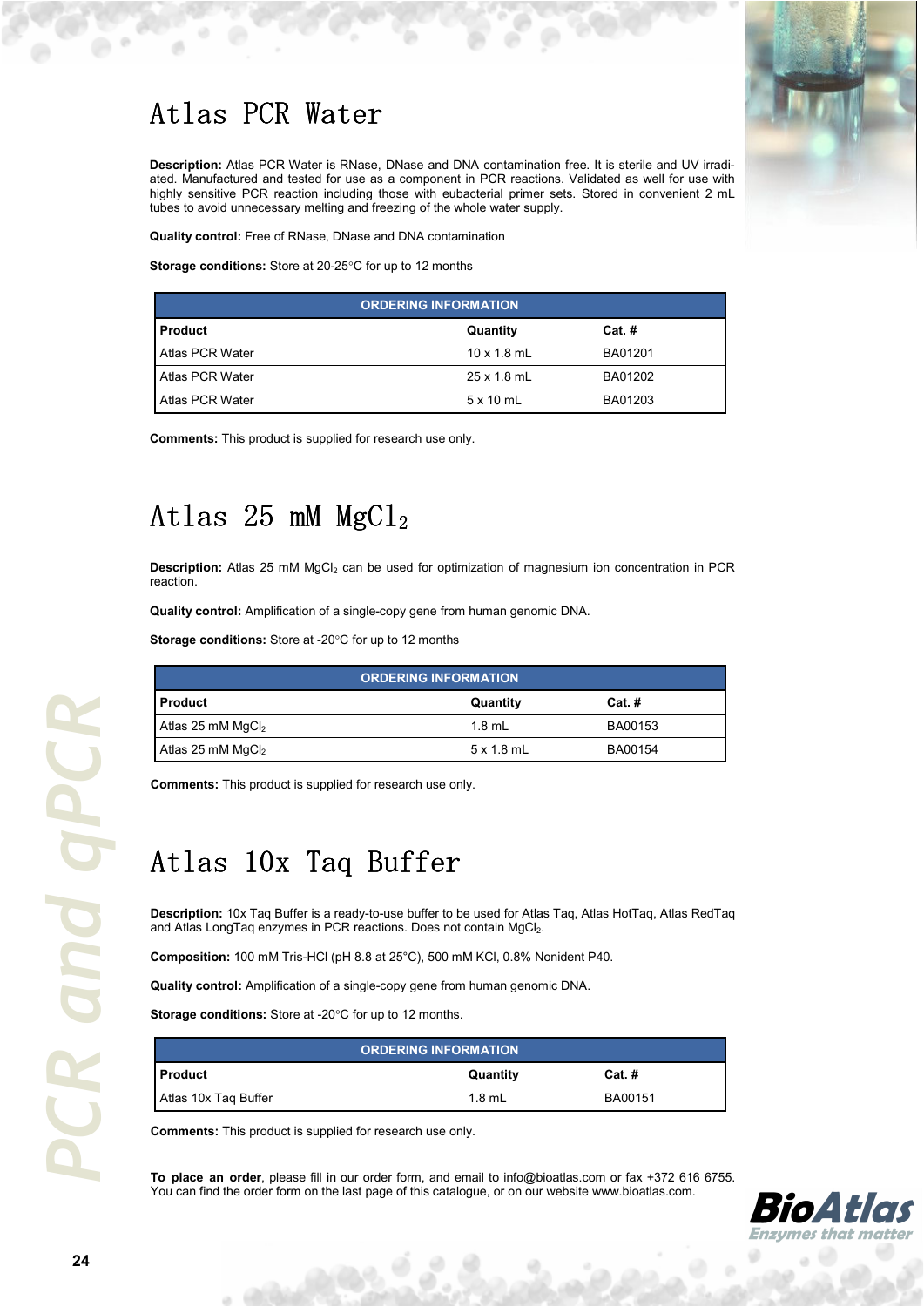### Atlas 10x Taq Buffer with  $(NH<sub>4</sub>)<sub>2</sub>SO<sub>4</sub>$

**Description:** Atlas 10x Taq Buffer with (NH<sub>4</sub>)<sub>2</sub>SO<sub>4</sub> is a ready-to-use buffer to be used for Atlas Taq, Atlas HotTaq, Atlas RedTaq and Atlas LongTaq enzymes in PCR reactions. Does not contain MgCl $_2$ .

**Composition:** 750 mM Tris-HCl (pH 8.8 at 25 $^{\circ}$ C), 200 mM (NH<sub>4</sub>)<sub>2</sub>SO<sub>4</sub>, 0.1% Tween 20.

**Quality control:** Amplification of a single-copy gene from human genomic DNA.

Storage conditions: Store at -20°C for up to 12 months.

| <b>ORDERING INFORMATION</b>              |          |          |  |
|------------------------------------------|----------|----------|--|
| I Product                                | Quantity | $Cat.$ # |  |
| Atlas 10x Tag Buffer with $(NH_4)_2SO_4$ | $1.8$ mL | BA00152  |  |

**Comments:** This product is supplied for research use only.

### Atlas Nucleotide Mixes

#### **Description:**

- Mix of four dNTPs in one tube

- Compatible with most molecular biology applications

Easy to use, time-saving solutions for use in applications requiring dNTPs of high purity. Atlas Nucleotide Mix contains dATP, dCTP, dGTP and dTTP, each at a final concentration of either 2 mM or 10 mM. Atlas Nucleotide Mixes has been tested for PCR and is compatible for all enzymes provided by Bioatlas.

Storage conditions: Stable for 24 months when stored at -20°C.

| <b>ORDERING INFORMATION</b> |          |          |  |
|-----------------------------|----------|----------|--|
| <b>Product</b>              | Quantity | $Cat.$ # |  |
| Atlas 10 mM Nucleotide Mix  | 1 mL     | BH40201  |  |
| Atlas 2 mM Nucleotide Mix   | 1 mL     | BH40202  |  |

**Comments:** This product is supplied for research use only.

### Atlas dNTP Set (100 mM each)

#### **Description:**

- Separate vials of four dNTPs

- Concentrated neutralized solutions

Atlas dNTP Set contains four separate vials (4×0.4 ml) of dATP, dCTP, dGTP and dTTP, at a concentration of 100 mM each, in highly purified (>99%) deionized water at pH 7.5. Atlas dNTP Set is free of RNase and DNase, and suitable for any molecular biology application that requires pure deoxynucleotides, such as PCR, real-time PCR, DNA sequencing, cDNA synthesis and nick translation. Atlas dNTP Set has been tested for PCR and is compatible for all enzymes provided by Bioatlas.

Storage conditions: Stable for 24 months when stored at -20°C.

| <b>ORDERING INFORMATION</b>  |                   |          |
|------------------------------|-------------------|----------|
| l Product                    | Quantity          | $Cat.$ # |
| Atlas dNTP Set (100 mM each) | $4 \times 0.4$ mL | BH40203  |

**Comments:** This product is supplied for research use only.

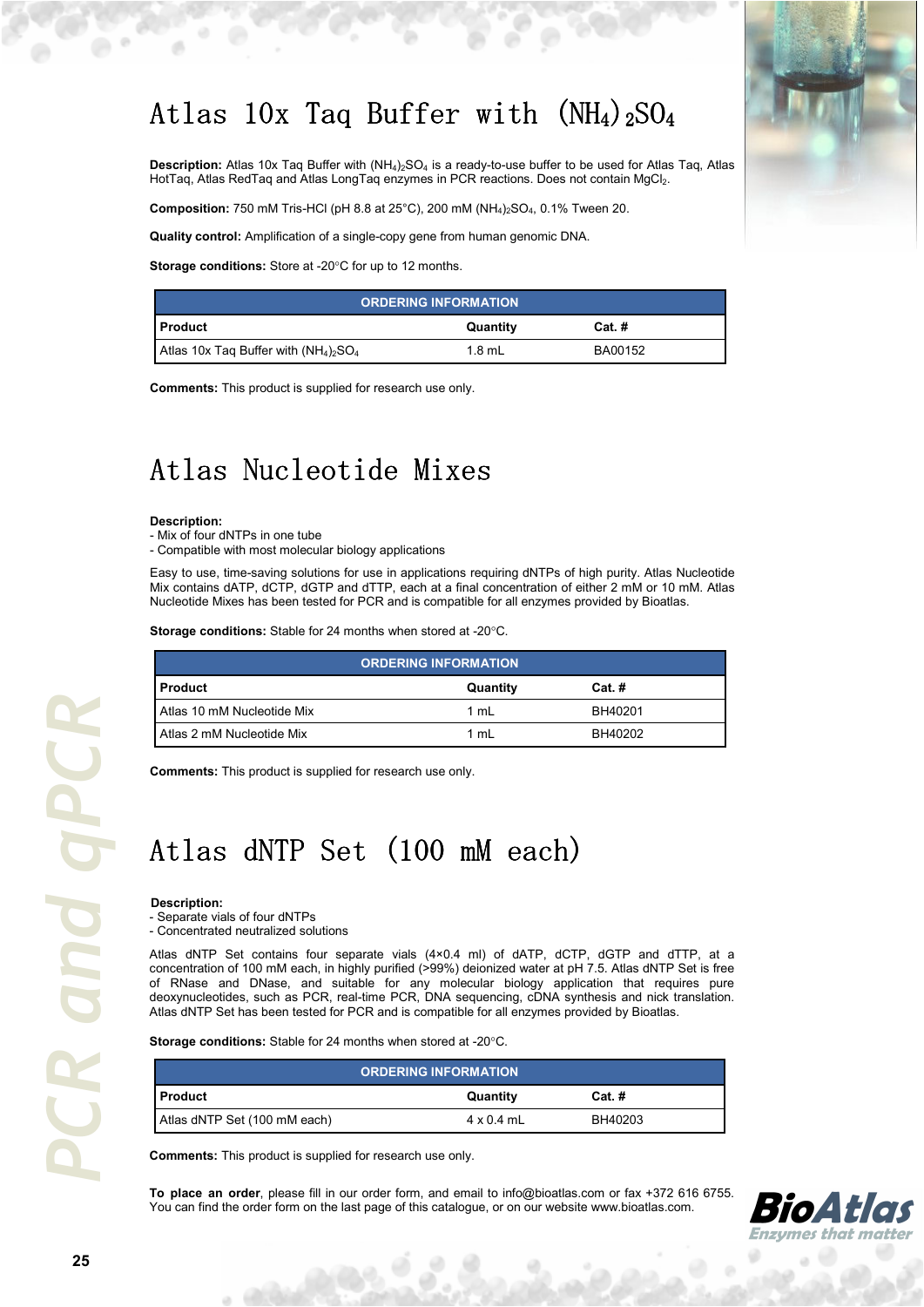

## Electrophoresis

Ъ

 $\Theta$ 

ä

 $\mathbb{R}$   $\mathbb{R}$   $\mathbb{R}$   $\mathbb{R}$ 

| <b>ELECTROPHORESIS</b>                     |    |
|--------------------------------------------|----|
| <b>DNA Ladders</b>                         | 27 |
| Atlas Star 100 bp DNA Ladders              | 27 |
| Atlas Star Mid-Range DNA Ladders           | 27 |
| Atlas Star 1 Kb DNA Ladder EXPRESS         | 27 |
| <b>Reagents for DNA Electrophoresis</b>    | 28 |
| Atlas Agarose Ultra Pure                   | 28 |
| Atlas Ethidium Bromide Solution            | 28 |
| AtlasSight DNA Stain                       | 29 |
| Atlas Load 6x Loading Dye Bromophenol Blue | 30 |
| Atlas Load 6x Loading Dye Orange G         | 30 |





 $. 60$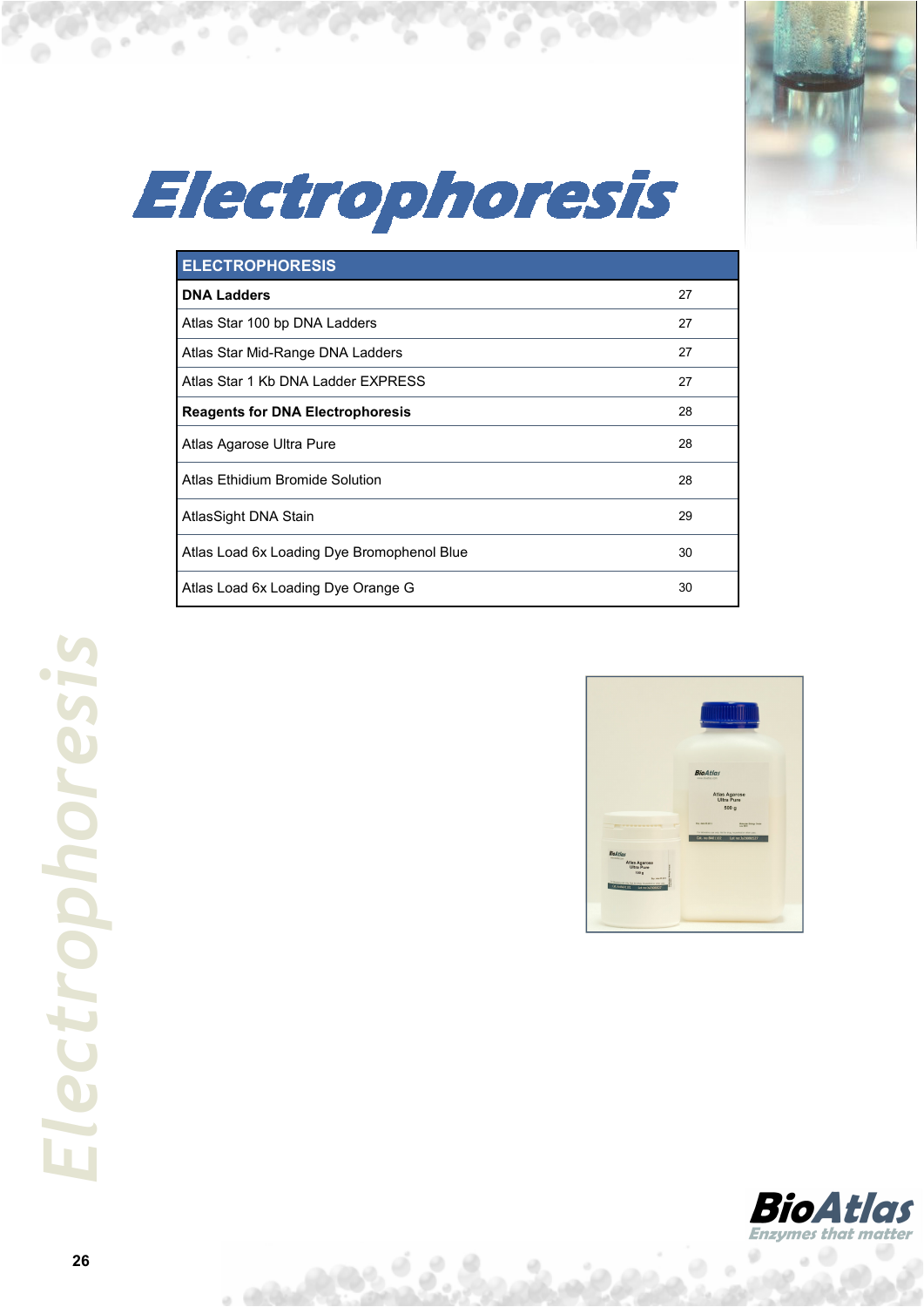### Atlas Star 100 bp DNA Ladders



**-** For precise sizing of double-stranded DNA fragments from 100 to 1000 bp on agarose gels.

**Description:** Atlas Star 100 bp DNA Ladders consist of ten fragments: 100 bp, 200 bp, 300 bp, 400 bp, **500 bp**, 600 bp, 700 bp, 800 bp, 900 bp and 1000 bp (Figure 1). Supplied in sufficient quantity for 100 loadings using 4-5 µl per loading. Not designed for quantization of DNA concentration in a sample. Ladders available premixed as ready-to-use format premixed with loading-dye-solution (EXPRESS) or plain ladder to be mixed with loading dye of choice (also available from Bioatlas).

**Storage conditions:** Stable at room temperature for 12 months

**Figure 1. Atlas Star 100 bp DNA Ladder** 

### Atlas Star Mid-Range DNA Ladders



**-** For precise sizing of double-stranded DNA fragments from 300 to 5000 bp on agarose gels.

**Description:** Atlas Star Mid-Range DNA Ladder consists of ten fragments: 300 bp, 500 bp, 500 bp, 1000 bp, **1500 bp**, 2000 bp, 2500 bp, 3000 bp, 4000 bp and 5000 bp (Figure 2). Supplied in sufficient quantity for 100 loadings using 4-5 ul per loading. Not designed for quantization of DNA concentration in a sample. Ladders available premixed as ready-to-use format premixed with loading-dye-solution (EXPRESS) or plain ladder to be mixed with loading dye of choice (also available from Bioatlas).

**Storage conditions:** Stable at room temperature for 12 months

**Figure 2. Atlas Star Mid-Range DNA Ladder** 

### Atlas Star 1 Kb DNA Ladder EXPRESS



**-** For precise sizing of double-stranded DNA fragments from 1000 to 10000 bp on agarose gels.

**Description:** Atlas Star 1 Kb DNA Ladder consists of 13 fragments: 300 bp, 500 bp, 700 bp, 1000 bp, 1500 bp, 2000 bp, 2500 bp, 3000 bp, 4000 bp, 5000 bp, 6000 bp, 8000 bp and 10000 bp (Figure 3). Atlas 1 kb DNA Ladder is a ready-to-use molecular weight marker suitable for DNA fragment size determination on gel electrophoresis. Atlas 1 kb DNA Ladder is formulated to run accurately and to provide crisp band patterns. It contains two dyes: bromophenol blue and xylene cyanole which serve as visual aid to monitor the progress of migration during agarose gel electrophoresis.

**Storage conditions:** -20ºC is recommended for long term storage. Shipping and storage for up to 9 months at room temperature has no detrimental effects on the quality of this reagent.

| <b>ORDERING INFORMATION</b>             |          |          |  |
|-----------------------------------------|----------|----------|--|
| <b>Product</b>                          | Quantity | $Cat.$ # |  |
| Atlas Star 100 bp DNA Ladder EXPRESS    | 500 µL   | BA01302  |  |
| Atlas Star 100 bp DNA Ladder            | 500 µL   | BA01304  |  |
| Atlas Star Mid-Range DNA Ladder EXPRESS | 500 µL   | BA01306  |  |
| Atlas Star Mid-Range DNA Ladder         | 500 µL   | BA01308  |  |
| Atlas Star 1Kb DNA Ladder EXPRESS       | 500 µL   | BT10701  |  |

**Comments:** These products are for research use only.

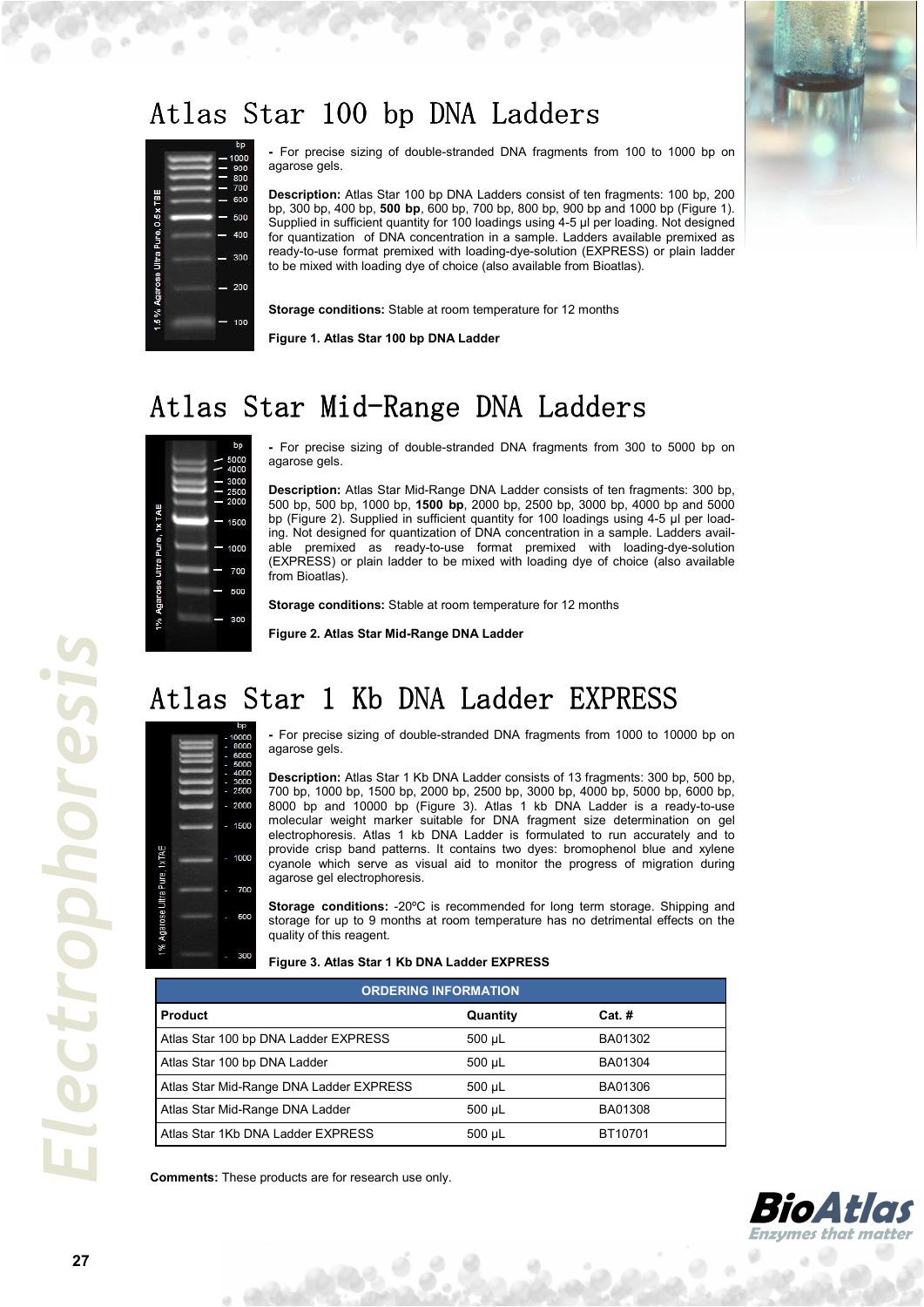### Atlas Agarose Ultra Pure

#### **Applications:**

- − Analytical electrophoresis of DNA and RNA
- Blotting of DNA and RNA

**Description:** Atlas Agarose Ultra Pure is nuclease-free all purpose agarose powder. Ideal for routine analysis of nucleic acids by gel electrophoresis (100 - 23000 bp) or blotting (>1 Kb) and is also suitable for protein applications. Due to its low EEO, DNA will have a high electrophoretic mobility.

| Features:<br>- Gel strength (1%)<br>- Gelling temperature (1.5%)<br>- Melting temperature (1.5%) | ≥1200 g/cm <sup>2</sup><br>36°C± 1.5°C<br>$≥90^{\circ}$ C |
|--------------------------------------------------------------------------------------------------|-----------------------------------------------------------|
| - Moisture:<br>- Sulfate:                                                                        | $\leq 10\%$<br>≤ 0.15%                                    |
| $-EEO(-mr)$ :                                                                                    | $0.05 - 0.13$                                             |

**Storage conditions:** Store at room temperature. Protect from moisture. Light Sensitive.

| <b>ORDERING INFORMATION</b> |                  |          |  |
|-----------------------------|------------------|----------|--|
| <b>Product</b>              | Quantity         | $Cat.$ # |  |
| Atlas Agarose Ultra Pure    | 100 g            | BA01101  |  |
| Atlas Agarose Ultra Pure    | 500 <sub>g</sub> | BA01102  |  |

**Comments:** This product is supplied for research use only.

### Atlas Ethidium Bromide Solution

**Description:** 1% ethidium bromide solution is a concentrated fluorescent staining solution for visualizing ribonucleic acids in agarose and polyacrylamide gels. Ethidium bromide is excited with a standard 302 nm UV transilluminator and emits a red-orange signal.

**Storage conditions:** Store at +4°C protected from light.

| <b>ORDERING INFORMATION</b>         |                 |          |  |
|-------------------------------------|-----------------|----------|--|
| <b>Product</b>                      | Quantity        | $Cat.$ # |  |
| Atlas Ethidium Bromide Solution, 1% | $10 \text{ mL}$ | BA01901  |  |
| Atlas Ethidium Bromide Solution, 1% | $5 \times 1$ mL | BA01902  |  |

**Comments:** This product is supplied for research use only.





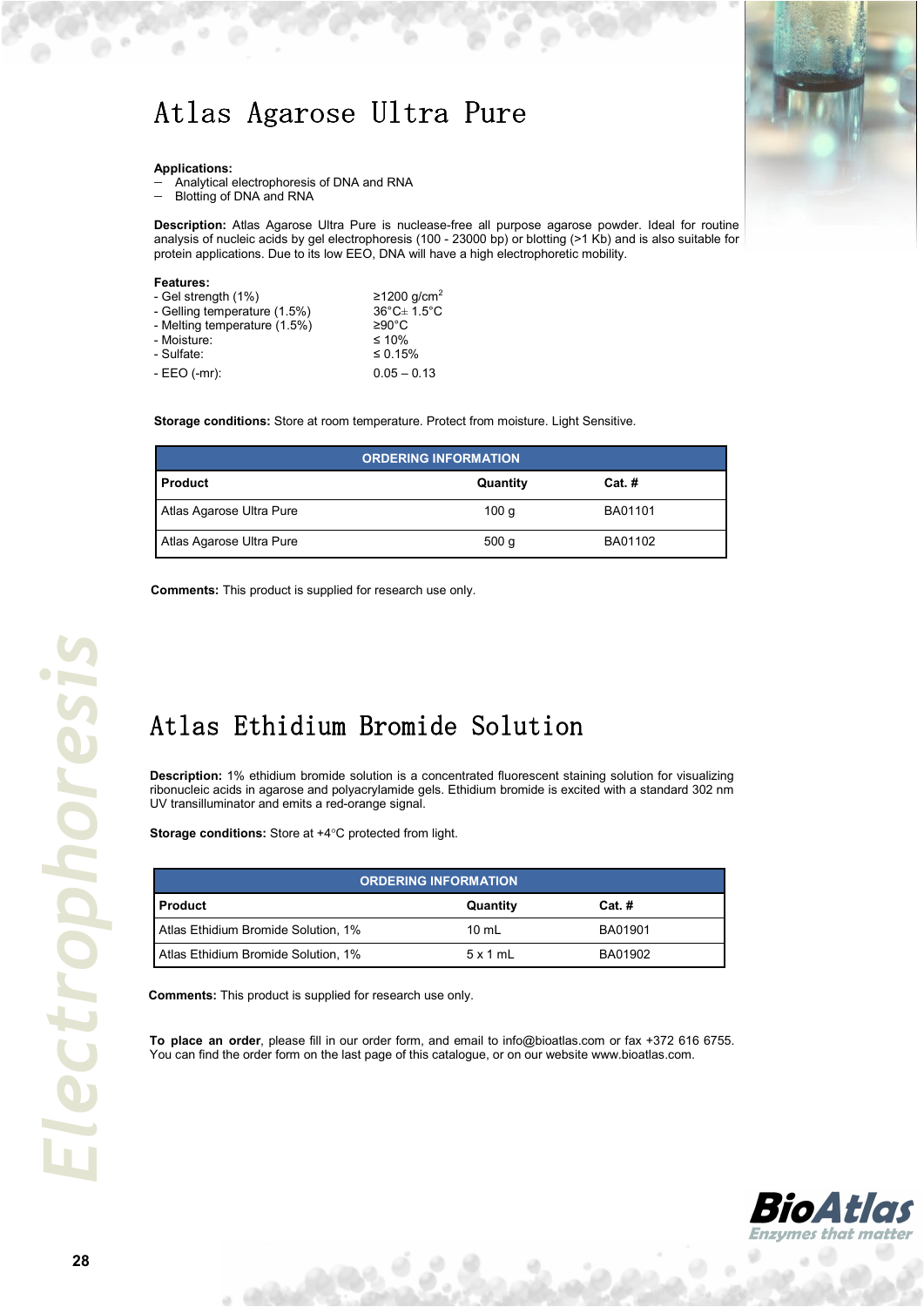### AtlasSight DNA Stain

#### **Applications:**

- Non-carcinogenic alternative to ethidium bromide.

- Excellent for nucleic acid electrophoresis and purification applications.

**Description:** AtlasSight DNA Stain is a nucleic acid stain which can be used as a safer alternative to the traditional ethidium bromide stain for detecting nucleic acid in agarose gels. It is as sensitive as ethidium bromide and can be used exactly the same way in agarose gel electrophoresis for precast gels (Figure 1). Additionally, when when better sensitivity is needed - poststaining is recommended.

AtlasSight DNA Stain emits green fluorescence when bound to DNA or RNA. It has two secondary fluorescence excitation peaks (~300 nm; ~400 nm) and one strong excitation peak centered around 500 nm. The fluorescence emission is similar to ethidium bromide when bound to DNA - at  $\sim$  540 nm.

AtlasSight DNA Stain is non-carcinogenic and according to the Ames test it causes significantly fewer mutations than ethidium bromide. In addition, the test results of micronucleus test in bone marrow polychromatic erythrocytes and of chromosomal aberration test in mice testicular spermatocytes with Atlas-Sight DNA Stain were negative. Therefore it is wise to choose AtlasSight DNA Stain instead of ethidium bromide for detecting nucleic acid in agarose gels.



**Figure 1.** Agarose gels, stained by AtlasSight DNA Stain (A and B) and Ethidium bromide (C).

| <b>ORDERING INFORMATION</b> |          |          |  |
|-----------------------------|----------|----------|--|
| l Product                   | Quantity | $Cat.$ # |  |
| AtlasSight DNA Stain        | 1 mL     | BH40401  |  |
| AtlasSight DNA Stain        | 5x1mL    | BH40402  |  |

**Storage conditions:** Store at room temperature or at +4°C, protected from light.

#### **Protocol:**

Precasting: Prepare 100 ml of agarose gel solution (concentration from 0.8-3.0%) and heat until the solution is completely clear and no small floating particles are visible. Add 2-5 µl of AtlasSight DNA Stain to the cooled gel solution (60-70ºC), mix it gently and pour into the gel tray (for higher sensitivity, the gel should be less than 0.5 cm thick). When the gel is solid, load the samples and perform electrophoresis. Detect the bands under UV. **Note:** Repeated melting of gels containing AtlasSight DNA Stain may result in low sensitivity.

Poststaining: For <0.5 cm thick agarose gel, 5-15 ul of the stain should be used per 100 ml of buffer. Optimal staining time (5 - 60 minutes) and the amount of the stain may depend on the thickness of the gel and the percentage of agarose. **Note:** The AtlasSight poststaining solution may be used 2-3 times. Staining solution to be reused should be preferably stored at room temperature in the dark.

**Comments:** This product is supplied for research use only.





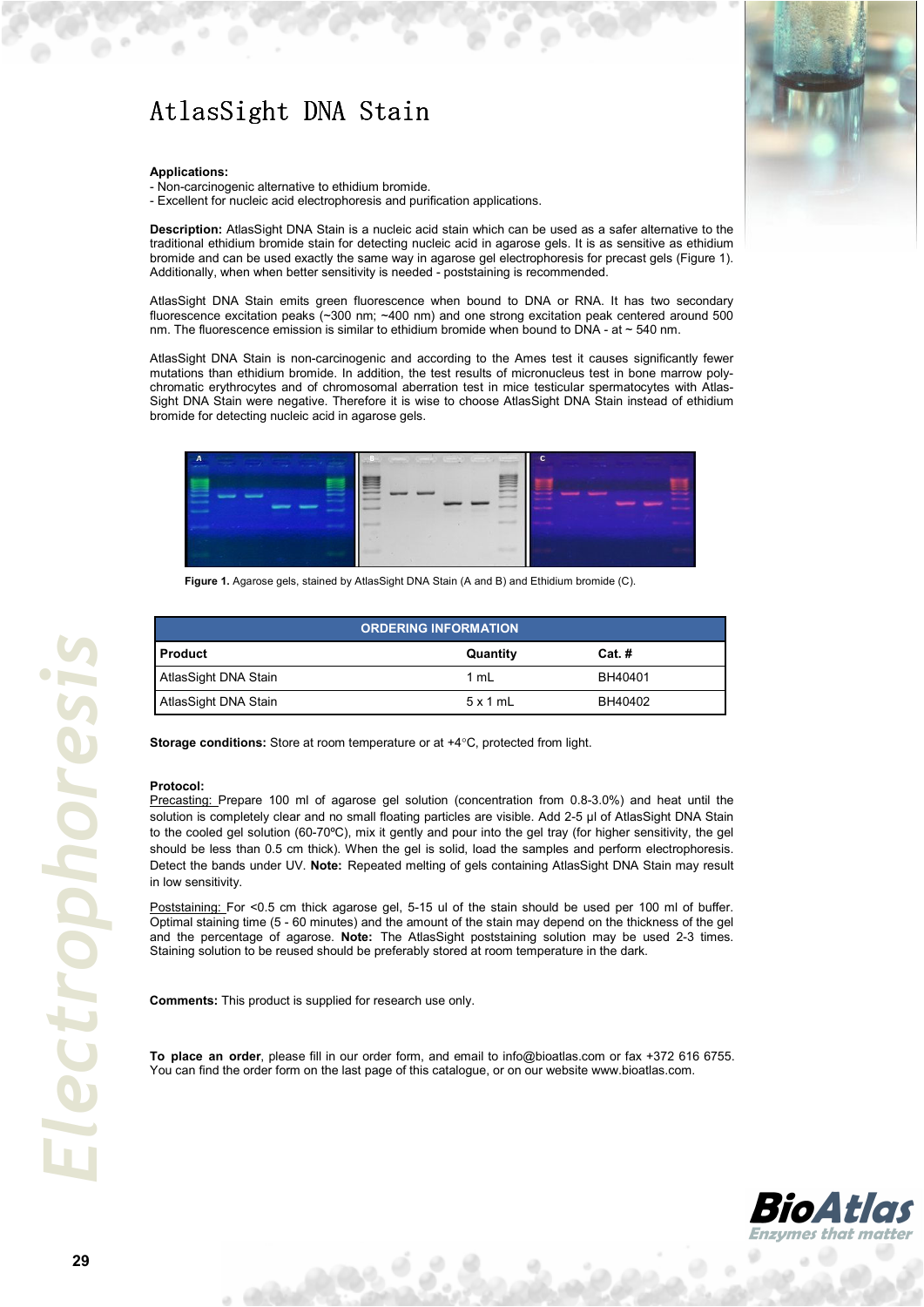

### Atlas Load 6x Loading Dye Bromophenol Blue

**Description:** Atlas Load 6x Loading Dye contains bromophenol blue and xylene cyanol FF. The ready-touse solution can be used for loading samples on agarose or polyacrylamide gels.

**Composition:** 10 mM TrisHCl (pH 7.6), 0.03% bromophenol blue, 0.03% xylene cyanol FF, 60% glycerol, 60 mM EDTA

**Quality control:** Functionally tested for DNA sample loading on agarose gel electrophoresis

**Storage conditions:** Store at +4°C up to 12 months.

| <b>ORDERING INFORMATION</b>                |          |          |  |
|--------------------------------------------|----------|----------|--|
| I Product                                  | Quantity | $Cat.$ # |  |
| Atlas Load 6x Loading Dye Bromophenol Blue | 6x1mL    | BA01401  |  |

### Atlas Load 6x Loading Dye Orange G

**Description:** Atlas Load 6x Loading Dye contains orange G and xylene cyanol FF. The ready-to-use solution can be used for loading samples on agarose or polyacrylamide gels.

**Composition:** 10 mM TrisHCl (pH 7.6), 0.03% xylene cyanol FF, 0.15% orange G, 60% glycerol, 60 mM EDTA

**Quality control:** Functionally tested for DNA sample loading on agarose gel electrophoresis

**Storage conditions:** Store at +4°C up to 12 months.

| <b>ORDERING INFORMATION</b>        |          |          |
|------------------------------------|----------|----------|
| l Product                          | Quantity | $Cat.$ # |
| Atlas Load 6x Loading Dye Orange G | 6x1mL    | BA01402  |

**Comments:** These products are for research use only.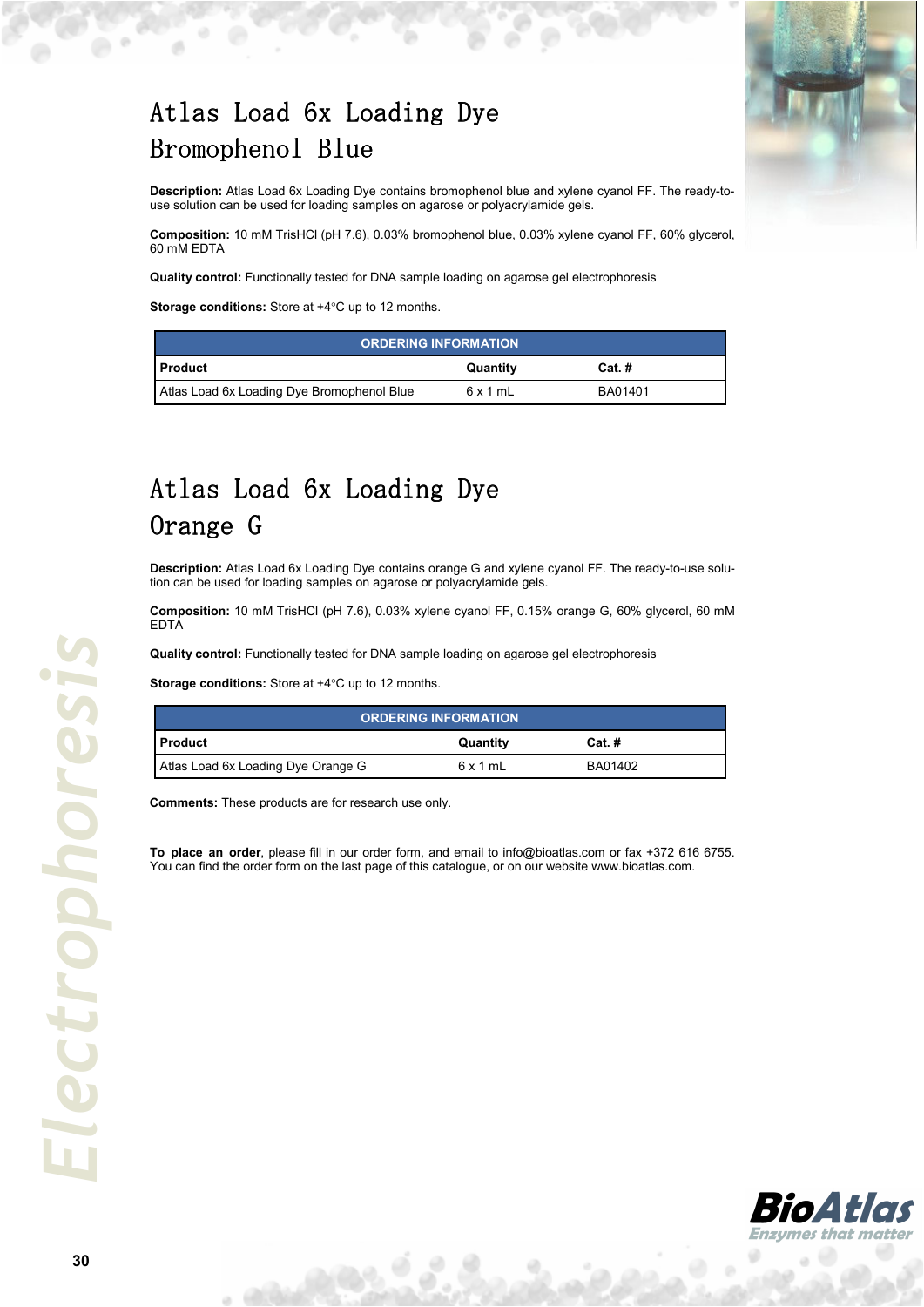



ø

 $\overline{a}$ 

| <b>BUFFERS</b>                                     |    |
|----------------------------------------------------|----|
| <b>Ready Mixed Powders</b>                         | 32 |
| Atlas 10x PBS - Ready Mixed Powder                 | 32 |
| Atlas 20x SSC - Ready Mixed Powder                 | 32 |
| Atlas TBE Buffers - Ready Mixed Powders            | 32 |
| Atlas 10x Tris-Glycine Buffer - Ready Mixed Powder | 33 |
| Atlas 10x Tris-Glycine-SDS - Ready Mixed Powder    | 33 |
| <b>Ready Mixed Buffer Solutions</b>                | 33 |
| Atlas 10x TAF Buffer Solution                      | 33 |
| Atlas 10x PBS Buffer Solution                      | 34 |
| Atlas 20x SSC Buffer Solution                      | 34 |
| Atlas TBF Buffer Solutions                         | 34 |
| Atlas 10x Tris-Glycine Buffer Solution             | 35 |
| Atlas 10x Tris-Glycine-SDS Buffer Solution         | 35 |

'n







ä

a

**31** *Buffers*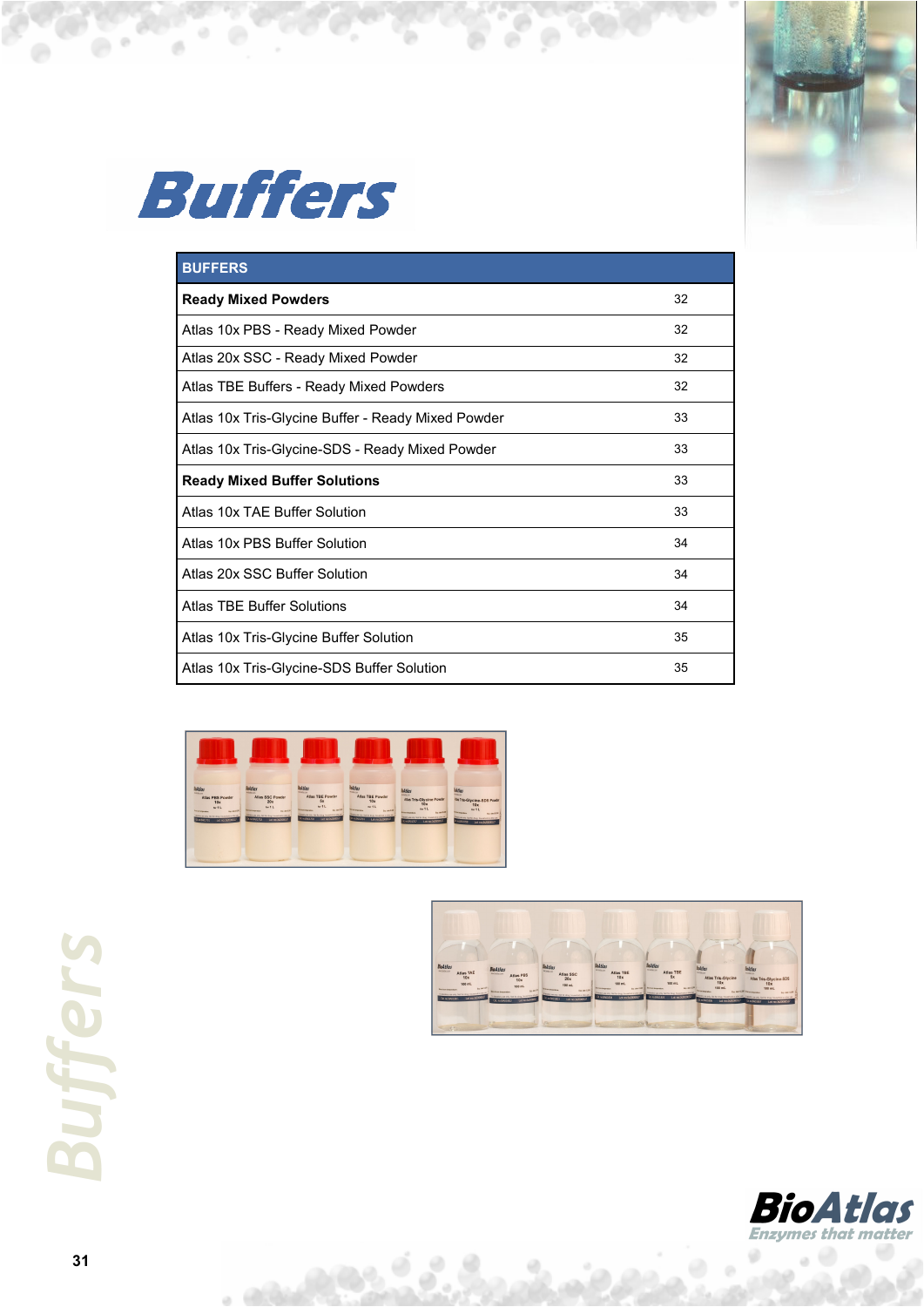### Atlas  $10x$  PBS - Ready Mixed Powder

**Description:** Ready-mixed phosphate buffered saline powder to be dissolved in 1 L of distilled water. On dilution, the resultant 1x PBS will have final concentration: 137 mM Sodium Chloride, 10 mM Phosphate, 2.7 mM Potassium Chloride, pH 7.4.

**Storage conditions:** Store at room temperature.

| <b>ORDERING INFORMATION</b>      |           |          |  |
|----------------------------------|-----------|----------|--|
| I Product                        | Quantity  | $Cat.$ # |  |
| Atlas 10x PBS Ready-Mixed Powder | For $1 L$ | BA01701  |  |

### Atlas  $20x$  SSC - Ready Mixed Powder

**Description:** Ready-mixed SSC powder to be dissolved in 1 L of distilled water. On dilution, the resultant 1x SSC will have final concentration: 150 mM Sodium Chloride, 15 mM Sodium Citrate, pH 7.0.

**Storage conditions:** Store at room temperature.

| <b>ORDERING INFORMATION</b>       |              |         |  |  |
|-----------------------------------|--------------|---------|--|--|
| $Cat.$ #<br>l Product<br>Quantity |              |         |  |  |
| Atlas 20x SSC Ready-Mixed Powder  | For $1 \,$ L | BA01702 |  |  |

### Atlas TBE Buffers - Ready Mixed Powders

**Description:** Ready-mixed Tris-Borate-EDTA Buffer powder to be dissolved in 1 L of distilled water. On dilution, the resultant 1x TBE solution will have final concentration: 89 mM Tris Base, 89 mM Borate, 2 mM EDTA, pH 8.2.

**Storage conditions:** Store at room temperature. The reconstituted buffer is stable for several days at 4°C if 0.2 µm filtered.

| <b>ORDERING INFORMATION</b>            |                    |         |  |  |
|----------------------------------------|--------------------|---------|--|--|
| <b>Product</b><br>Quantity<br>$Cat.$ # |                    |         |  |  |
| Atlas 5x TBE Ready-Mixed Powder        | For $1 \mathsf{L}$ | BA01703 |  |  |
| Atlas 10x TBE Ready-Mixed Powder       | For $1L$           | BA01704 |  |  |



**Comments:** These products are for research use only.



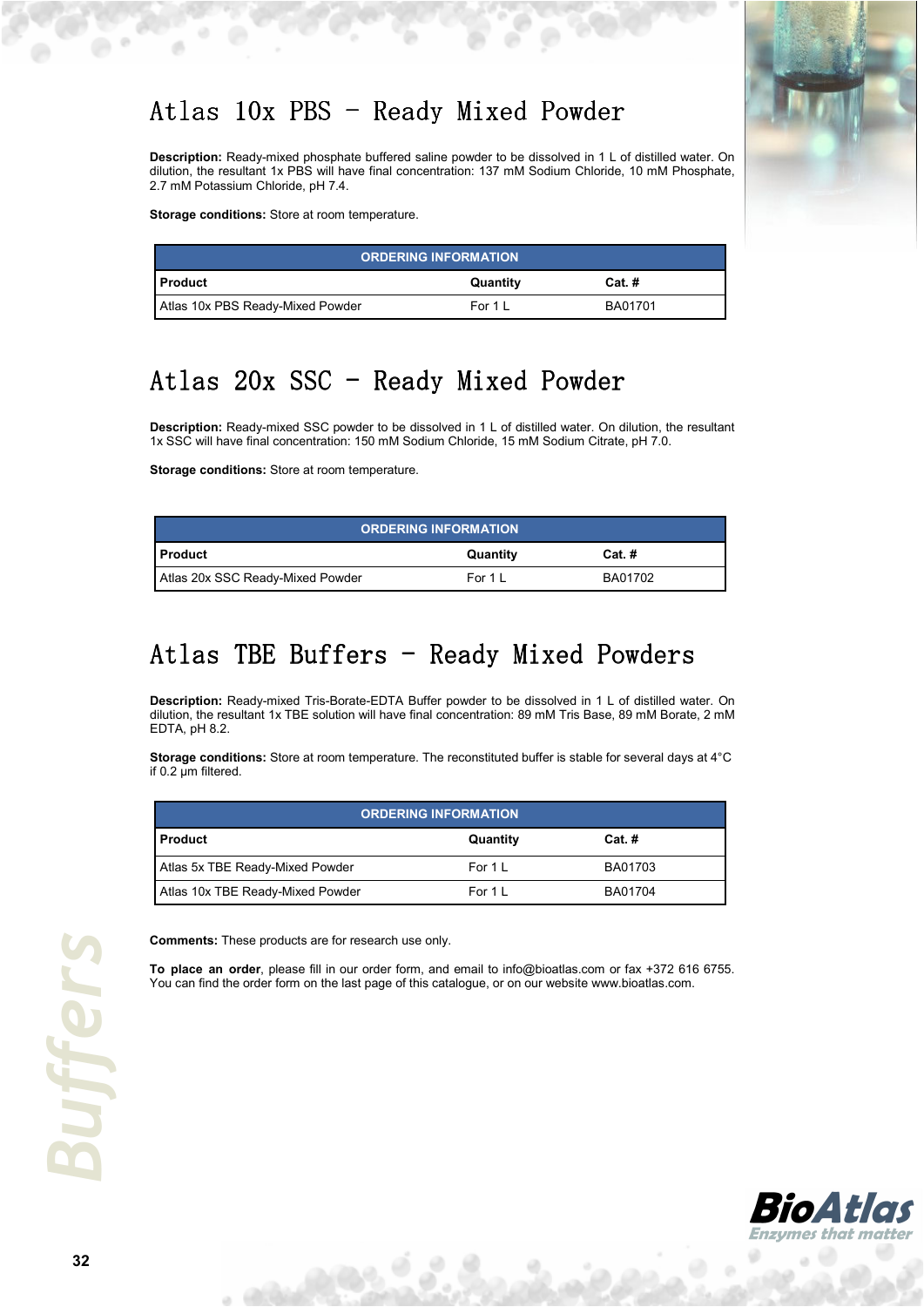### Atlas  $10x$  Tris-Glycine Buffer - Ready Mixed Powder



**Description:** Ready-mixed Tris-Glycine Buffer powder to be dissolved in 1 L of distilled water. On dilution, the resultant 1x Tris-Glycine Buffer will have final concentration: 25 mM Tris, 192 mM glycine, pH 8.3. Trisglycine buffer is used to make a Tris-glycine-methanol transfer buffer, which is the most common protein transfer buffer for wet blot transfers. The methanol prevents the gel from swelling during the transfer and enhances the protein binding to nitrocellulose. The 10x Tris-glycine buffer is diluted to 1x with methanol and water to make a solution containing 20% methanol.

**Storage conditions:** Store at room temperature.

| <b>ORDERING INFORMATION</b>                      |          |          |  |
|--------------------------------------------------|----------|----------|--|
| <b>∣Product</b>                                  | Quantity | $Cat.$ # |  |
| Atlas 10x Tris-Glycine Buffer Ready-Mixed Powder | For 1 L  | BA01707  |  |

### Atlas  $10x$  Tris-Glycine-SDS Buffer - Ready Mixed Powder

**Description:** Ready-mixed Tris-Glycine-SDS Buffer powder to be dissolved in 1 L of distilled water. On dilution, the resultant 1x Tris-Glycine-SDS Buffer will have final concentration: 25 mM Tris, 192 mM glycine, 0.1% SDS, pH 8.6. Tris-glycine-SDS Buffer is the most commonly used buffer for sodium dodecyl sulfate – polyacrylamide gel electrophoresis (SDS-PAGE) of proteins. It is usually used for both the anode buffer and the cathode buffer. Recommended running conditions is 150 volts for mini vertical gel electrophoresis units.

**Storage conditions:** Store at room temperature.

| <b>ORDERING INFORMATION</b>                             |          |          |  |
|---------------------------------------------------------|----------|----------|--|
| <b>I</b> Product                                        | Quantity | $Cat.$ # |  |
| Atlas 10x Tris-Glycine-SDS Buffer Ready-Mixed<br>Powder | For $1L$ | BA01708  |  |

### Atlas 10x TAE Buffer Solution

**Description:** 10x concentrated aqueous solution. On dilution, the resultant 1x TAE Buffer will have final concentration: 40 mM Tris, 1 mM EDTA-Na<sub>2</sub>·2H<sub>2</sub>O, 20 mM acetic acid, pH 8.5.

**Storage conditions:** Store at room temperature.

| <b>ORDERING INFORMATION</b>   |          |          |  |
|-------------------------------|----------|----------|--|
| <b>Product</b>                | Quantity | $Cat.$ # |  |
| Atlas 10x TAE Buffer Solution | 100 mL   | BA01801  |  |

**Comments:** These products are for research use only.

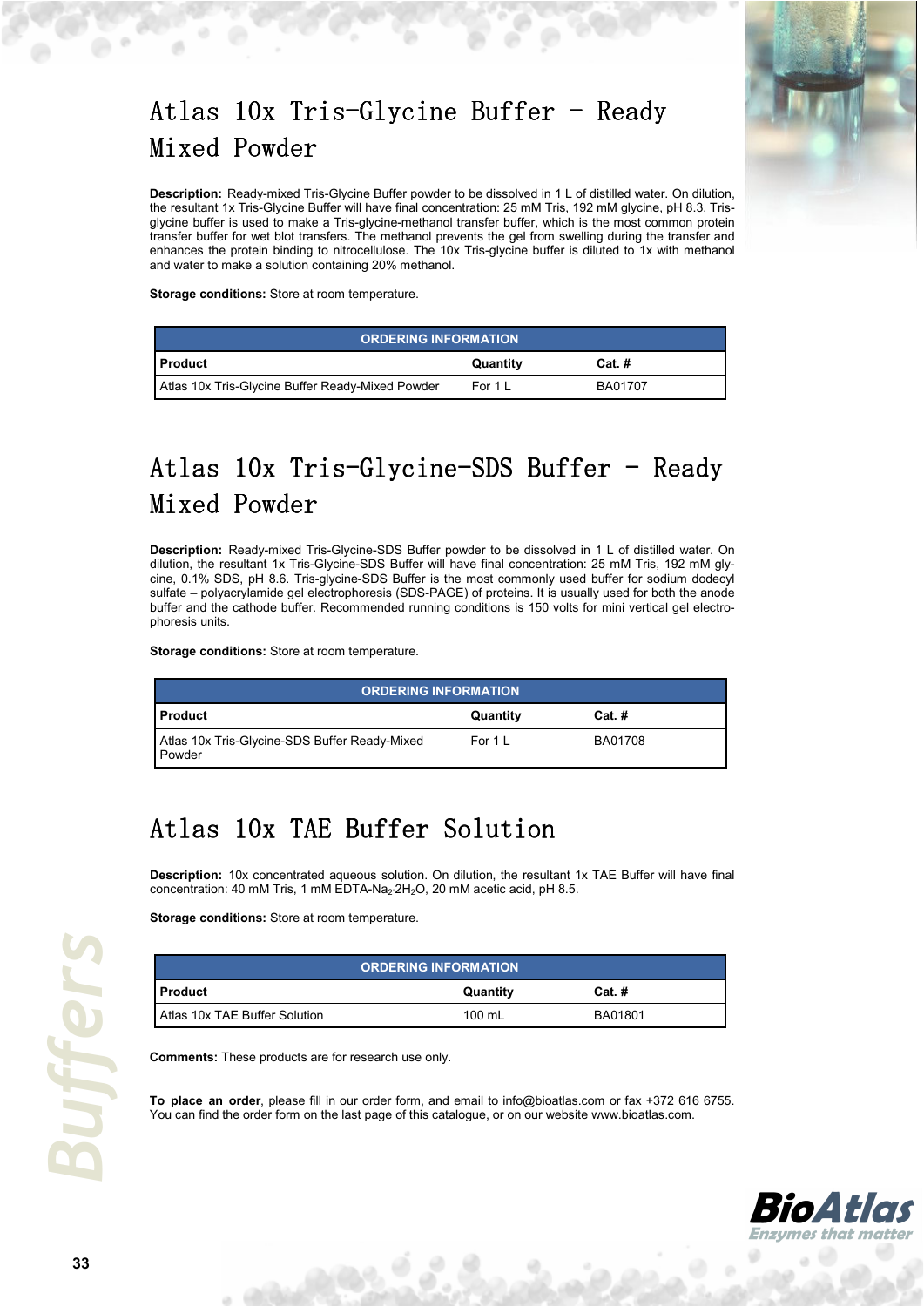### Atlas 10x PBS Buffer Solution

**Description:** Ready-mixed phosphate buffered saline solution. On dilution, the resultant 1x PBS will have final concentration: 137 mM Sodium Chloride, 10 mM Phosphate, 2.7 mM Potassium Chloride, pH 7.4.

**Storage conditions:** Store at room temperature.

| <b>ORDERING INFORMATION</b>   |           |          |  |
|-------------------------------|-----------|----------|--|
| I Product                     | Quantity  | $Cat.$ # |  |
| Atlas 10x PBS Buffer Solution | 6 x100 mL | BA01802  |  |

### Atlas 20x SSC Buffer Solution

**Description:** Ready-mixed SSC solution. On dilution, the resultant 1x SSC will have final concentration: 150 mM Sodium Chloride, 15 mM Sodium Citrate, pH 7.0.

**Storage conditions:** Store at room temperature.

| <b>ORDERING INFORMATION</b>   |           |          |  |
|-------------------------------|-----------|----------|--|
| I Product                     | Quantity  | $Cat.$ # |  |
| Atlas 20x SSC Buffer Solution | 6 x100 mL | BA01803  |  |

### Atlas TBE Buffer Solutions

**Description:** Ready-mixed Tris-Borate-EDTA solution. On dilution, the resultant 1x TBE solution will have final concentration: 89 mM Tris Base, 89 mM Borate, 2 mM EDTA, pH 8.2.

**Storage conditions:** Store at room temperature.

| <b>ORDERING INFORMATION</b>   |           |          |  |
|-------------------------------|-----------|----------|--|
| <b>Product</b>                | Quantity  | $Cat.$ # |  |
| Atlas 10x TBE Buffer Solution | 6 x100 mL | BA01804  |  |
| Atlas 5x TBE Buffer Solution  | 6 x100 mL | BA01805  |  |

**Comments:** These products are for research use only.

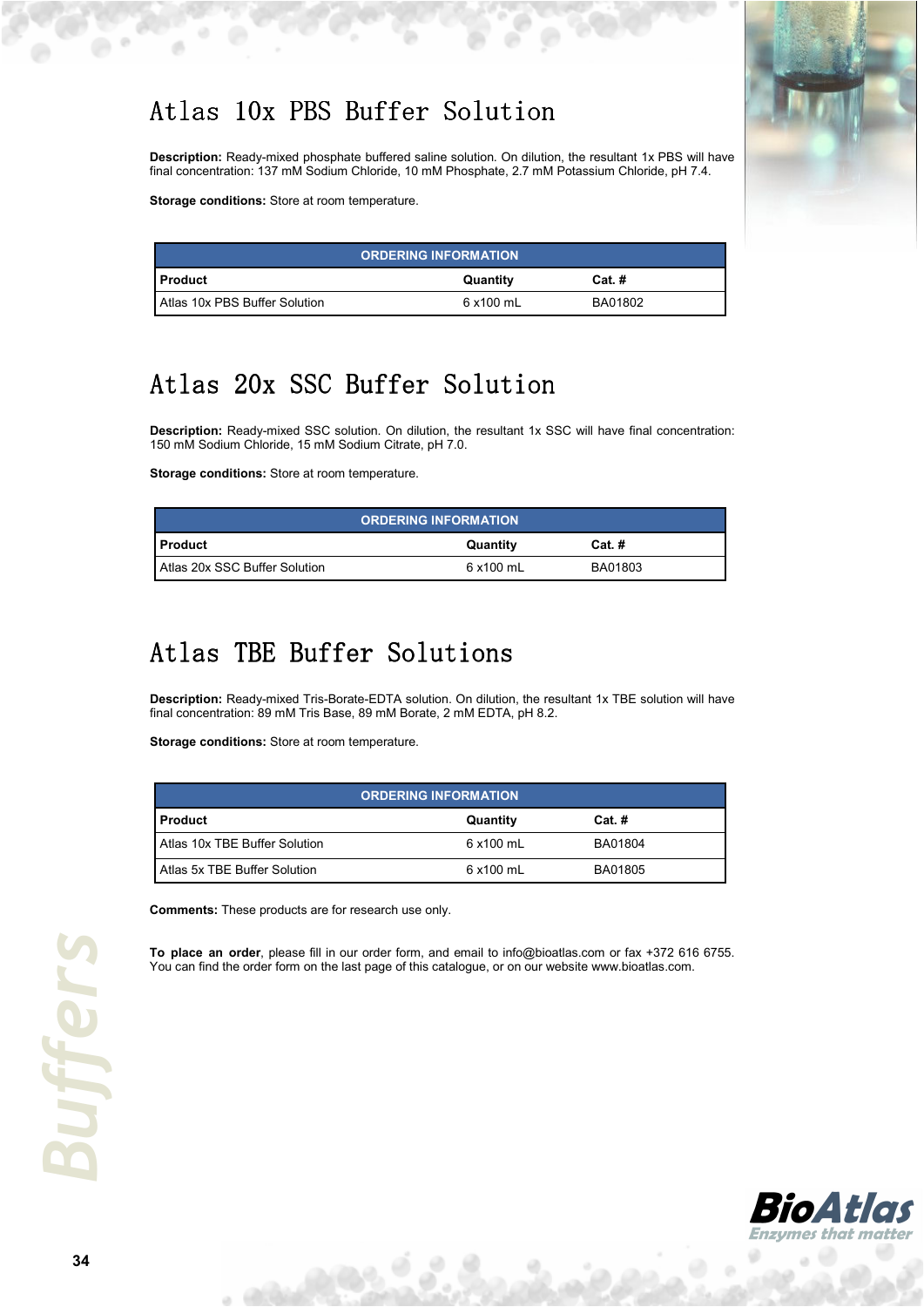### Atlas 10x Tris-Glycine Buffer Solution

**Description:** Ready-mixed Tris-Glycine solution. On dilution, the resultant 1x Tris-Glycine Buffer will have final concentration: 25 mM Tris, 192 mM glycine, pH 8.3.

**Storage conditions:** Store at room temperature.

| <b>ORDERING INFORMATION</b>            |                   |         |  |  |
|----------------------------------------|-------------------|---------|--|--|
| I Product<br>$Cat.$ #<br>Quantity      |                   |         |  |  |
| Atlas 10x Tris-Glycine Buffer Solution | $6 \times 100$ mL | BA01806 |  |  |

### Atlas 10x Tris-Glycine-SDS Buffer Solution

**Description:** Ready-mixed Tris-Glycine-SDS solution. On dilution, the resultant 1x Tris-Glycine-SDS Buffer will have final concentration: 25 mM Tris, 192 mM glycine, 0.1% SDS, pH 8.6. Tris-glycine-SDS Buffer is the most commonly used buffer for sodium dodecyl sulfate – polyacrylamide gel electrophoresis (SDS-PAGE) of proteins. It is usually used for both the anode buffer and the cathode buffer. Recommended running conditions is 150 volts for mini vertical gel electrophoresis units.

**Storage conditions:** Store at room temperature.

| <b>ORDERING INFORMATION</b>                |                   |          |  |
|--------------------------------------------|-------------------|----------|--|
| I Product                                  | Quantity          | $Cat.$ # |  |
| Atlas 10x Tris-Glycine-SDS Buffer Solution | $6 \times 100$ mL | BA01807  |  |

**Comments:** These products are for research use only.



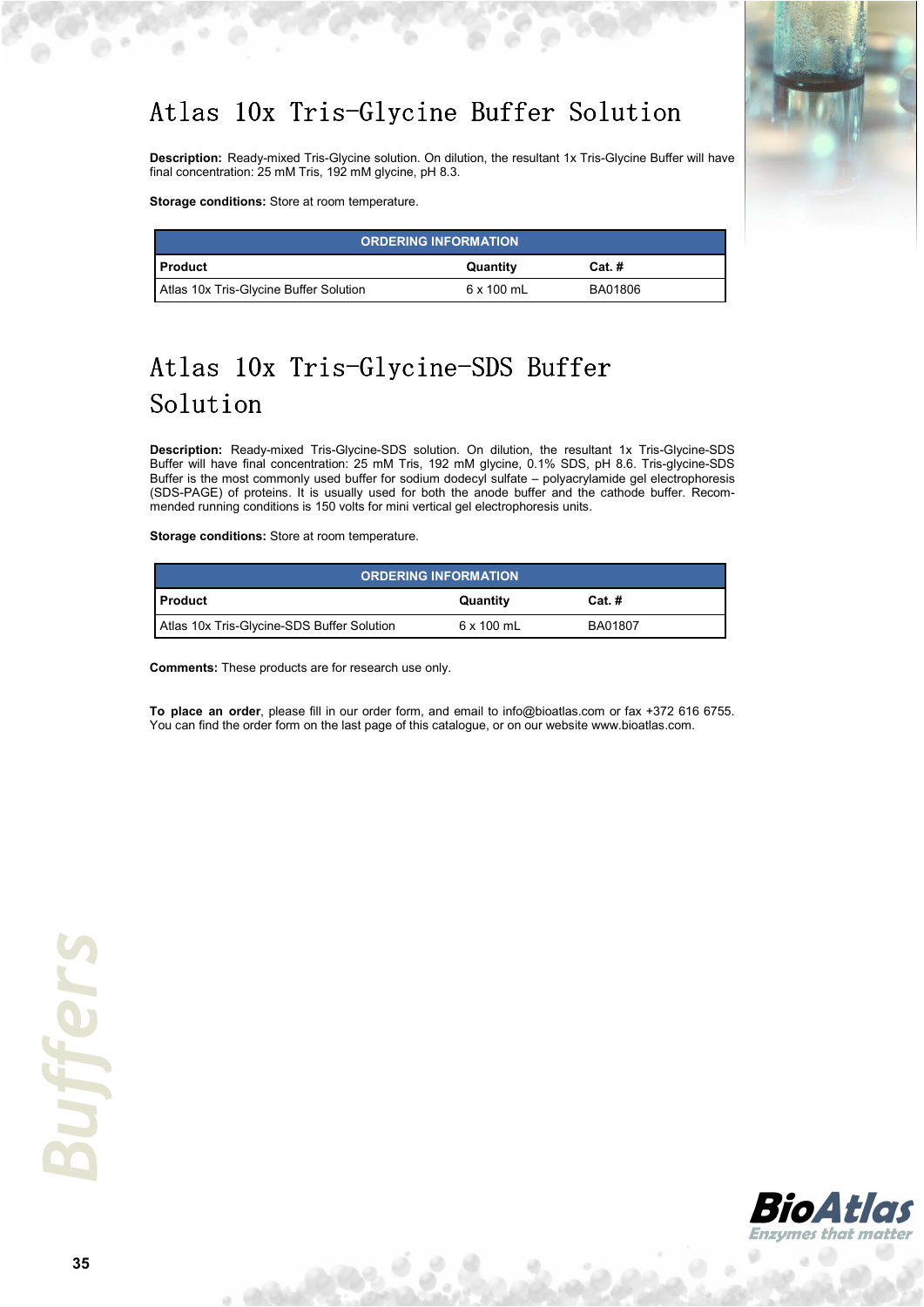| <b>GENERAL INFORMATION</b>                                                       |         |            |
|----------------------------------------------------------------------------------|---------|------------|
| Date of order                                                                    |         |            |
| Order number (PO#)                                                               |         |            |
|                                                                                  |         |            |
| Name of the organization                                                         |         |            |
| Name of the contact person                                                       |         |            |
| E-mail of the contact person                                                     |         |            |
| Phone of the contact person                                                      |         |            |
| Delivery and Invoicing address (please<br>indicate two, in case they differ)     |         |            |
| VAT number                                                                       |         |            |
| <b>ORDER INFORMATION</b>                                                         |         |            |
| <b>Delivery option</b>                                                           |         |            |
| <b>Product name</b>                                                              | Cat #   | Quantity * |
| Atlas Tag DNA Polymerase 500U                                                    | BA00103 |            |
| Atlas Taq DNA Polymerase 1000U                                                   | BA00104 |            |
| Atlas Taq DNA Polymerase 2500U                                                   | BA00105 |            |
| Atlas HotTaq DNA Polymerase 500U                                                 | BA00203 |            |
| Atlas HotTaq DNA Polymerase 1000U                                                | BA00204 |            |
| Atlas HotTaq DNA Polymerase 2500U                                                | BA00205 |            |
| Atlas RedTaq DNA Polymerase 500U                                                 | BA00303 |            |
| Atlas RedTag DNA Polymerase 1000U                                                | BA00304 |            |
| Atlas RedTaq DNA Polymerase 2500U                                                | BA00305 |            |
| Atlas LongTaq DNA Polymerase 500U                                                | BA00403 |            |
| Atlas LongTaq DNA Polymerase 1000U                                               | BA00404 |            |
| Atlas LongTaq DNA Polymerase 2500U                                               | BA00405 |            |
| Atlas Pfu DNA Polymerase 500U                                                    | BA00503 |            |
| Atlas Pfu DNA Polymerase 1000U                                                   | BA00504 |            |
| Atlas Pfu DNA Polymerase 2500U                                                   | BA00505 |            |
| Titan Taq DNA Polymerase 500U                                                    | BT10101 |            |
| Titan Taq DNA Polymerase 1000U                                                   | BT10102 |            |
| Titan Taq DNA Polymerase 2000U                                                   | BT10103 |            |
| Titan HotTaq DNA Polymerase 500U                                                 | BT10201 |            |
| Titan HotTaq DNA Polymerase 1000U                                                | BT10202 |            |
| Titan Thermo DNA Polymerase 2000U                                                | BT10302 |            |
| Titan H Minus M-MLV Reverse Transcriptase                                        | BT10901 |            |
| Atlas Taq 2x PCR Mix 1 mL (100 rxn)                                              | BA01501 |            |
| Atlas HotTaq 2x PCR Mix 1 mL (100 rxn)                                           | BA01503 |            |
| Atlas RedTaq 2x PCR Mix 1 mL (100 rxn)                                           | BA01507 |            |
| Titan Taq 5x PCR Mix 12.5 mM 1 mL (250 rxn)                                      | BT10402 |            |
| Titan Tag 5x PCR Mix Ready-to-Load 12.5 mM 1 mL (250 rxn)                        | BT10502 |            |
| Titan HotTaq Power Mix 1 mL (250 rxn)                                            | BT10801 |            |
| Titan HotTaq Probe qPCR Mix (ROX) 1 mL (250 rxn)                                 | BT11001 |            |
| Titan HotTaq Probe qPCR Mix (no ROX) 1 mL (250 rxn)                              | BT11002 |            |
| Titan HotTaq EvaGreen <sup>®</sup> qPCR Mix (ROX) 1 mL (250 rxn)                 | BT11101 |            |
| Titan HotTaq EvaGreen® qPCR Mix (no ROX) 1 mL (250 rxn)                          | BT11102 |            |
| Titan HotTaq EvaGreen® qPCR Capillary Mix 1 mL (250 rxn)                         | BT11103 |            |
| Atlas PCR Water 10 x 1.8 mL                                                      | BA01201 |            |
| Atlas PCR Water 25 x 1.8 mL                                                      | BA01202 |            |
| Atlas PCR Water 5 x 10 mL                                                        | BA01203 |            |
| Atlas 25 mM MgCl <sub>2</sub> 1.8 mL                                             | BA00153 |            |
| Atlas 25 mM MgCl <sub>2</sub> 5 x 1.8 mL                                         | BA00154 |            |
| Atlas 10x Taq Buffer 1.8 mL                                                      | BA00151 |            |
| Atlas 10x Taq Buffer with (NH <sub>4</sub> ) <sub>2</sub> SO <sub>4</sub> 1.8 mL | BA00152 |            |
| Atlas 10 mM Nucleotide Mix 1 mL                                                  | BH40201 |            |
| Atlas 2 mM Nucleotide Mix 1mL                                                    | BH40202 |            |
| Atlas dNTP Set (100mM each)                                                      | BH40203 |            |

ь



 $\circ$  0

ø

 $\sim$  0.

۰

 $\ddot{\phi}$